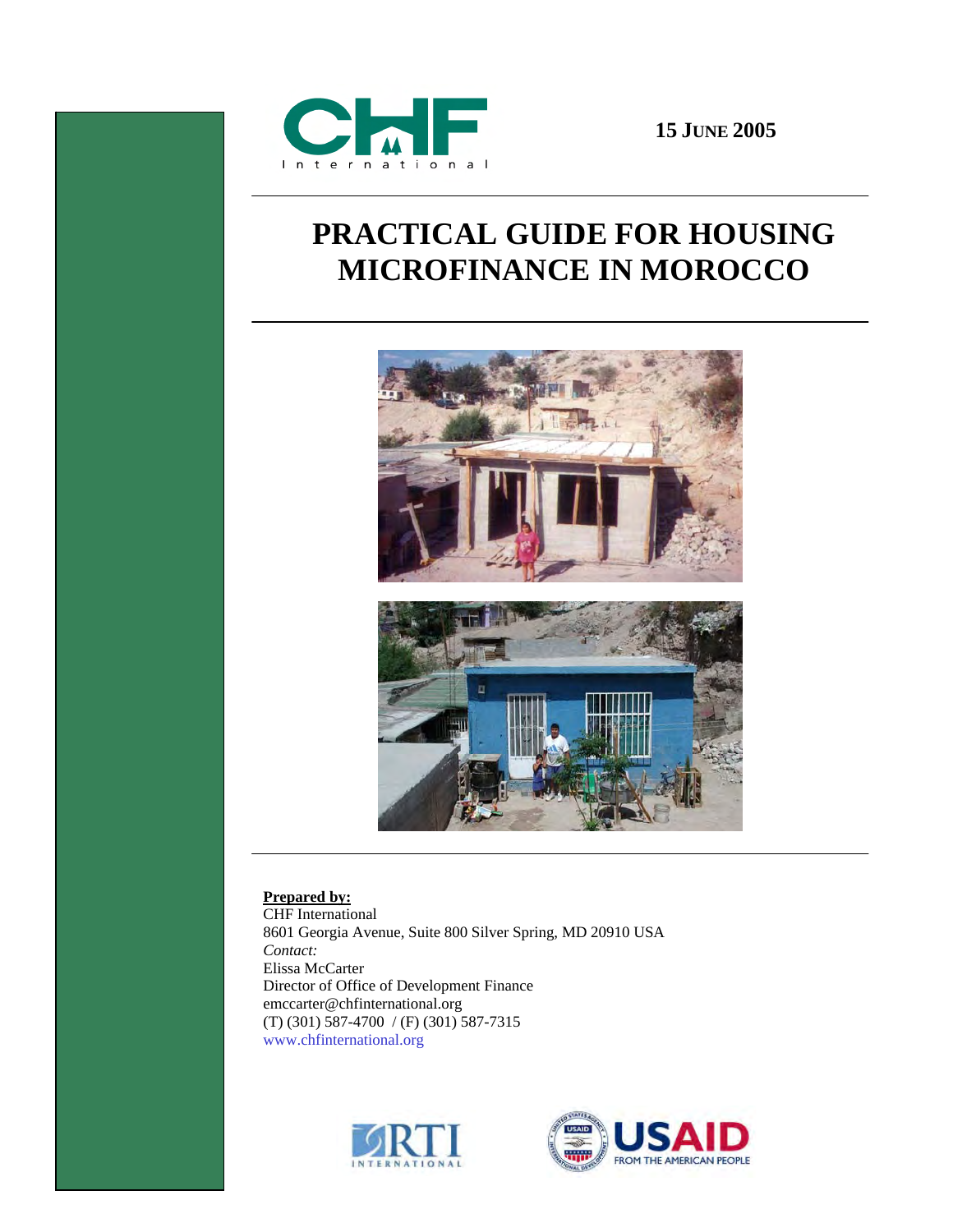**15 JUNE 2005** 



This report was prepared by Mr. Richard Shumann, Consultant to CHF, with support from the following people for technical direction: Ms. Elissa McCarter, Director of the Office of Development Finance at CHF Headquarters, Mr. Bryan Winston, CHF Country Director in Honduras, Mr. Alaa Sisalem, CHF Housing Finance Program Manager in West Bank/Gaza, and Mr. Ziad Halaby, CHF Director of Microfinance in Lebanon. Mr. Adil Sodoq, former Regional Director of Zakoura and now Independent Consultant, also provided a contextual review and editing support of this report. Ms. Neda Timraz, PhD candidate at American University, performed the statistical analysis.

Funding was provided by the Research Triangle Institute and the U.S. Agency for International Development. In addition, Al Amana, Zakoura, FONDEP, and Fondation Banque Populaire pour le Microcrédit contributed funds, together with CHF, for implementation of the market survey.

Translated by Geller Translations **Contact: Paula Cukier Business Manager 9251 Burdine #369 Houston, TX 77096 713-592-8376** 



**GELLER TRANSLATIONS** *When it has to be right!*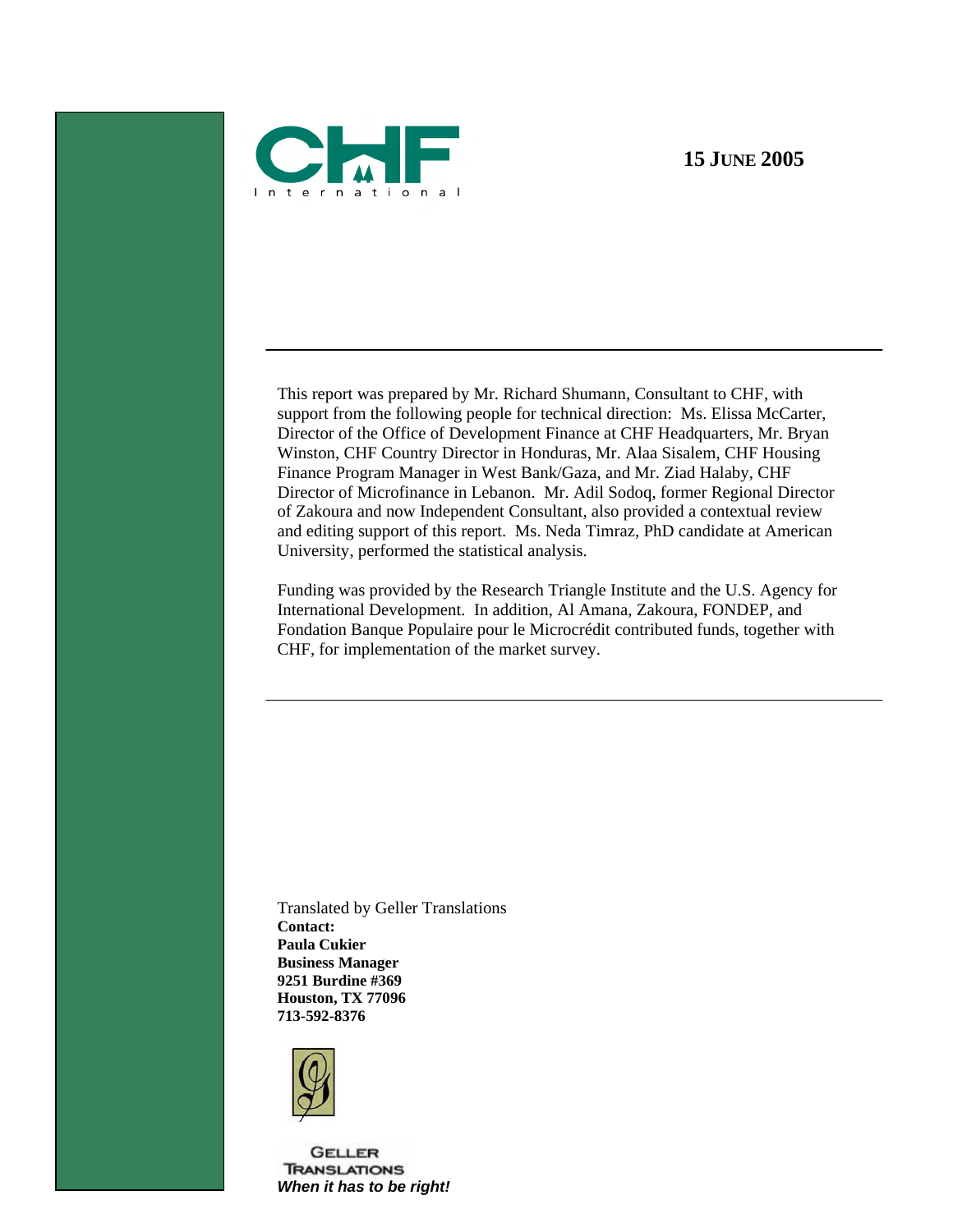### PRACTICAL GUIDE FOR HOUSING MICROFINANCE IN MOROCCO **TABLE OF CONTENTS**

|              | <b>Executive Summary</b>   |  |
|--------------|----------------------------|--|
| $\mathbf{L}$ |                            |  |
|              | $A_{-}$                    |  |
|              | B.                         |  |
|              | $\mathcal{C}$ .            |  |
| II.          |                            |  |
|              | $\mathsf{A}$ .             |  |
|              | <b>B.</b>                  |  |
|              | C.                         |  |
|              | D.                         |  |
|              | E.                         |  |
|              | $F_{\cdot}$                |  |
|              | G.                         |  |
| Ш.           |                            |  |
| IV.          |                            |  |
|              | A.                         |  |
|              | $B_{-}$                    |  |
|              | $\mathcal{C}$ .            |  |
|              | D.                         |  |
| V.           |                            |  |
| VI.          |                            |  |
|              | A.                         |  |
|              | $\bf{B}$ .                 |  |
|              | $\mathcal{C}$ .            |  |
|              | D.                         |  |
|              | Ε.                         |  |
|              | $F_{\cdot}$                |  |
|              | G.                         |  |
|              |                            |  |
|              | A.                         |  |
|              | <b>B.</b>                  |  |
|              | C.                         |  |
|              | Employer-based Loan.<br>D. |  |
|              | Е.                         |  |
|              | $F_{\cdot}$                |  |
|              | G.                         |  |
|              |                            |  |
| IX.          |                            |  |
| X.           |                            |  |
| XI.          |                            |  |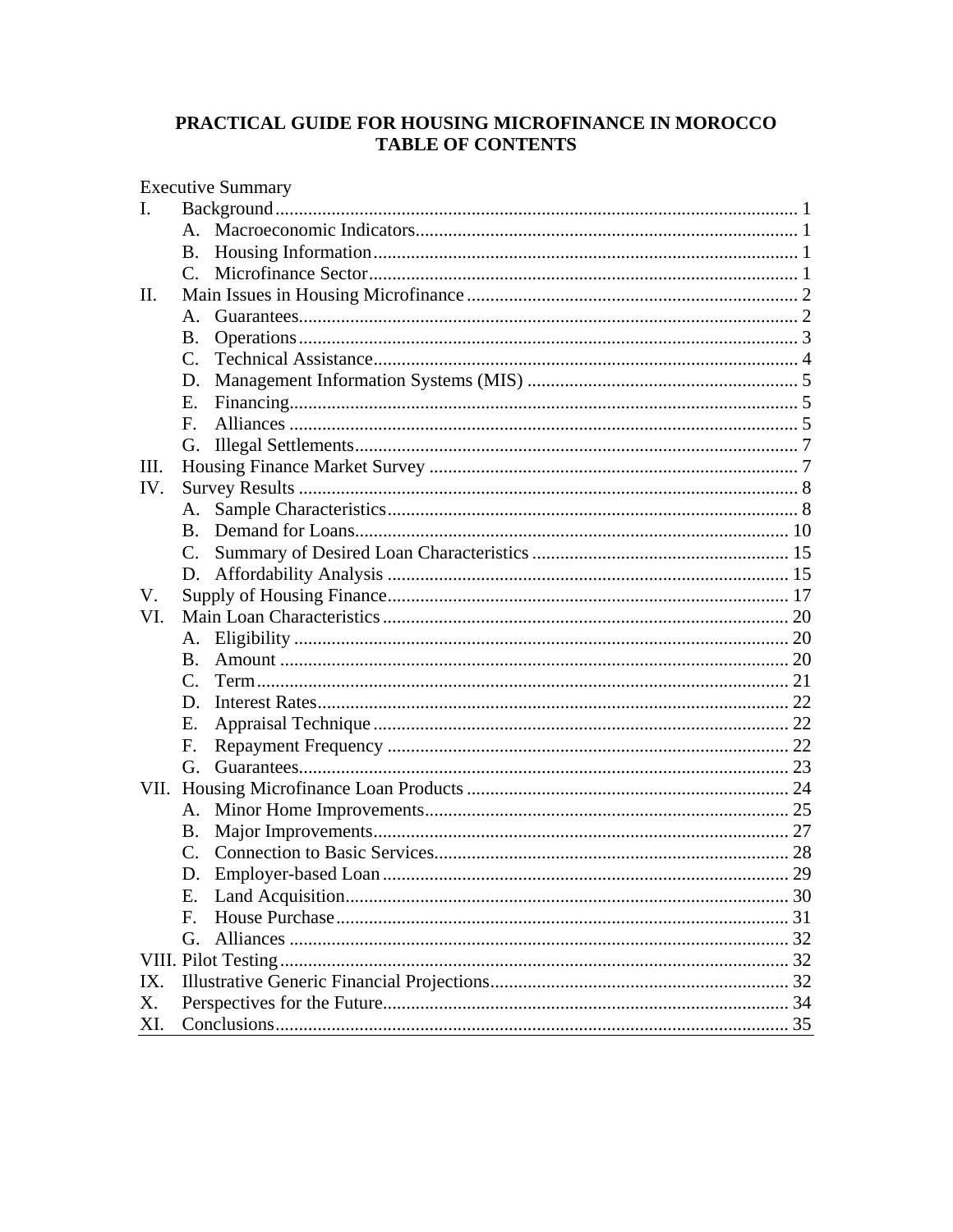#### **EXECUTIVE SUMMARY**

Housing microfinance is defined as the provision of loans to construct and purchase homes, buy land, improve existing structures, install utilities and other basic services, and complete titling processes. Although relatively new in Morocco, housing microfinance has a long history in many countries where an increasing set of "best practices" is emerging. In this report, CHF International outlines key results from a quantitative survey it conducted in six Moroccan cities and provides guidelines on housing finance for microfinance institutions (MFIs). CHF International has over twenty years' experience in designing and developing financial services throughout the world. The organization currently oversees 12 microfinance programs in 11 countries (Iraq, Jordan, Lebanon, West Bank/ Gaza, Afghanistan, Bosnia, Romania, Colombia, Honduras, Mexico, and Peru), monitoring and managing over US\$49 million of microfinance assets with a global portfolio at risk (PAR  $>$  30 days) of 2%.

Housing finance products, due to the higher loan size and thus greater risk involved, require more serious consideration of collateral such as mortgages. Housing loans are most often provided on an individual basis and require well-trained personnel and an evaluation methodology that accurately calculates a client's repayment capacity. In addition, some MFIs choose to offer technical assistance to clients as part of the credit delivery. Reasons for including technical assistance include risk management through a careful budgeting analysis of the costs of construction, institutional reputation (ensuring high-quality construction design and building materials), and the provision of a valueadded service that promotes greater client satisfaction. Alliances with the government, developers, construction firms and cement companies can help an MFI achieve a greater scale of outreach and/or funding for housing loans.

Currently three MFIs (Al Amana, FONDEP and Zakoura) implement housing loan programs, though these products are not yet offered in all branches. The Association Maroccaine de Solidarité Sans Frontières (AMSSF) intends to launch a pilot housing product in May 2005. The Fondation Banque Populaire pour le Microcrédit has defined a housing loan for launch later this year, and several other institutions have expressed interest. Current products offered focus on home improvement rather than construction or home purchase.

In late 2004, CHF developed a quantitative survey to obtain baseline data on urban lowincome entrepreneurs and salaried earners in order to gauge potential demand for various types of housing loan products in Morocco. The survey paid particular attention to household characteristics, sources and amounts of income, use of formal and informal financial services, desire for a home improvement loan and home construction/purchase, and the perceived costs of major projects.

A quantitative market study was conducted in six Moroccan cities in late 2004 and early 2005, with a sample of 2,000 people. The survey results indicated a significant portion of the respondents belonged to a socio-economic level above current MFI clients in Morocco. MFIs who wish to service current target clients with housing loans should pay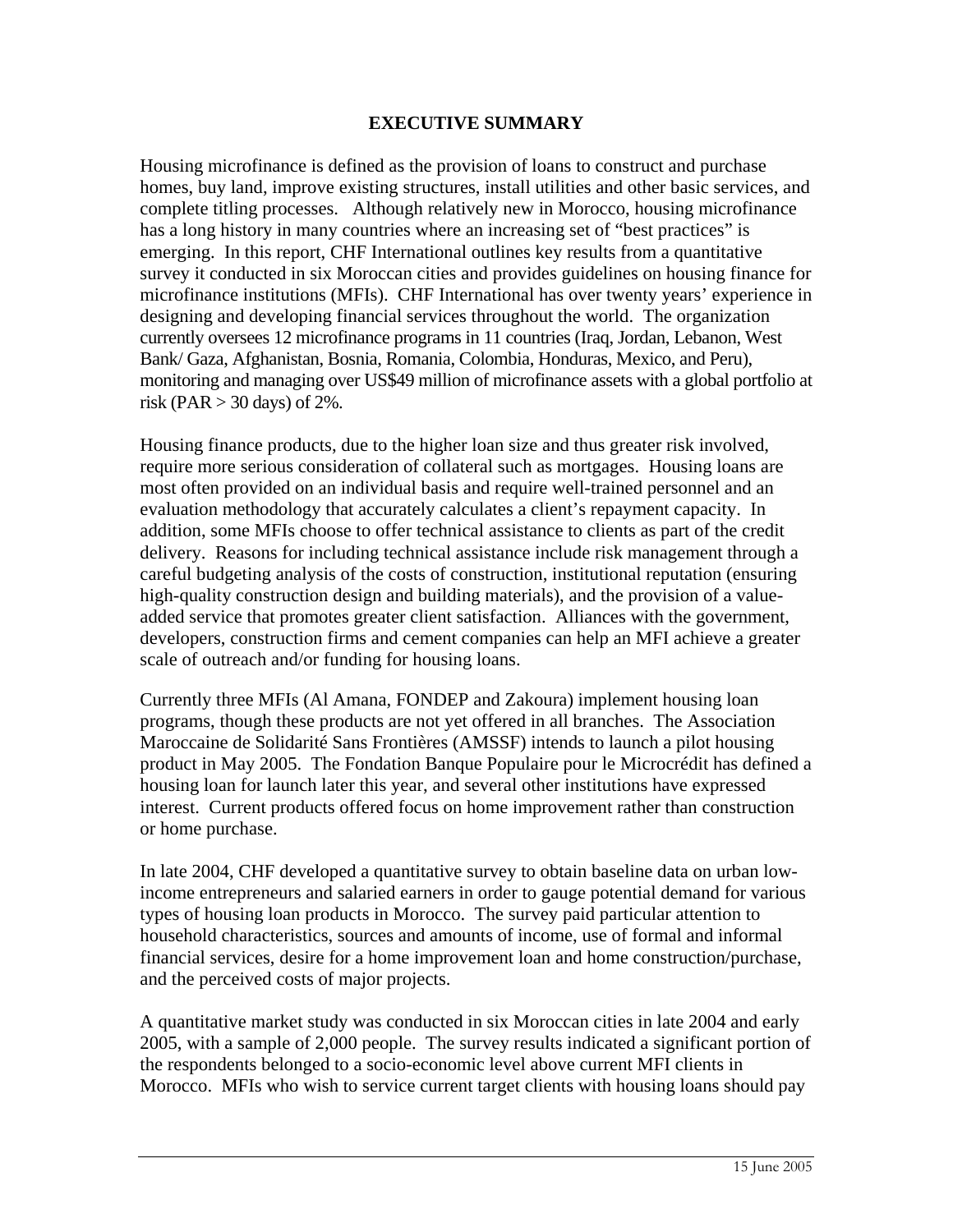attention to the lowest two quartiles in the survey; while MFIs considering a move up market may be interested in the results of the two higher income quartiles.

Most respondents had undertaken at least one home improvement in the past five years, which cost an average of DH 9,239 (\$1,064). Only 5% of improvements were financed by loans; and 43% of the respondents said they were interested in obtaining a loan to improve their home. The average respondent mentioned plans for 2.1 improvements, showing they have several projects he/she may wish to finance.

The typical loan desired by respondents was for DH 25,799 (\$2,972), with a term of 50 months and a payment of DH 576 per month, which implies an effective annual interest rate of 5.3% on the declining balance. However, this indicates that respondents may not have an accurate picture of the real costs of projects, or have considered the option of breaking them down into more affordable steps. If loan amounts are reduced to DH 10,000, interest rates raised to 24% per year on the declining balance, and payments set at DH 500 a month, the loan term would be 26 months.

Thus, to confront a desire for large loans and long terms, MFIs should consider progressive building. This approach provides a series of short-term loans, often 12 to 18 months each, keeping terms and payments manageable, while allowing clients to complete their improvements over several cycles. MFIs should promote progressive housing loans so their clients can build in stages, based on their household's repayment capacity. As loan sizes increase, institutions should examine their guarantee policies to lower their risks from default by using a type of collateral that can be easily seized in case of non-payment.

Based on the local context, survey results and current supply of housing finance, six specific housing loan products are proposed:

- $\triangleright$  Minor home improvements
- $\triangleright$  Major home improvements
- $\triangleright$  Connection to basic services
- $\triangleright$  Employer-based loan products
- $\blacktriangleright$  Land acquisition
- $\triangleright$  House purchase

Not all of these products may be applicable to all institutions and are for illustrative purposes to promote further discussion.

Generic financial projections for a single housing product to finance minor home improvements are also included in the annexes. The projections indicate that loan officer productivity has the greatest impact on the product's profitability, followed by loan size and then interest rate. With the given cost structure, the product can reach break-even in less than a year if loan officers make ten new loans a month, when the average loan size is DH 10,000 (\$1,156)and the interest rate is 2.5% per month (30% per year) on the declining balance. If loan officers make five new loans per month, with an average size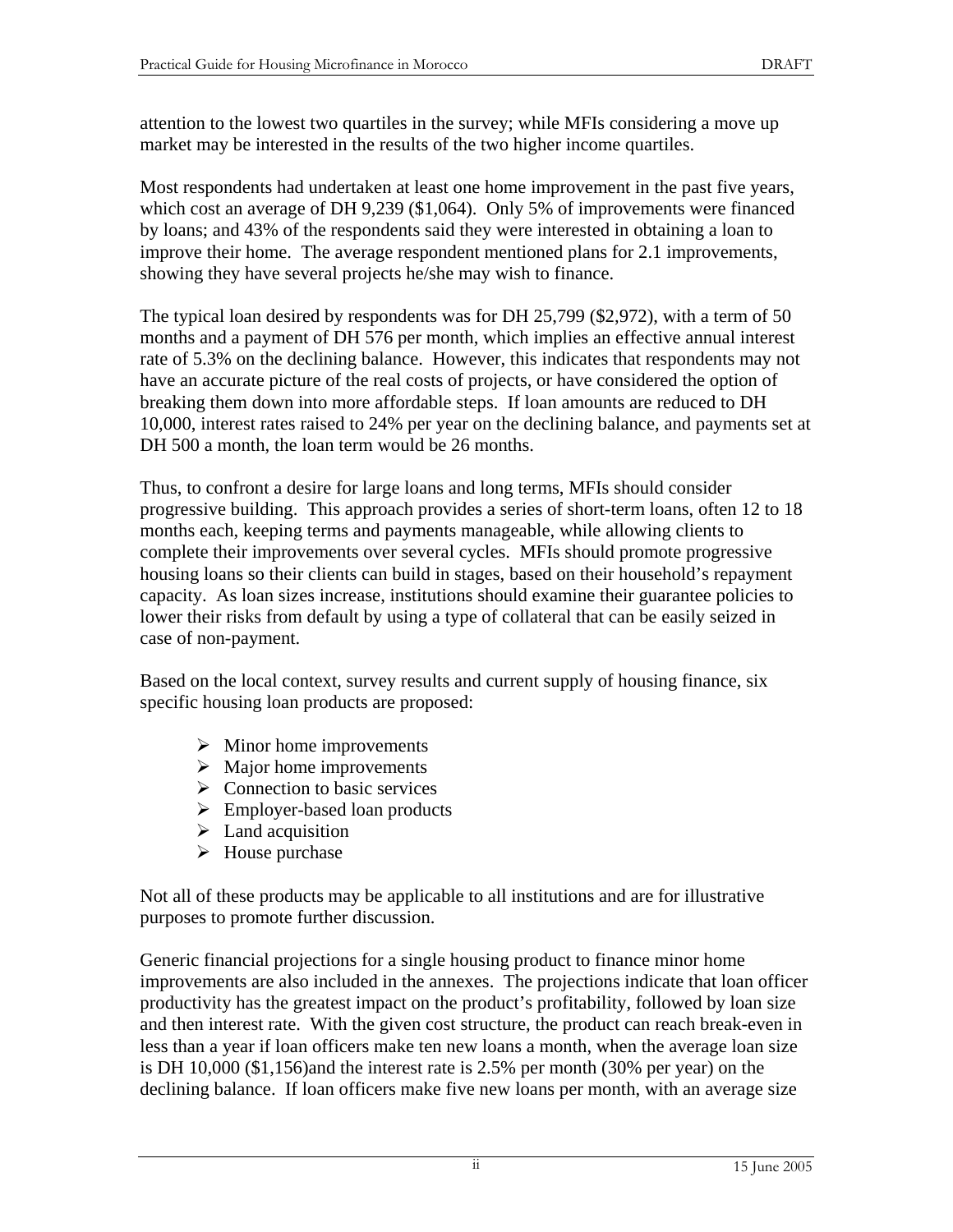of DH 7,500, and interest rates of 2.5% per month, the breakeven point will be in the last quarter of year three.

In summary, the main conclusions about housing finance in Morocco are:

**Progressive building** is well suited for Morocco, where clients desire larger loan amounts and longer terms than MFIs may be willing to provide. A series of incremental loans allow clients to complete their improvements over several cycles.

**Physical collateral** is useful in minimizing defaults for larger and long term loans. MFIs should carefully assess the costs and benefits of various types of guarantees to provide a housing loan product that is both affordable for the poor and minimizes risk to the institution.

**Technical assistance** should be carefully assessed by each MFI and tailored to market realities based on the institution's local operating context.

**Price lists** showing the costs of common construction projects prepared by each institution are a good way to help loan officers determine loan amounts required for clients to complete their projects and to help clients better understand competitive supplier costs of materials needed for their desired home improvement.

**Pilot tests** should be performed on all new products, including housing, to ensure that the housing product is accepted in the marketplace and that the MFI has the resources and systems required to manage it before rolling out to a larger scale. A pilot testing framework is included in this document.

**Housing loans** allow microfinance institutions to reduce their risks from business loan funds being applied to housing, maintain low delinquency rates and expand their markets. Such products also meet client demand and strengthen links between an association and its borrowers, factors which make the institution better able to face growing competition. Housing loans should be part of a Moroccan MFI's long term strategy in order to continue its growth and viability.

**CHF** will work with institutions who have launched, or are about to begin, housing loans, to ensure these are best adapted to borrowers and institutions. CHF also plans to disseminate key findings from the pilots, in order to promote more housing lending in Morocco. If MFIs commit to providing housing finance, as a key part of their product mix and business strategy, then such loans can fulfill their potential to improve the lives of hundreds of thousands of Moroccan families.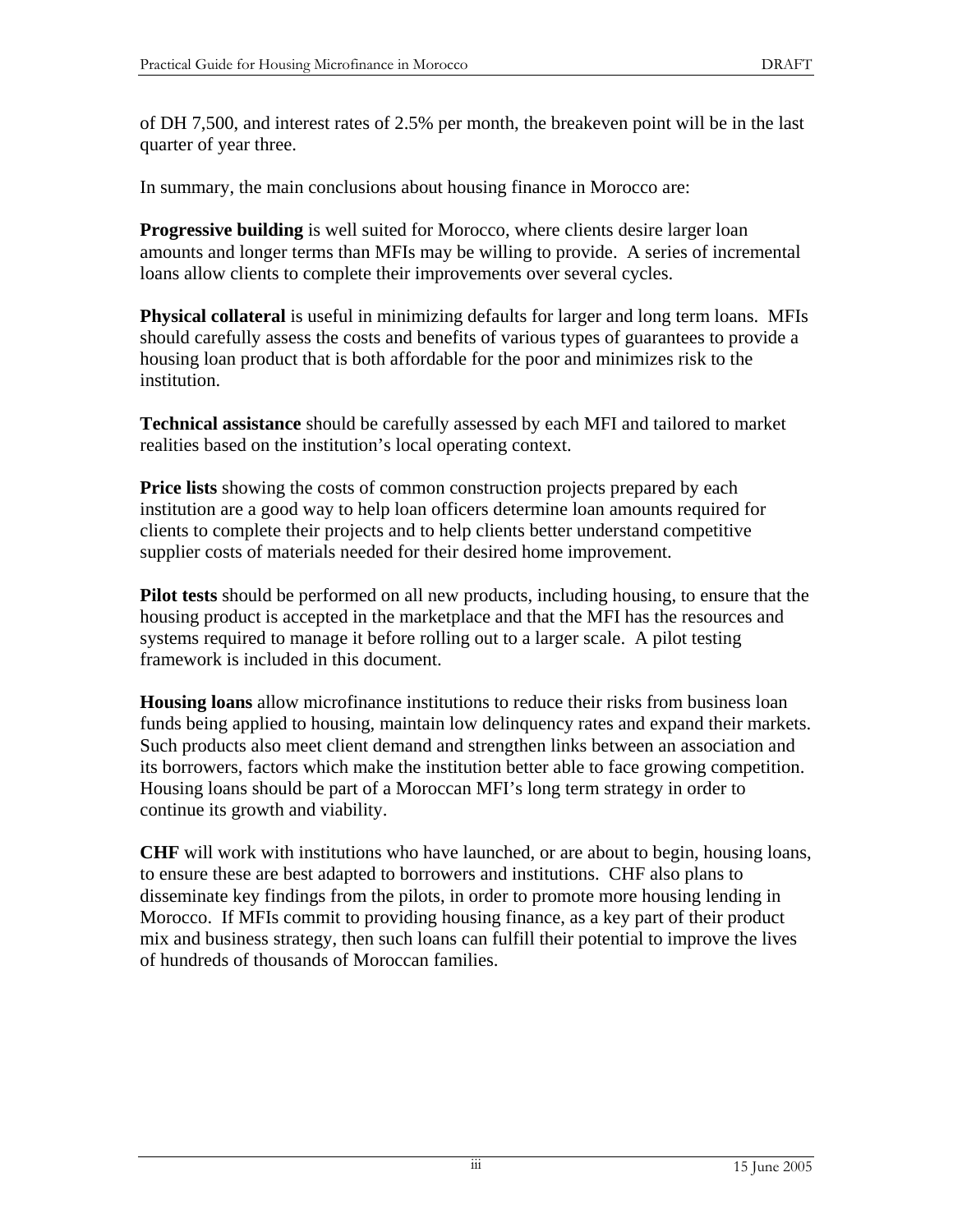#### I. Background

#### A. Macroeconomic Indicators

Morocco has a population of thirty million people and a per capita national income of US \$1,310, making the kingdom a middle-income country.<sup>1</sup> As in many other developing countries, the urban population has increased rapidly over the past forty years, from 29% in 1960 to 57% of the population in  $2002<sup>2</sup>$  contributing to a high demand for urban housing.

Poverty rates have increased during the 1990s, from 13% to 19% of the population. Much of this increase originated from rural areas, where 27% of the population was poor in 2001; the corresponding figure is 12% for urban areas. The poverty line in Morocco in 2002 was defined as DH  $3,922^3$  (US \$452) per capita per year in urban areas, and DH 3,037 (US \$350) in rural areas. The monthly minimum wage (SMIG) of DH 1826 per month allows a single employee to keep a typical urban family of 5.5 people just above the poverty line. Mean monthly salaries in urban areas are DH 2,867.

#### B. Housing Information

Home ownership rates increased in Morocco during the 1990s, from 65% in 1995 to 74% in 2001, reflecting greater urban home ownership, which increased from 53% in 1995 to 62% in 2001. Nearly all households in rural areas own their homes. $4\overline{ }$ 

Urban dwellings have access to better infrastructure than rural ones -- 94% of urban homes have running water and 85% have sewage connections, compared to 20% and 2% respectively in rural areas. In cities, 92% of homes have electricity. National figures show houses have an average of three rooms, with 1.9 people per room.

A recent study by PlaNet Finance<sup>5</sup> considered the impact of microfinance on clients. Among persons who had been active in MFIs for more than three years, 51% said their housing conditions had improved over the past two years. By comparison, among people who had been with MFIs for less than six months, 46% of them reported better housing over the past two years. The small difference between older clients and newer ones shows that enterprise loans do not appear to be diverted to housing on a large scale, and microfinance appears to have a small, positive impact on housing in Morocco.

### C. Microfinance Sector

 $\overline{a}$ 1 Figures are from 2003, found in World Bank, World Development Indicators 2005.

<sup>&</sup>lt;sup>2</sup> Royaume du Maroc, Haut Commisariat du Plan, Direction de la Statistique, Indicateurs Sociaux 2002.

 $3$  The exchange rate in April 2005 was 8.682 Moroccan dirhams (DH) to the US dollar.

Royaume du Maroc, Haut Commisariat du Plan, Direction de la Statistique, Indicateurs Sociaux 2002. 5

<sup>&</sup>lt;sup>5</sup> PlaNet Finance, Évaluation de l'impact du microcrédit au Maroc, (Evaluation of the Impact of Microcredit in Morocco), 2004.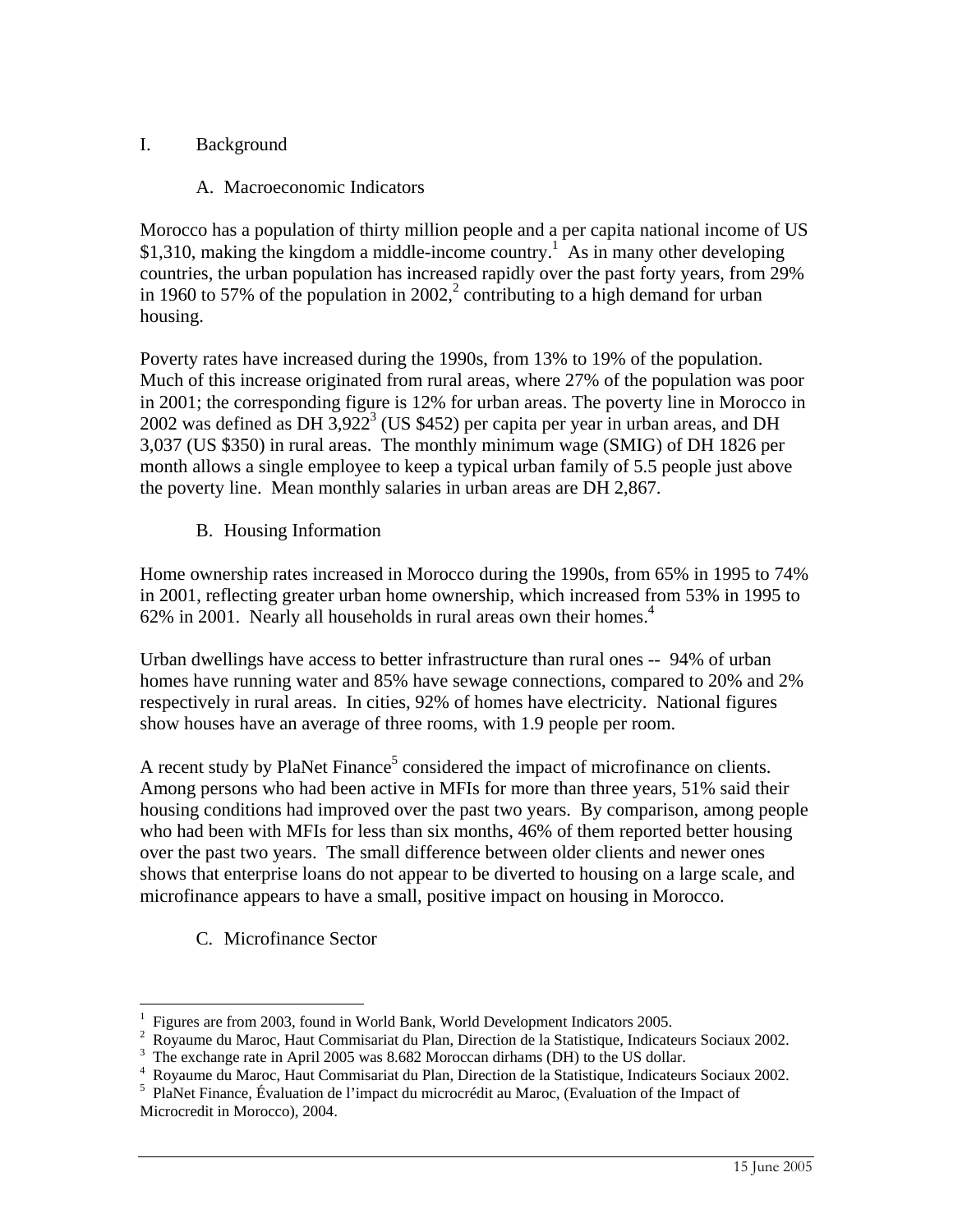Microfinance institutions were authorized in Morocco by law in 2000. Their activities were limited to lending for income generating activities run by the economically vulnerable. Housing loans were not permitted, except to expand a lodging that was also used to operate an enterprise. In 2002, the microfinance law was changed to allow borrowers to use loans to buy, build or improve their houses, or to add electricity or water to their dwellings. Microfinance loans cannot exceed DH 30,000 (\$3,456).

Microfinance institutions must operate as non-profit associations, but this legal form has not prevented most associations from becoming financially sustainable. They are required to be members of the National Federation of Microfinance Associations (FNAM), which represents the sector. MFIs cannot mobilize deposits directly from the public. The Finance Ministry, working with the National Microcredit Consultative Council, supervises microfinance institutions in Morocco.

Over the past five years, microfinance has grown rapidly in Morocco. FNAM has 12 member institutions serving 403,950 active loan clients as of September 2004.<sup>6</sup> The largest institutions, Zakoura and Al Amana, each have more than 100,000 active loan clients. The sector has grown rapidly because it addresses the financial needs of large numbers of micro entrepreneurs who have been excluded from the formal financial system.

More than 95% of outstanding loans are backed by solidarity group guarantees. Larger institutions -- particularly Al Amana, Zakoura and the Fondation Banque Populaire (FBP) -- have developed individual lending programs. Institutions that have housing loan products are Al Amana, Zakoura, Fondation pour le Développement Local et le Partenariat (FONDEP), Association Marocaine de Solidarité sans Frontière (AMSSF) and FBP. A recent impact study<sup>7</sup> found 68% of loan clients were women, but five associations (Al Karama, Ismaila, Amos, AMSSF and Zakoura) target women almost exclusively. For the remaining associations, 49% of their clients are female.

II. Main Issues in Housing Microfinance

Although new in Morocco, housing microfinance has a long history. Housing microfinance is defined as the provision of loans to construct and purchase homes, buy land, improve existing structures, install utilities and other basic services, and complete titling processes. Loans to purchase moveable assets, such as furniture and appliances, are considered as consumer loans rather than housing microfinance.

As with the introduction of any new product, institutions must know their markets and legal contexts well before launching housing finance programs -- particularly when dealing with guarantees such as mortgages and foreclosures -- since legal and regulatory factors often vary among regions, countries, and even within countries.

A. Guarantees

<sup>1</sup> 6 FNAM website, www.fnam.ma

<sup>7</sup> PlaNet Finance, Évaluation de l'impact du microcrédit au Maroc, 2004.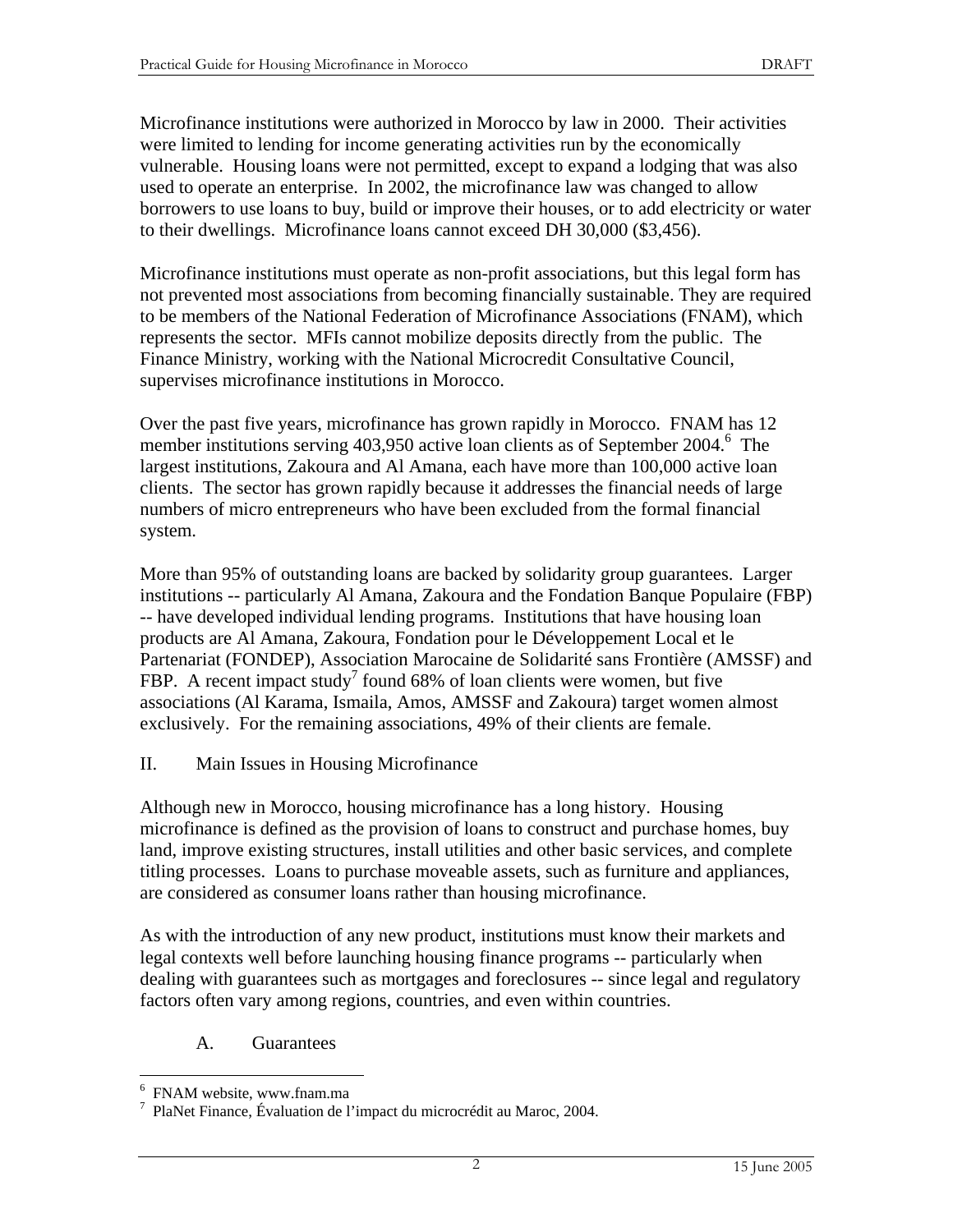All institutions providing housing microfinance require some form of guarantee, which may include collateral. Smaller individual loans may be backed by guarantors, household goods, forced savings, or a combination thereof. In Morocco, guarantors and promissory notes (*reconnaissance de dette*) are the most common types of individual loan guarantees. As loans become larger, institutions often need to reduce their risks by taking goods and/or property as collateral. For whole house financing, MFIs should consider mortgage-backed lending. However, foreclosures may be costly or even impossible to pursue. Local circumstances are also important; for instance, PRODEM in Bolivia offers house purchase loans backed by mortgages. If the borrower defaults on his/her home mortgage, the institution arranges a private sale of the client's house so that the MFI can recover delinquent amounts without recourse to courts. Developing innovative ways to enforce guarantees in the absence of an efficient legal system requires deep knowledge of local markets. Institutions with no previous experience in mortgage financing should undertake exhaustive analysis of the legal framework, the enforceability of mortgages and the costs of using such guarantees, before taking mortgages as collateral. The same considerations apply when considering the legal options for enforcement of the guarantees provided on any type of delinquent loan.

B. Operations

Before introducing a housing loan product, institutions should focus on operational issues such as offering group versus individual loans, adjustments to loan appraisal methodology, post-loan monitoring, staffing required and current staff capacity, incentive systems, the place of housing loans within the organizational structure and MIS.

Based on experience to date, almost all housing loans are made on an individual basis. People's attachment to their homes may make them more likely to repay housing loans, but relatively larger loan sizes can make them reluctant to cover a group member. Institutions need to have a well-functioning individual loan appraisal methodology that measures borrower repayment capacity carefully before issuing housing loans.

Given the longer loan terms and higher amounts, many institutions that offer housing in addition to other products charge lower interest rates on housing loans. As a result, some clients may be tempted to apply for a housing loan to take advantage of a lower cost, and then apply the funds to another purpose. Although fund diversion from housing loans is less common than diversion of enterprise loans, MFIs often send a loan officer to visit the client's house four to six weeks after disbursement to verify loan usage. If the loan is not used for housing, the institution can write into the loan contract that a higher interest rate will be charged. These visits can also be used to remind clients of repayments and gather information about construction costs and client satisfaction.

With regards to human resources, the profile of loan officers, the way in which they are supervised, and the design of incentive systems are all important. MFIs with loan officers who have mastered individual enterprise lending often use multi-product loan officers, selling both business and housing loans. This strengthens the relationship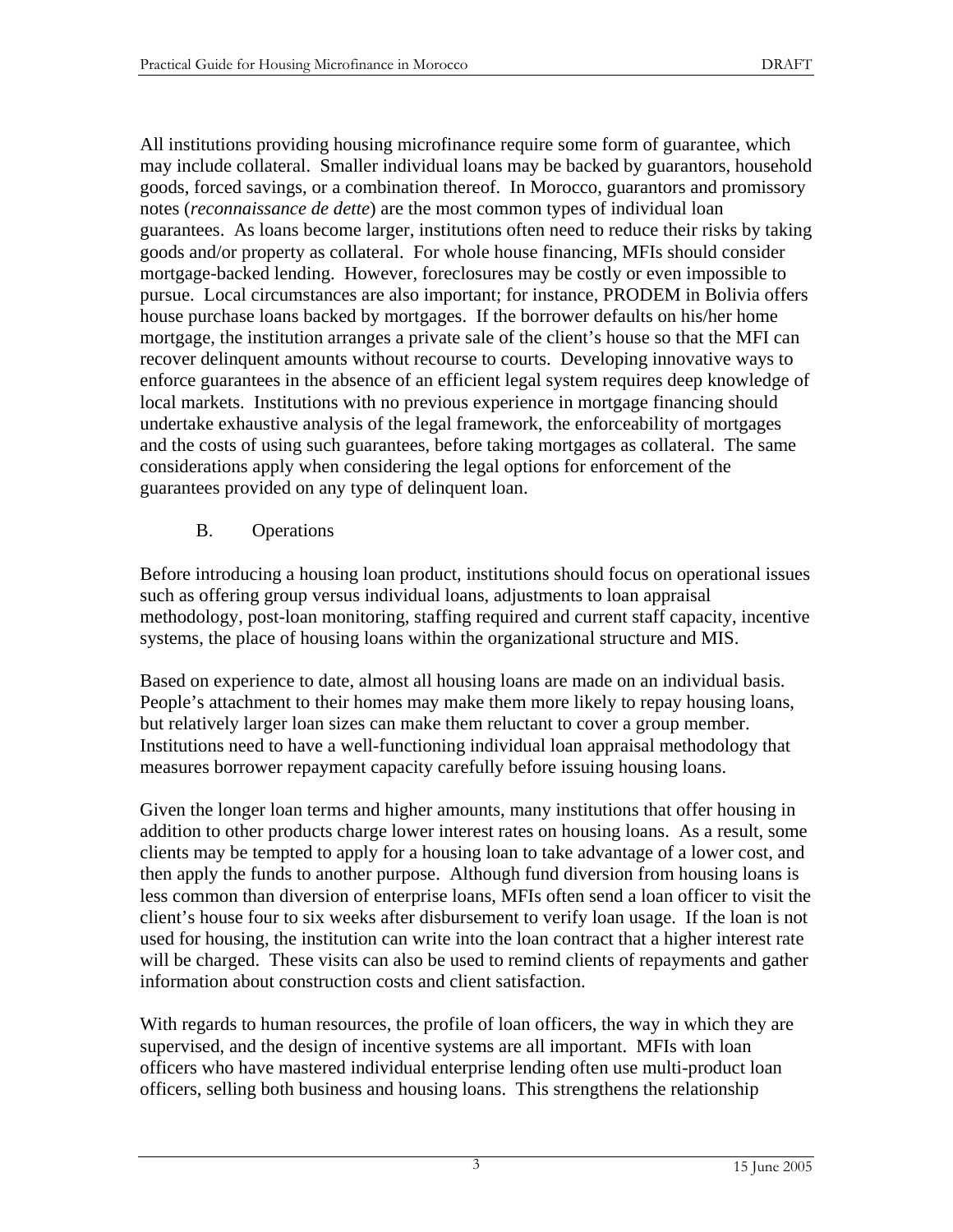between the loan officer and the client, and lowers the cost of introducing housing loans. However, if multi-product officers focus mainly on enterprise lending, they may not promote housing more actively unless an incentive system that specifies targets for housing and enterprise loans is in place.

If the MFI has little experience with individual lending, it should consider hiring new housing officers and training them. Group loan officers often lack the financial and analytical skills needed to assess a client's business. Stationing them at a central point, such as a large office in a city, allows for more management attention to them -- as long as distances do not require significant time spent traveling to visit clients. If these officers are posted in branches, their managers must give them sufficient support and supervision.

Within the MFI, housing needs a well-defined product champion responsible for the product at the head office. In larger MFIs, the champion can be a full-time staff person, but for smaller institutions an existing staff person can assume this role part-time. If loan officers manage a single product, they should report to the product champion.

Incentive systems must be designed in a way to encourage growth of the housing loan product, especially since placing a housing loan may be more labor intensive, particularly during a pilot phase. This is particularly important for multi-product loan officers and branch managers. For instance, FAMA in Nicaragua gave loan officers a cash bonus, larger than their usual incentive payment, for each new housing loan they disbursed during the product's first six months.

# C. Technical Assistance

Some MFIs choose to offer technical assistance (such as construction assistance) to client as part of the credit delivery. Some reasons for including technical assistance include

risk management through careful budgeting analysis of costs of construction, institutional reputation (ensuring high-quality construction design and building materials), and the provision of a value-added service to promote greater client satisfaction. Technical assistance falls within two main categories: *Pre-loan assistance*, which often includes construction design, budget development, client education (guidance on which materials to use, where to purchase them, labor needed, training on selfhelp construction, and how to

Text Box 1: Housing Technical Assistance

CHF's microfinance subsidiary Fundacion Vivienda Progressivo (FVP) in Nuevo Laredo, Mexico employs one architect in its office to support loan officers by approximating costs of construction and providing advice to clients who wish to do extensive home improvements (such as adding a room or other structural changes to a house). In this way, the client benefits from an expert's view of changes to be made, costs associated, and avoids any structural damage to the safety of the house. Assuming the applicant is eligible and all documentation is in order, the client deposits a \$20 architect fee to the bank, after which the architect makes an on-site visit to work with the client. Working on a contractual basis with FVP, the architect assesses architectural needs, designs the improvements, and uses a software program to determine the necessary budget.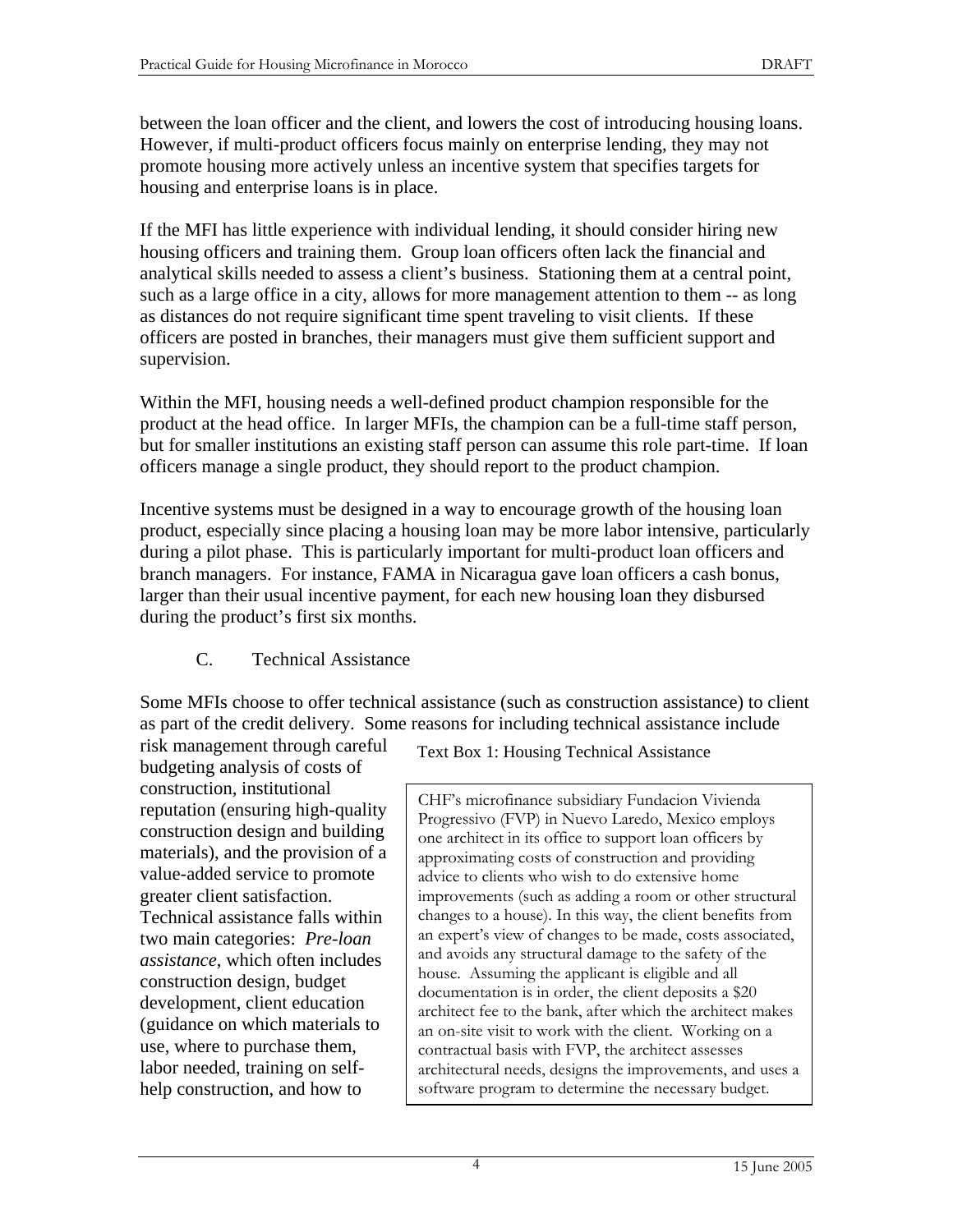achieve their construction goals through an incremental (progressive) building approach); and *post-loan assistance*, which includes construction follow-up or purchase of construction materials (for example, through a voucher system rather than cash loan disbursement.) Worldwide experience in housing loans indicates that MFIs should assess carefully the pros and cons of offering technical assistance and should tailor their assistance to market realities based on their local operating context.

The key to offering technical assistance, if built into the product, is ensuring costeffectiveness. For example, instead of hiring full-time construction engineers or architects, many MFIs train loan officers in basic principles of construction. Others may add a staff engineer to verify construction plans for large projects or contract an architect rather than offering full-time employment. Regardless of the approach, such assistance should be kept as simple as possible to maintain institutional efficiency without jeopardizing the client's well-being. 8

D. Management Information Systems (MIS)

MFIs should verify that their MIS can handle a new product, use differing repayment schedules such as weekly versus monthly, service clients with more than one loan outstanding at any one time, and handle longer loan terms. Some clients may want to reduce their payments in "slow business" periods when their incomes are lower; however few systems are able to handle variable payments. If an MFI has serious problems with its existing MIS and product mix, it should not add a new housing product until these issues are resolved, as the MIS will also be necessary to monitor the pilot test and housing product in a timely and accurate manner.

E. Financing

Progressive Building: Housing microfinance loan terms are typically between 12 and 24 months, with a maximum of three years. Longer loan terms result in greater financial implications for the MFI, particularly for purchase or construction of an entire house that often requires terms of five or more years. Many MFIs face difficulties in accessing liabilities with terms greater than two years to fund housing portfolios. To address this problem, most MFIs break the initial amount a client may want into several steps through a progressive building approach, which makes financing more affordable to both MFIs and their clients. A series of incremental loans to clients keeps terms manageable, while allowing clients to complete their improvements over several cycles. For larger loans that are needed for housing purchase or construction, public authorities may have funding sources available that could be used to complement MFI financing. In Morocco, larger MFIs have access to commercial bank financing with terms up to seven years, so their liability term structures are not a major concern.

F. Alliances

<sup>1</sup> 8 More detail on technical assistance for housing loans can be found in Kimberly Tilock's article in *Housing Microfinance*, Daphnis & Ferguson, eds., 2004.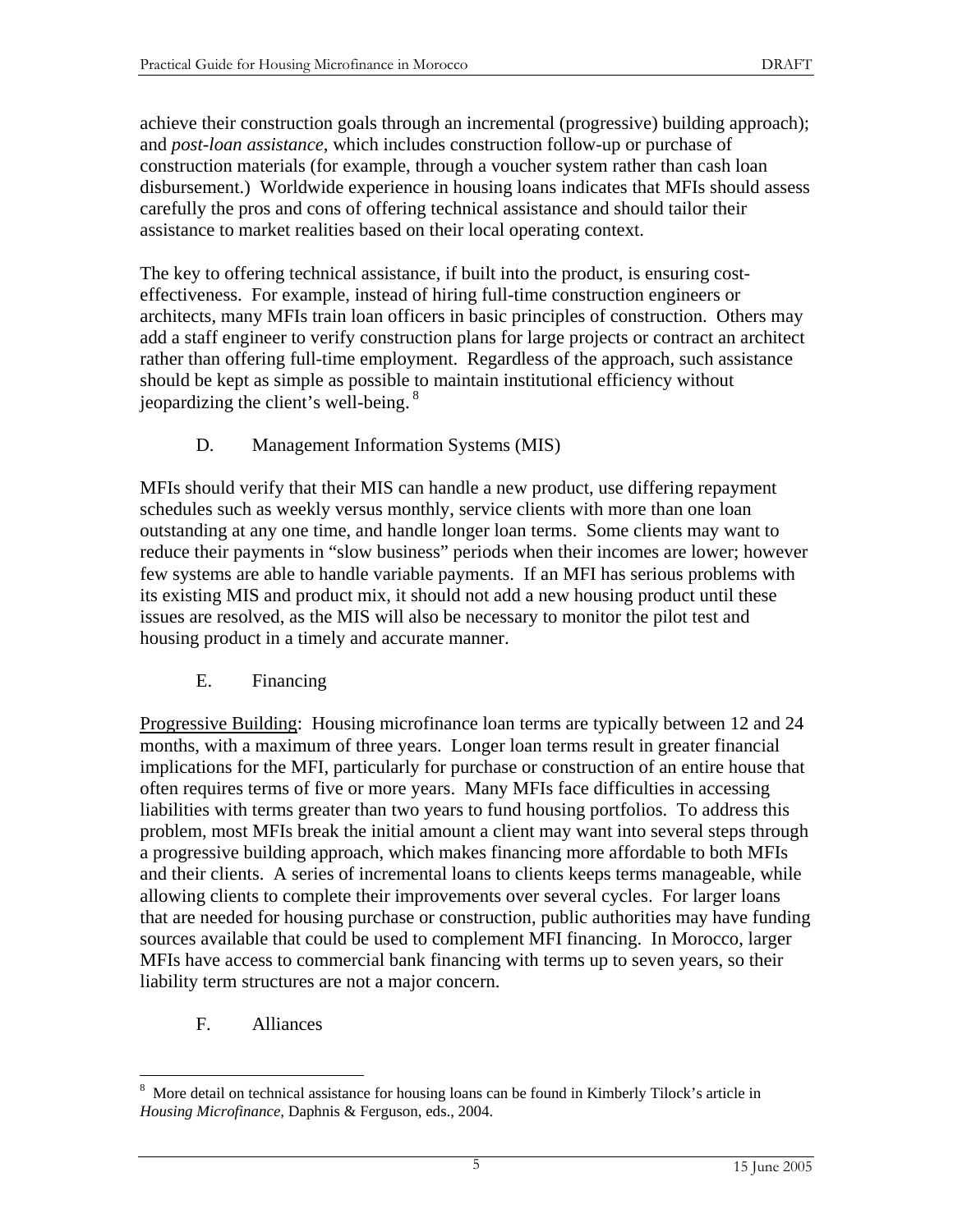Alliances with the government, developers, construction firms and cement companies can help an MFI achieve greater scale of outreach and/or funding for housing loans. Builders often focus on homes for the wealthy, but government social housing programs may encourage new construction for some low-income groups. However, many government programs target only the "upper poor," and exclude self-employed entrepreneurs. MFIs that know their markets well could provide referrals for their clients to access government financing assistance for new home purchase or construction, provided government programs will accept MFI clients. Several institutions with successful housing finance programs, such as Mibanco in Peru, have developed such alliances, most often after the initial loans have been made. This type of collaboration is a medium to long term opportunity for growth that institutions should consider pursuing.

#### Text Box 2: Housing microfinance and the growth of the construction industry

CHF's microfinance organization in Peru, PROGRESSO, provides micro credits to households in urban-marginal sectors of Cajamarca and Baños del Inca to start housing construction or to improve, enlarge and/or finish their homes. PROGRESSO was established with initial start-up capital from a mining company with the idea of improving or constructing homes for the company's employees and their families. Built into the product is a technical assistance component that consists of designing and prioritizing --- together with all family members --- the construction of new housing, or enlargements, improvements and finishing thereto, according to their needs. This assistance also includes the preparation of budgets and plans.

PROGRESSO staff members also provide assistance to clients in the selection of materials to be used, emphasizing the quality of products, competitive prices and timely deliveries based on their in-depth knowledge of the construction market.

Thus, a secondary benefit of PROGRESSO's strategy, and part of its mission, is generating a local construction industry capable of implementing, in agreement with appropriate quality and performance standards, housing construction and improvement activities. Technical assistance and credit availability constitute the needed factors to put forth a viable and competitive local construction industry, which further contributes to economic development of the region.

Four types of alliances are:

- $\triangleright$  Down payment loans, whereby institutions provide clients with loans to make down payments on new homes offered by social housing programs.
- $\triangleright$  Social housing programs are often aimed at poor salaried employees, excluding microentrepreneurs. With their experience in working with the self-employed and in evaluating their creditworthiness, MFIs can work with governments to ensure their clients benefit from new housing.
- $\triangleright$  MFIs can also work with local utilities to expand access to electricity, running water and sewage. The institution can provide funds to the utility to cover the cost of a new installation, a deposit or both. The client repays the MFI, and not the utility, for this loan. Al Amana and Zakoura already use this type of loan.
- $\triangleright$  Home improvement loans with construction companies or hardware stores (*quincailleries*) can increase sales for private businesses. A construction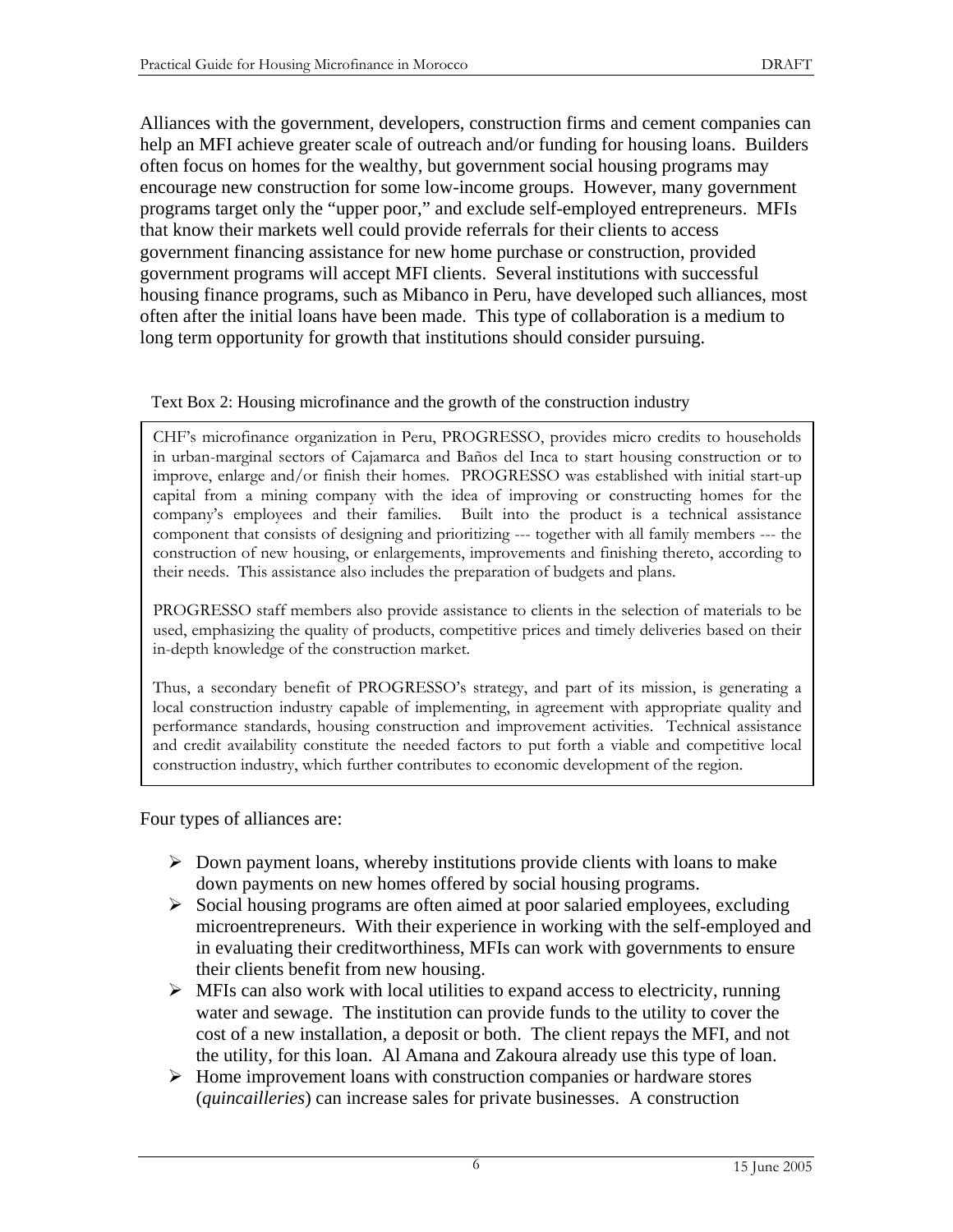company can agree to provide material for a basic improvement, such as a 9m2 room, at a discount for selected MFI clients. The company increases its cash sales, while the institution gains a new client. The client receives his/her materials at a discount. Using a specific company should never be made a condition for receiving a home improvement loan; rather, if the MFI and company are both well respected in the market, and work well together, they can provide an attractive option for their clients. Institutions should contact several companies to find ones that are most committed such partnerships.

#### Text Box 3: Vouchers to purchase construction materials

CHF's microfinance partner in Juarez, Mexico, FUNHAVI, uses a voucher system for clients to purchase construction materials from specific suppliers. (As a loan-promotion incentive, suppliers who had originally referred the client to FUNHAVI are awarded by being the exclusive seller of materials to that client.) FUNHAVI has an arrangement with suppliers whereby FUNHAVI purchases in bulk at low wholesale prices, but sells these materials to FUNHAVI's clients at retail market prices. By requiring that clients purchase from specific suppliers, FUNHAVI is able to generate additional, non-interest income that accounts for 11 percent of its total revenue, and has some assurance that clients are using quality building materials.

However, MFIs wishing to explore this system should research extensively; in FUNHAVI's experience, clients preferred to buy their own materials from their chosen supplier rather than be restricted to vouchers that specified a supplier. It is also important to keep up with competition for such materials, as prices often change and can actually put both the institution and the client at a disadvantage.

### G. Illegal Settlements

MFIs can lend to people living in illegal settlements if the institution knows the local context well and is confident that homes will not be destroyed. They must also verify that homeowners have some documented right to their dwelling, even if this is not a full land title. In some countries, people living in illegal settlements may have *de facto* protection from eviction, or some right to their homes, and they can thus be eligible for housing loans. In Morocco, where *bidonvilles* are slated for eradication, lending to improve houses in slums would not be advisable. Loans made to improve homes in illegal settlements, or in dwellings not owned by the borrowers, could create social and legal problems for the institution.

#### III. Housing Finance Market Survey

In late 2004, CHF developed a quantitative survey based on a standardized methodology previously used in several countries to obtain baseline data on urban low-income entrepreneurs and salaried earners in order to gauge potential demand for housing loan products in Morocco. The survey paid particular attention to household characteristics, sources and amounts of income, use of formal and informal financial services, desire for a home improvement loan, completed and planned home improvements, and the perceived costs of major projects.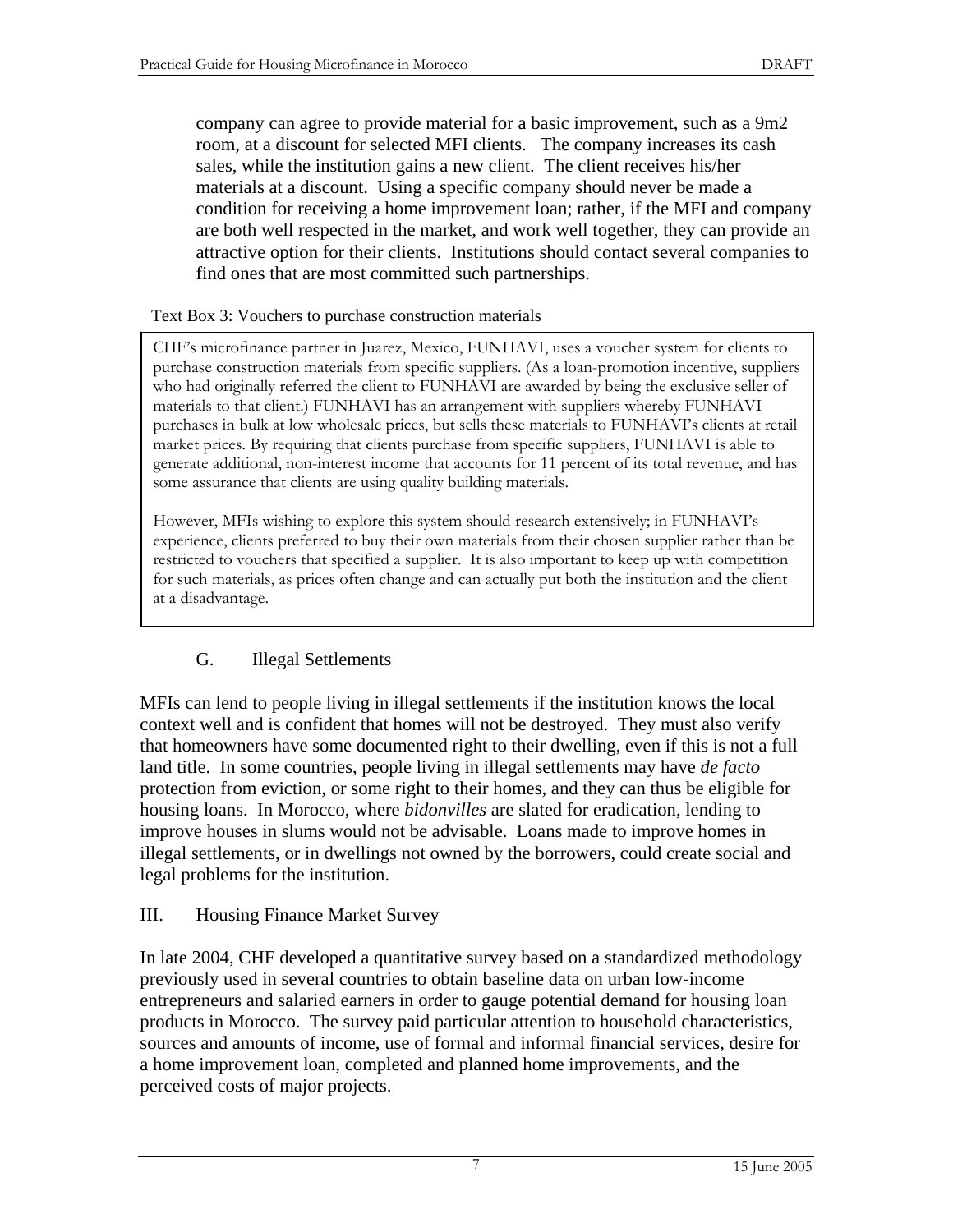A sample size of 2,000 was used to ensure data was representative of the target population. The sample was divided among the six principal urban areas in Morocco with high concentrations of microfinance institutions: Casablanca (30%), Rabat (25%), Marrakech (15%), Fez (15%), Benguerrir (7.5%) and Azrou (7.5%). Survey subjects were selected using a random walk approach within parameters selected for each town. Economic sectors and gender considerations were taken into account in the sample selection process. While participating microfinance institutions collaborated with the survey team in sample selection, the associations did not provide specific information, such as client lists, that would ensure specific individuals were surveyed.

The survey was carried out between the last week of December, 2004 and February 28, 2005. Twenty-one enumerators were used. $9$  All were university graduates and received four days of training before beginning the survey. An additional day of training was provided to each group at the work site. During the training the survey was pre-tested, resulting in some minor changes in the wording of some questions.

### IV. Survey Results

<u>.</u>

A. Sample Characteristics

The survey sampled 2,000 adults aged between 21 and 68 in six cities: Casablanca (30%), Rabat (25%), Marrakech (15%), Fez (15%), Benguerrir (7.5%) and Azrou (7.5%). Of the sample, 53% were salaried employees, 47% were entrepreneurs, and 0.3% were both. Men made up 66% of the respondents.

Just over a third of the respondents said they owned their homes. 30% said they lived rent free; assuming these people lived with a family member who owned their home, this gives a home ownership rate of 64%, close to 62% reported for urban areas in the government's 2001 statistics. A bare majority of home owners (51%) reported having a registered title deed, 28% a registered sales contract, while 21% said they did not have any ownership documents. Of the remainder of the sample, 25% were renters, 11% renters with a security deposit, and 4% were living in a slum area. According to the results, 37% of women reported they were homeowners compared to 32% of men – which suggests that MFIs that target women should not have difficulty servicing current or potential women clients with housing loans.

The sample for this survey reported higher education levels than found in other surveys or among current MFI clients.<sup>10</sup> Only 9% of the sample, and 13% of the women, said they were illiterate or only knew numbers. Official statistics state 46% of urban women, and 21% of urban men over the age of ten are illiterate. PlaNet Finance found illiteracy rates of 45% among microfinance clients in  $2002$ .<sup>11</sup>

 $9$  Nine in Casablanca, three in Rabat, two in Fes, two in Marrakech, three in Benguerrir and two in Azrou. <sup>10</sup> Royaume du Maroc, Haut Commisariat du Plan, Direction de la Statistique, Indicateurs Sociaux 2002, and PlaNet Finance, Évaluation de l'impact du microcrédit au Maroc, 2004.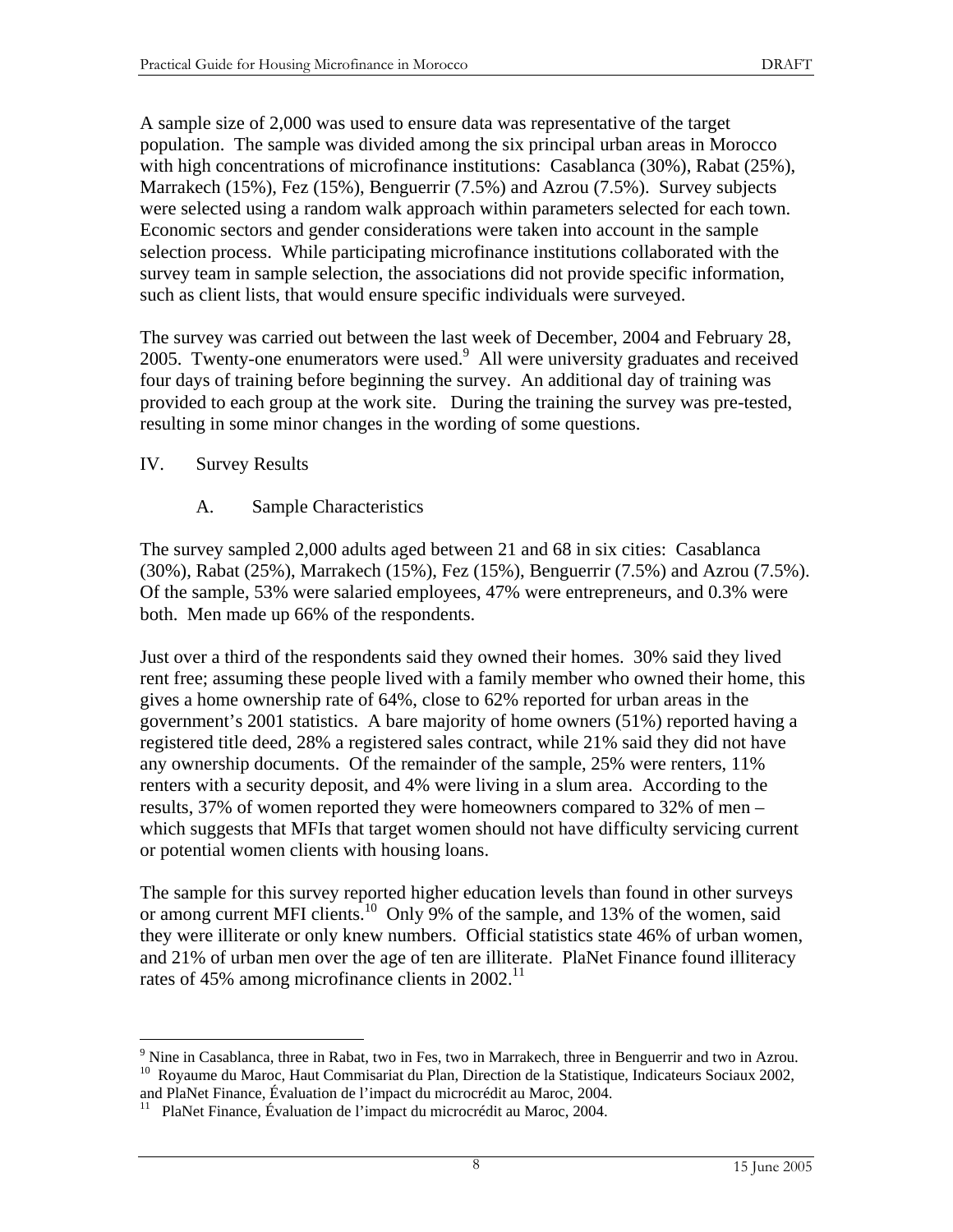For household income, the sample roughly coincides with a profile for urban Morocco. Most of the sample group reported higher incomes than typical MFI clients.<sup>12</sup> The survey exhibited a mean monthly income from all sources of DH 4,502, including DH 2,989 from the principal income source. The median total monthly income was DH 4,100. The mean monthly salary in Morocco was DH 2,867 in 2002.<sup>13</sup> The Moroccan Statistics Office does not report average incomes, but declared urban household monthly expenditures in 1998 to be DH 4,732. The survey found mean annual household expenses to be DH 3,552.

The survey was divided into total monthly income quartiles to better understand potential market segments. The first (lowest) quartile ranged from DH 700 to DH 3,000, the second from DH 3,001 to DH 4,100, the third from DH 4,101 to DH 5,500 and the fourth from DH 5,501 to DH 32,000. The total range in the sample was DH 700 to DH 32,000.

| Table 1. Distribution of sample by monthly medile |       |                  |       |        |
|---------------------------------------------------|-------|------------------|-------|--------|
| Source of Income                                  |       | Income Quartiles |       |        |
| Means in DH/Month                                 | First | Second           | Third | Fourth |
| Main enterprise or employment                     | 2022  | 2810             | 3045  | 4164   |
| Other income                                      | 100   | 222              | 334   | 514    |
| Spouse's income                                   | 87    | 340              | 827   | 1743   |
| Other sources of income                           | 99    | 272              | 604   | 1034   |
| Total income                                      | 2309  | 3643             | 4810  | 7445   |

Table 1: Distribution of sample by monthly income

The bottom quartile, with incomes ranging between DH 700 and DH 3,000 per month, has a mean monthly income of DH 2,309, which is above the poverty line of DH 1,798 per month.<sup>14</sup> On the expense side, the sample median of 3,318 DH per month is higher than the figure reported by PlaNet Finance for MFI clients of DH 2,500. This sample is, on average, less poor than typical loan clients as reported by PlaNet Finance.

It is important to note that a large portion of the survey respondents belong to a socioeconomic level above current MFI clients in Morocco, as a result of the data collected via the random walk approach, and survey results should be considered with this in mind. MFIs who wish to service current target clients with housing loans should pay closer attention to the lowest two quartiles analyzed in the survey; while MFIs that may wish to move up market slightly may be interested in comparing results with the two higher income quartiles.

Table 2: Distribution of sample group by mean household monthly expenses

|                         | Income Quartiles |        |       |        |
|-------------------------|------------------|--------|-------|--------|
| Source of Expenses      | First            | Second | Third | Fourth |
| <b>Rent or Mortgage</b> | 460              | 604    | 792   | 1075   |

 $\overline{a}$  $12$  According to PlaNet Finance, these are around DH 2,500 per month.

<sup>13</sup> Royaume du Maroc, 2002, op. cit.

<sup>&</sup>lt;sup>14</sup> The 1998 urban poverty line was defined as the amount of money required to cover basic necessities, including 2,000 calories per day. It was DH 3,922 per person per year. Multiplying by 5.5 persons per household, the household poverty level is DH 21,571 per year, or DH 1,789 per month.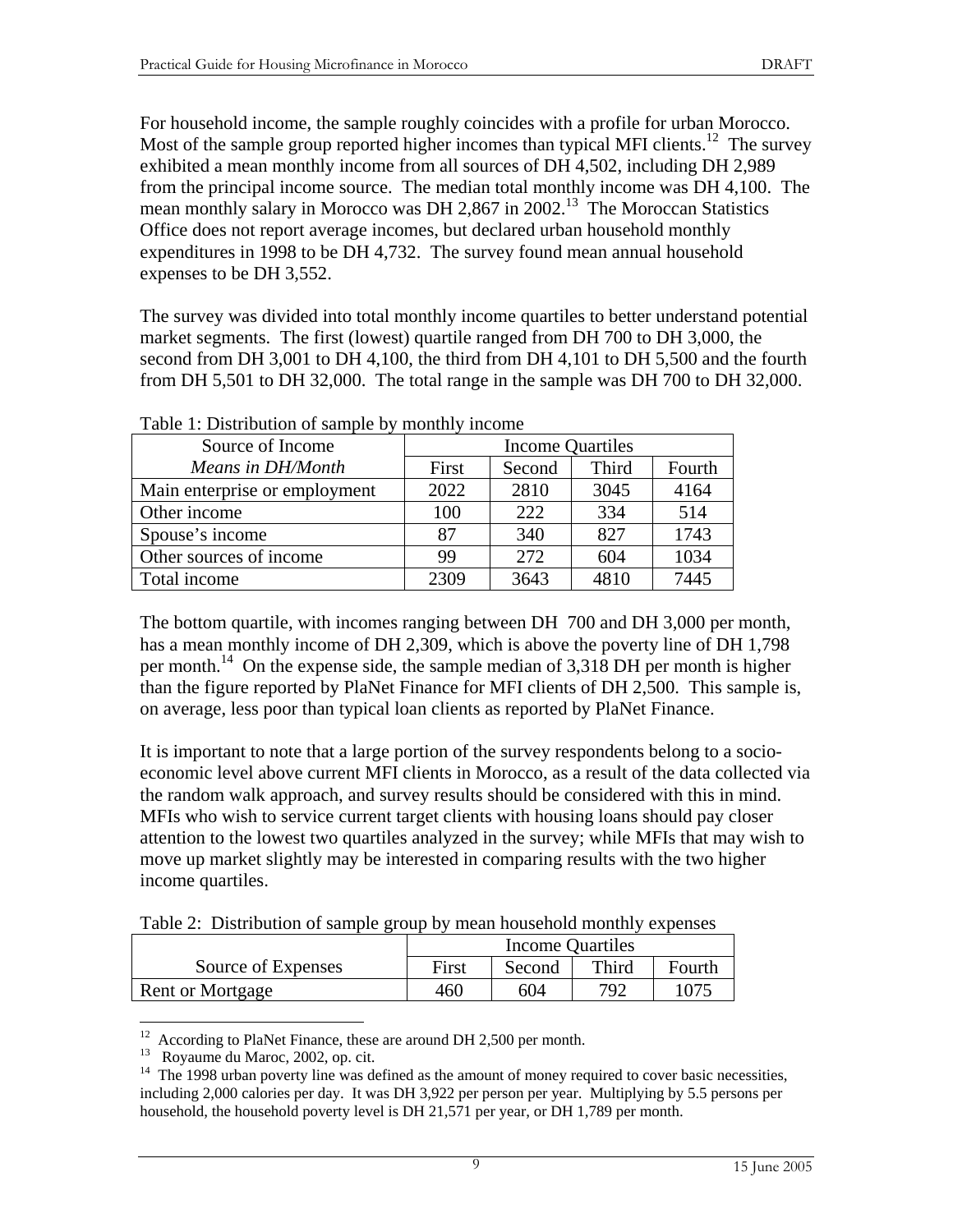| Electricity, water and telephone   | 166  | 243  | 259  | 351  |
|------------------------------------|------|------|------|------|
| Transportation                     | 66   | 147  | 211  | 373  |
| Food                               | 1031 | 1378 | 1754 | 1979 |
| Clothing                           | 114  | 217  | 296  | 366  |
| School and university fees         | 63   | 96   | 168  | 408  |
| Medical expenses                   | 60   | 96   | 139  | 190  |
| Contribution to<br>other<br>family | 51   | 88   | 102  | 219  |
| members                            |      |      |      |      |
| Installment on outstanding debt    | 148  | 373  | 381  | 505  |
| Other expenses                     | 140  | 222  | 301  | 623  |
| Total expenses                     | 1919 | 3020 | 3924 | 5472 |
| Net household income               | 390  | 622  | 887  | 1975 |
| Repayment capacity (25% of total   | 577  | 911  | 1201 | 1862 |
| income)                            |      |      |      |      |
| Repayment capacity (80% of net     | 312  | 504  | 706  | 1396 |
| income)                            |      |      |      |      |

In this survey, those who had housing expenses said they spent an average of 21% of household expenditures on housing. This is the same percentage reported in national surveys.<sup>15</sup> The lowest quartile devotes 24% of spending to housing, while the upper quarter allocates an average of only 20% of their income on housing.<sup>16</sup>

B. Demand for Loans

<u>.</u>

The survey shows a high demand for and use of informal and formal credit. Entrepreneurs reported using the following informal sources: friends (38%), family (38%), colleagues (21%) and money lenders (3%). Only 0.7% of those surveyed reported being rejected from an informal loan. The average loan amount was DH 3,423, with a term of 115 days, and interest charges at 0.5% of the value of the loan, meaning most of these credits bore no interest.

Nearly one third of the respondents reported requesting a loan from a formal source  $(MFI/association<sup>17</sup> bank, consumer credit company, or NGO) with slightly more women$ than men (34% vs. 33%) applying for such credit. The main reasons for not applying for a loan were the availability of other sources of finance, mentioned by 20% of those who did not apply. Other important reasons were lack of collateral (18%), fear of inability to repay (17%), lack of bank relations (14%) and high interest and fees (12%). 56 respondents said formal institutions had rejected their loan requests for the following reasons: lack of collateral (54%), poor credit history (13%), lack of bank relationships (9%) and lack of financial documents (7%).

<sup>&</sup>lt;sup>15</sup> Royaume du Maroc, Haut Commisariat du Plan, Direction de la Statistique, Indicateurs Sociaux 2002..<br><sup>16</sup> Royaume du Maroc, Haut Commisariat du Plan, Direction de la Statistique, Indicateurs Sociaux 2002.<br><sup>17</sup> Microfi

market. In this document, the terms "association" and "MFI" are used interchangeably.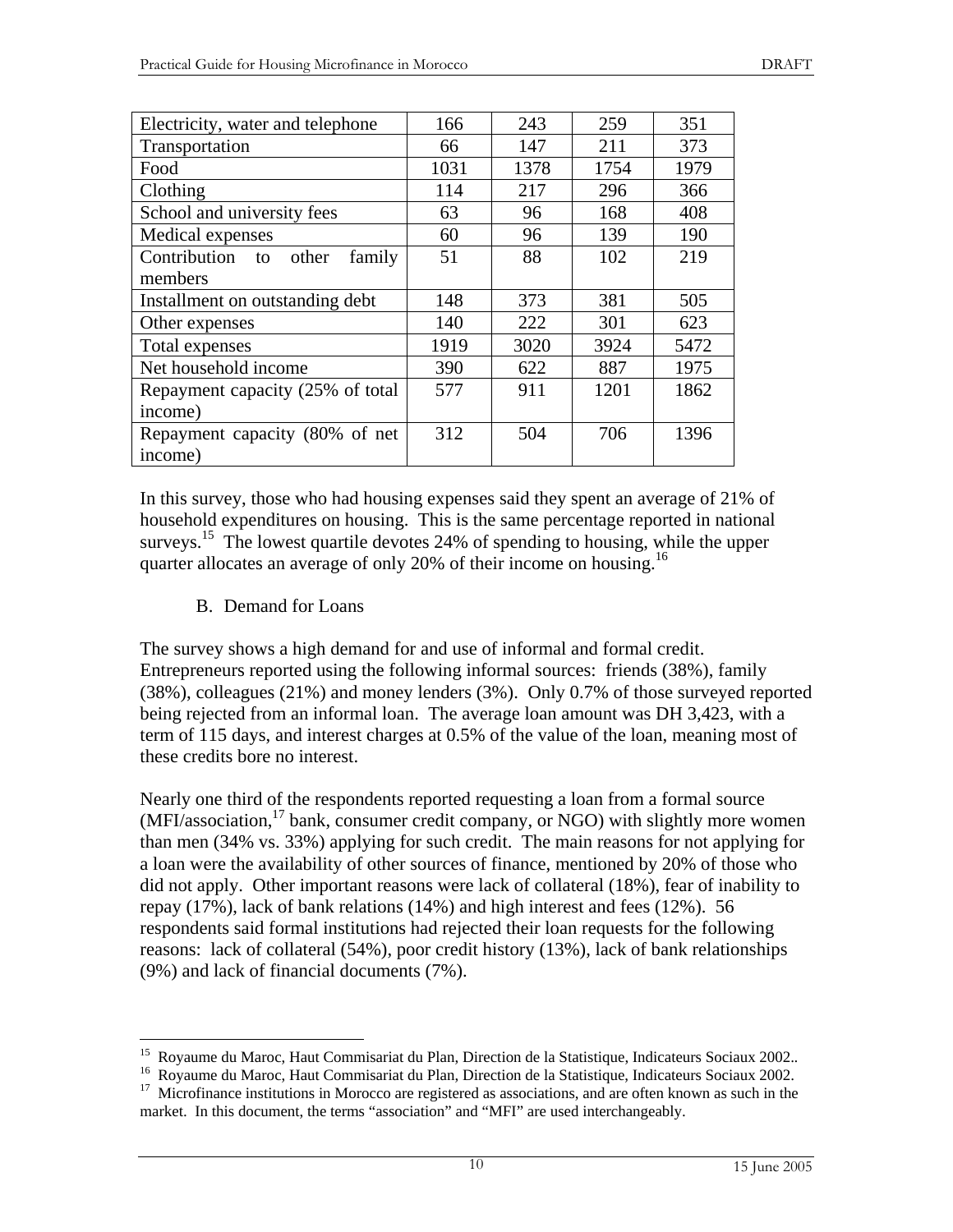Breaking down the sample, women were more likely than men to cite lack of collateral, availability of other means of financing, fear of inability to repay and lack of bank relations. By income levels, the poorer quartiles cited lack of collateral, fear of inability to repay and difficult procedures more often than the average. Predictably, wealthier potential clients cited other sources of finance and high costs as obstacles to applying for loans.

| Characteristic                      | <b>Total</b> | First    | Second   | <b>Third</b> | Fourth   |
|-------------------------------------|--------------|----------|----------|--------------|----------|
|                                     |              | Quartile | Quartile | Quartile     | Quartile |
| Other credit sources available      | 20%          | 17%      | 20%      | 21%          | 23%      |
| Lack of collateral                  | 18%          | 21%      | 17%      | 16%          | 18%      |
| Fear of inability to repay the loan | 17%          | 19%      | 18%      | 16%          | 13%      |
| Lack of bank relations              | 14%          | 16%      | 15%      | 14%          | 13%      |
| High interest and fees              | 12%          | 10%      | 12%      | 12%          | 14%      |
| Religious beliefs                   | 9%           | 8%       | 12%      | 8%           | 9%       |
| Difficult and lengthy procedures    | 6%           | 7%       | 3%       | 6%           | 7%       |
| Lack of financial documents         | 3%           | 2%       | 4%       | 5%           | 2%       |
| Other                               | $1\%$        | 1%       | 1%       | 1%           | 2%       |

Table 3: Reasons for not applying for formal loans

As for loans outstanding, the most common source overall was a bank (42%), followed by associations (30%), consumer credit companies (23%) and NGOs (5%). Looking at the income breakdown, associations are more commonly used by the lowest income quartile, at 41% compared to 36% for banks. However, banks and consumer credit companies become more popular as incomes rise.

|                                | Income Quartiles |        |       |        |  |
|--------------------------------|------------------|--------|-------|--------|--|
| Source of loan                 | First            | Second | Third | Fourth |  |
| <b>Associations (MFIs)</b>     | 41%              | 28%    | 28%   | 28%    |  |
| Bank                           | 36%              | 48%    | 40%   | 42%    |  |
| <b>Consumer Credit Company</b> | 19%              | 20%    | 26%   | 24%    |  |
| <b>NGO</b>                     | 4%               | 4%     | 5%    | 6%     |  |

Table 4: Sources of loans by income quartile

As expected, formal loans received were larger than the short-term working capital loans made by MFIs. Average loan size received was DH 29,687 with a term of 39 months and an average monthly payment of DH 987, which gives an annual effective interest rate of 16.4%. The loans were backed by several forms of collateral, mainly bank accounts (43%), guarantors (15%), a business license (6%), and land (5%). The average collateral value was about 54% of the value of the loan. Loans were mainly used for consumption, (64%), followed by working capital (25%), and fixed assets (11%). Seventy percent of loans were made on an individual basis. When asked if they would be interested in an individual loan, 53% of the sample group responded affirmatively. Only 12% of the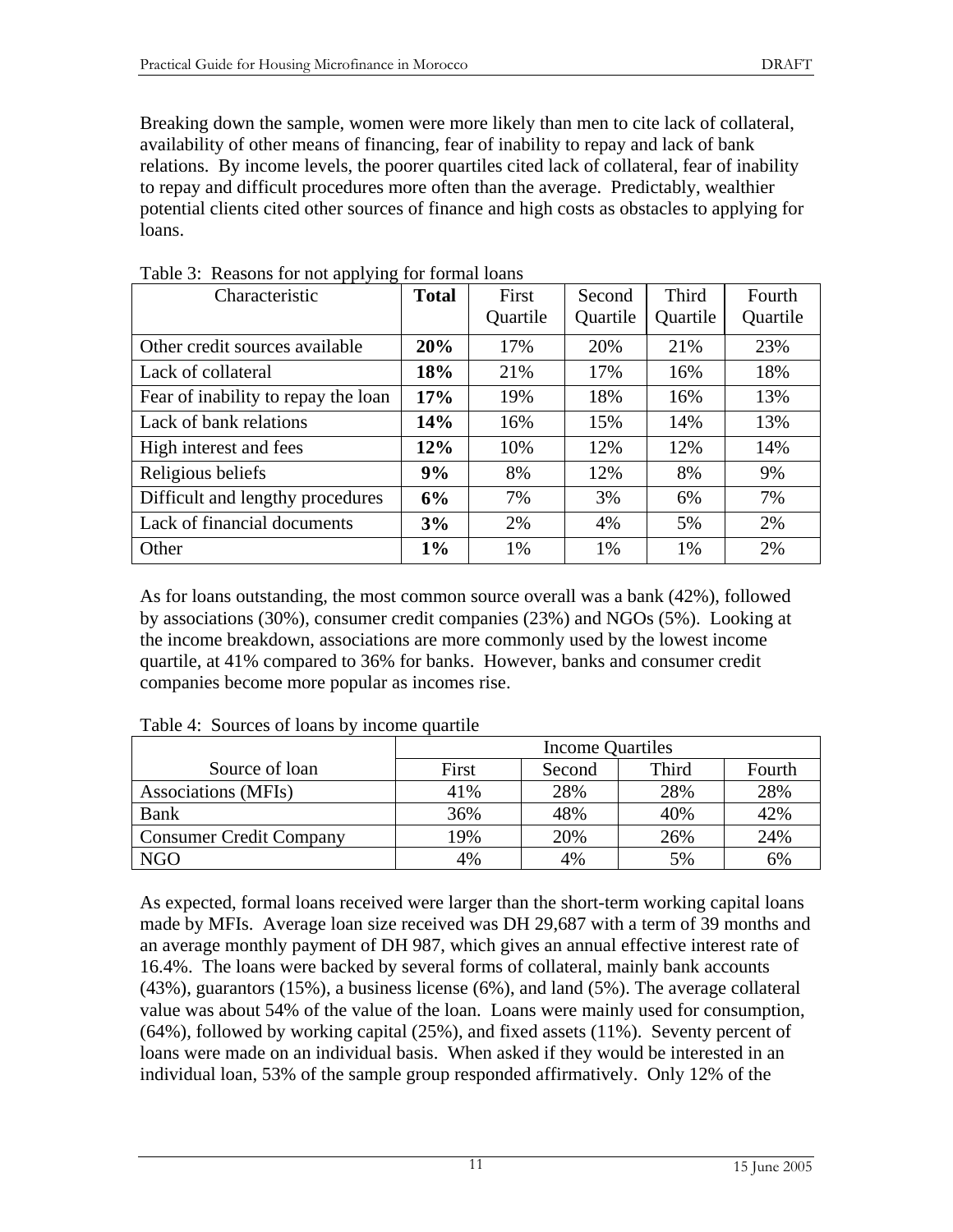sample group said they would consider a group loan, or 88% of those questioned were not interested in a group loan.

1. Completed home improvements

With respect to home improvements, most respondents reported undertaking at least one during the past five years. Home owners were most likely, at 61%, to have done so, but surprisingly 57% of renters, and 59% of renters with security deposits, said they had undertaken improvements over the past five years as well. The owners spent more on their average improvements than renters, at DH 10,874 compared to DH 7,948.

|                                  | All   | Owner  | Rent  | Rent with<br>security<br>deposit | Free of<br>charge |
|----------------------------------|-------|--------|-------|----------------------------------|-------------------|
| Undertook a home improvement     | 58%   | 62%    | 57%   | 59%                              | 54%               |
| Type of improvement              |       |        |       |                                  |                   |
| Painting                         | 69%   | 68%    | 71%   | 70%                              | 68%               |
| Fixing the floor and walls       | 27%   | 31%    | 25%   | 24%                              | 26%               |
| Windows                          | 27%   | 30%    | 26%   | 26%                              | 26%               |
| Water installations              | 27%   | 28%    | 25%   | 28%                              | 26%               |
| Doors                            | 26%   | 29%    | 25%   | 28%                              | 22%               |
| <b>Electricity</b> installations | 20%   | 21%    | 20%   | 21%                              | 17%               |
| Fixing the ceiling               | 14%   | 16%    | 15%   | 12%                              | 11%               |
| Extra room                       | 13%   | 15%    | 12%   | 12%                              | 10%               |
| Building a bathroom              | 12%   | 12%    | 9%    | 8%                               | 15%               |
| Building a kitchen               | 6%    | 8%     | 5%    | 2%                               | 6%                |
| Extra apartment                  | 2%    | 3%     | 3%    | 1%                               | 2%                |
| Building a home                  | 2%    | 2%     | 1%    | 1%                               | 1%                |
| Average improvement cost (DH)    | 9,239 | 10,874 | 7,948 | 7,143                            | 9,071             |

Table 5: Home improvements made in the past five years, by home ownership status

The most common improvement made was painting the house, followed by fixing the floor, windows, and water installations. There were no major differences in preferences among tenancy categories, though renters with deposits were slightly more likely to improve water installations and doors. Relatively few people added rooms or apartments -- only 15% of those surveyed -- which may indicate that these improvements are too expensive.

Table 6: Source of Funds for Past Home Improvements

|         | All | Owner | Rent | Rent with<br>security<br>deposit | Free of<br>charge |
|---------|-----|-------|------|----------------------------------|-------------------|
| Savings | 59% | 59%   | 58%  | 68%                              | 55%               |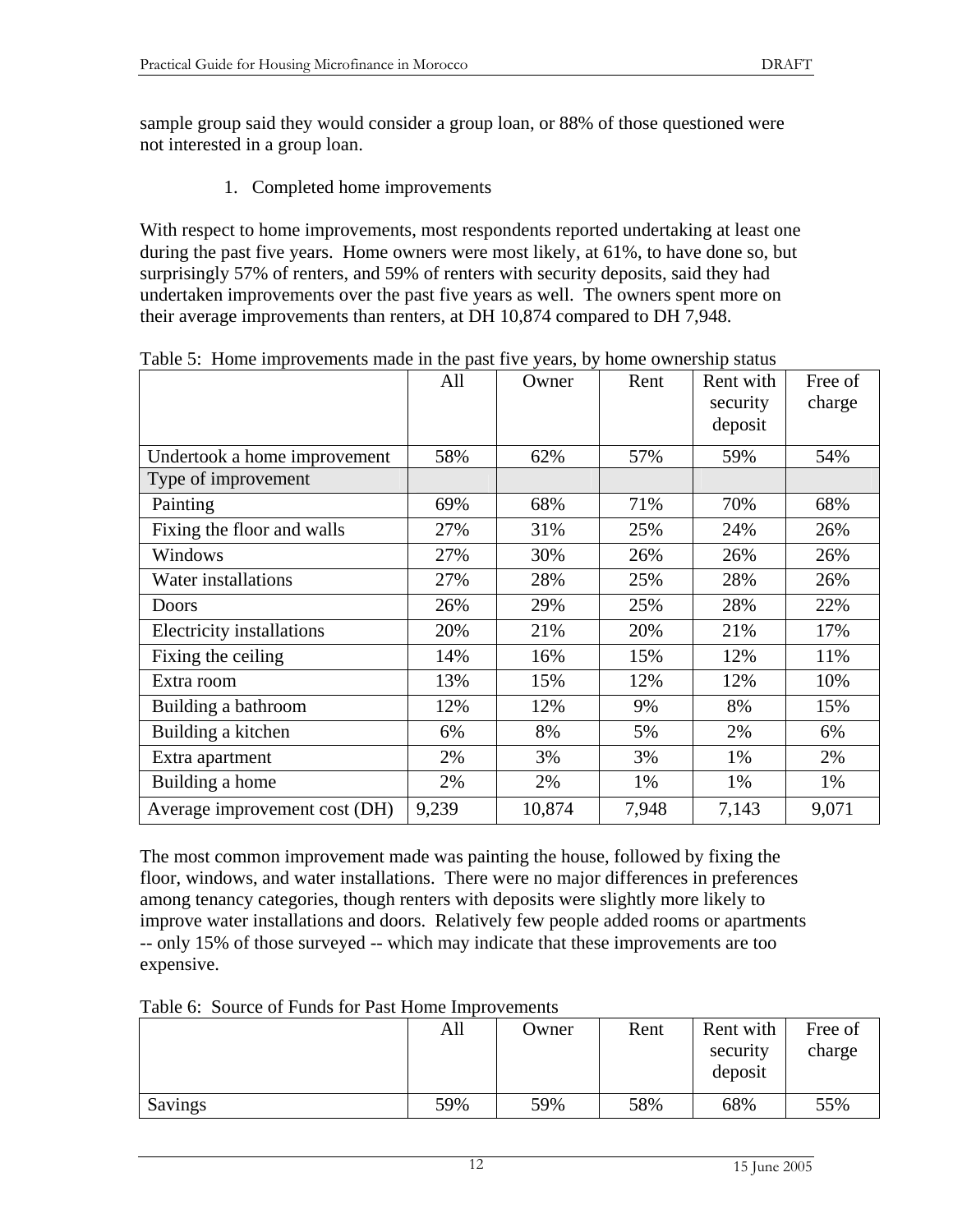| Informal loan        | 2%  | 2%  | 4%  | 0%  | 2%  |
|----------------------|-----|-----|-----|-----|-----|
| Formal loan          | 3%  | 4%  | 3%  | 2%  | 2%  |
| Family help          | 5%  | 5%  | 6%  | 5%  | 0%  |
| More than one source | 31% | 30% | 30% | 26% | 37% |

The above table demonstrates that loans are rarely used to finance home improvements in Morocco. Nearly three-fifths of those who completed a home improvement relied exclusively on savings to complete their projects. Only 5% used loans from either informal or formal sources. This shows a large gap in housing finance that microfinance associations can fill. In addition, some clients are already saving for home improvements. For those with savings, a home improvement loan could be offered for less than the total cost of the project.

2. Planned home improvements

Only 43% of the sample said they were interested in obtaining a loan to improve their homes, a low figure compared to similar surveys.<sup>18</sup> Less than half of all home owners were interested in such a loan, but it is interesting to note that 43% of renters, and 36% of renters with security deposit, were interested in a home improvement loan.

A list of specified desired improvements is detailed in Table 6. The main improvement desired is to purchase furniture and household appliances, which are usually considered a consumption, not home improvement, loan.<sup>19</sup> Other projects are painting, fixing the floor and walls, and improving a room. In addition, the survey shows that 15% of the owners, but only 10% of renters and 7% of renters with security deposit, are interested in adding a room. By looking at the estimated costs of improvements, the less expensive projects, such as fixing walls and ceilings, are more popular.

The survey allowed respondents to mention more than one improvement. The average respondent referred to 2.1 improvements, indicating that people often have several projects they may wish to finance.

| Characteristics                        | Owner | Free of<br>charge | Rent | Rent with<br>security<br>deposit |
|----------------------------------------|-------|-------------------|------|----------------------------------|
| Interested in an home improvement loan | 48%   | 38%               | 43%  | 36%                              |
| Furniture and household appliances     | 42%   | 44%               | 47%  | 32%                              |
| Painting                               | 28%   | 27%               | 25%  | 21%                              |
| Fixing the floor and walls             | 27%   | 15%               | 19%  | 22%                              |

Table 7: Interest in specific home improvements, by ownership

 $\overline{a}$ 

<sup>&</sup>lt;sup>18</sup> Response rates to this question in the author's experience range from 75% to 90% for home owners in Latin America and Africa.

<sup>&</sup>lt;sup>19</sup> Such loans may not be legal for MFIs under current law which limits loans to income generating activities or home improvements.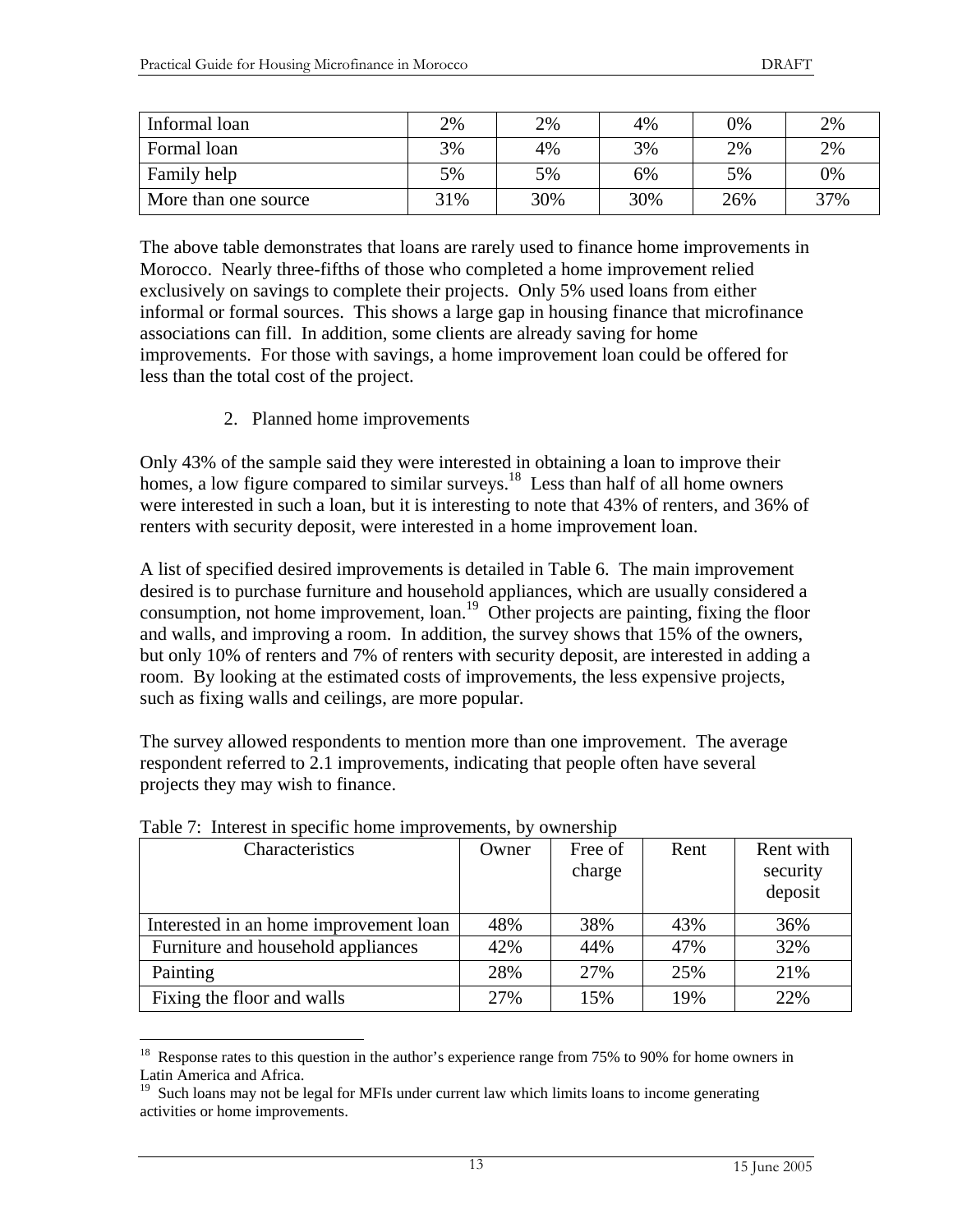| Improving a room                 | 17% | 14% | 13% | 11% |
|----------------------------------|-----|-----|-----|-----|
| Extra room                       | 15% | 12% | 10% | 7%  |
| Building a home                  | 14% | 16% | 26% | 20  |
| Fixing the ceiling               | 14% | 7%  | 9%  | 10  |
| Doors                            | 12% | 13% | 14% | 10  |
| Windows                          | 12% | 12% | 13% | 7%  |
| <b>Electricity installations</b> | 10% | 9%  | 15% | 7%  |
| Home registration                | 10% | 8%  | 9%  | 11% |
| Water installations              | 9%  | 9%  | 14% | 6%  |
| Extra apartment                  | 7%  | 6%  | 4%  | 6%  |
| Building a bathroom              | 5%  | 4%  | 5%  | 7%  |
| Building a kitchen               | 2%  | 4%  | 2%  | 1%  |

The survey also examined the costs of home improvements. The average amount spent for changes made in the past five years was DH 9,239, with home owners spending, on average, DH 10,874. When asked about desired improvements, respondents demonstrated that the average amount required to cover labor and materials was DH 29,520, showing a desire to spend more on future changes than previous ones.

Looking at specific loan uses, according to the perceptions of the sample group, the average amount required to complete a home improvement was DH 22,189, although past projects were completed for a good deal less at DH 9,239. Some of the more popular desired changes -- notably fixing the ceiling and repairing walls and floor, and improving a room -- are less costly, averaging DH 14,367 and DH 12,606 respectively. The survey reported that people had a mean savings of DH 3,721 to contribute to their projects; thus some of the smaller projects could be completed for loans of DH 8,885 to DH 10,646 according to the respondents' estimate of the costs.

The relatively high costs of improvements as expressed by the sample group suggest that MFIs should have a basic price list for the most common types of projects in their area.<sup>20</sup> These lists should be based on estimated actual costs as informed by local experts in basic construction and can be used by loan officers to determine the realistic value of a client's planned improvement. Loan staff can also explain how progressive loans work; for instance the loan officer can explain to a client who wants one larger loan to fix his/her roof and install electricity that with one loan at a time he/she can fix the roof initially, then have electricity installed with a subsequent loan.

The mean loan term demanded by respondents was 50 months. This varied by income, from 44 months for the lowest quartile to 55 for the third quartile and 49 months for the fourth. Interestingly, average monthly payments did not increase drastically among income groups. When asked how much they were willing to pay per month for a housing loan, the mean response from the survey was DH 576. The lowest quartile was willing to

 $\overline{a}$ 

 $20$  Al Amana, Zakoura, FONDEP and AMSSF have already developed price lists for common improvements and materials, in order for their credit staff to assess client budgets.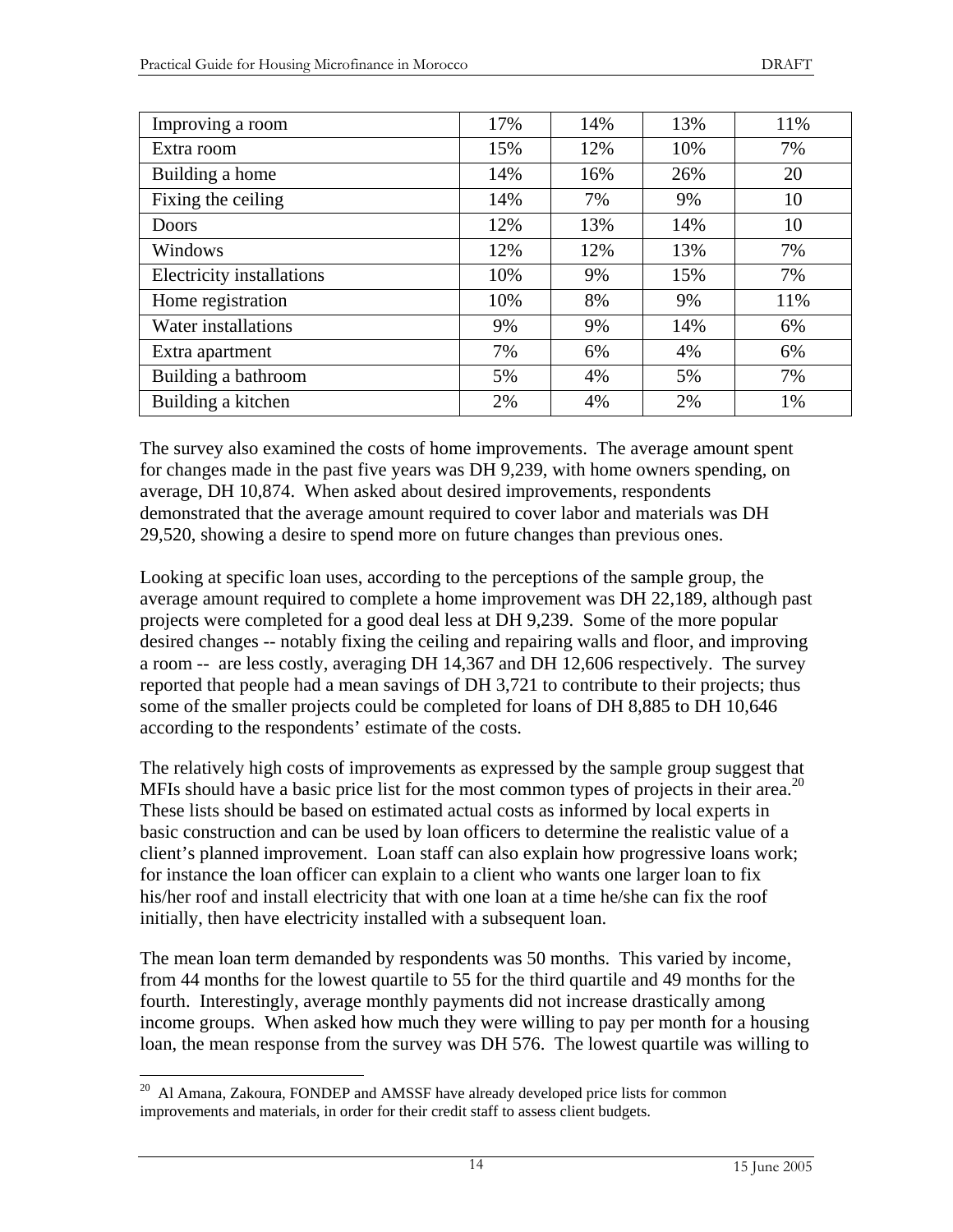pay DH 505 per month, or 22% of income, while the highest quartile wanted an average monthly payment of DH 623, or 8% of income.

The survey did not specifically ask for desired costs of loans. However, assuming a mean loan of DH 25,799 (DH 29,520 cost of the project less DH 3,721 in savings), over 50 months, a monthly payment of DH 576, and no fees, the effective annual interest rate is 5.3%, much lower than those currently used by MFIs and commercial banks in Morocco.

Although estimates of total potential demand for housing finance (or microfinance in general) are not often reliable, some orders of magnitude can be calculated. Based on official statistics, there are 3,181,000 urban households in Morocco.<sup>21</sup> Assuming half of them are in the MFI target group, and 43% of this half (21.5% of the total) are interested in obtaining a housing loan, then 683,915 people are potential MFI housing loan clients. This number is 1.7 times the number of active MFI loan clients in Morocco, indicating a potential for MFIs to provide housing loans to the working poor who do not want, or are ineligible for, a business loan.

| Eligibility          | Adults, owners and renters                                |
|----------------------|-----------------------------------------------------------|
|                      | Main improvements: furniture, painting, fixing floors and |
|                      | walls, some for house construction                        |
| Amount               | DH 20,000 to 30,000. Some improvements for DH 9,000 to    |
|                      | 12,500                                                    |
| Term                 | Average 50 months                                         |
| Interest Rate / fees | 5.3% APR                                                  |
| Appraisal technique  | Individual                                                |
| Repayment frequency  | Monthly                                                   |
| Guarantees           | Guarantor, buildings, combination of several types        |

C. Summary of Desired Loan Characteristics

# D. Affordability Analysis

Housing loans, like any loan product, must be affordable. Focusing on the two lowest income quartiles, two main segments can be identified: those with mean monthly household incomes of DH 2,300 (with a range between DH 700 and DH 3,000) and those with mean incomes of DH 3,600 (with a range between DH 3,001 and 4,100). Assuming a maximum monthly payment of 25% of household income, maximum payments are DH 575 and DH 900 respectively. Analyzing survey results for net household income (total income less main expenditures), the lowest quartile has a net income of DH 390 and the second lowest a net income of DH 622. Assuming a maximum payment of 80% net household income, the maximum payments are DH 312 and DH 504 respectively.

 $\overline{a}$ 21 Royaume du Maroc, Haut Commisariat du Plan, Direction de la Statistique, Indicateurs Sociaux 2002.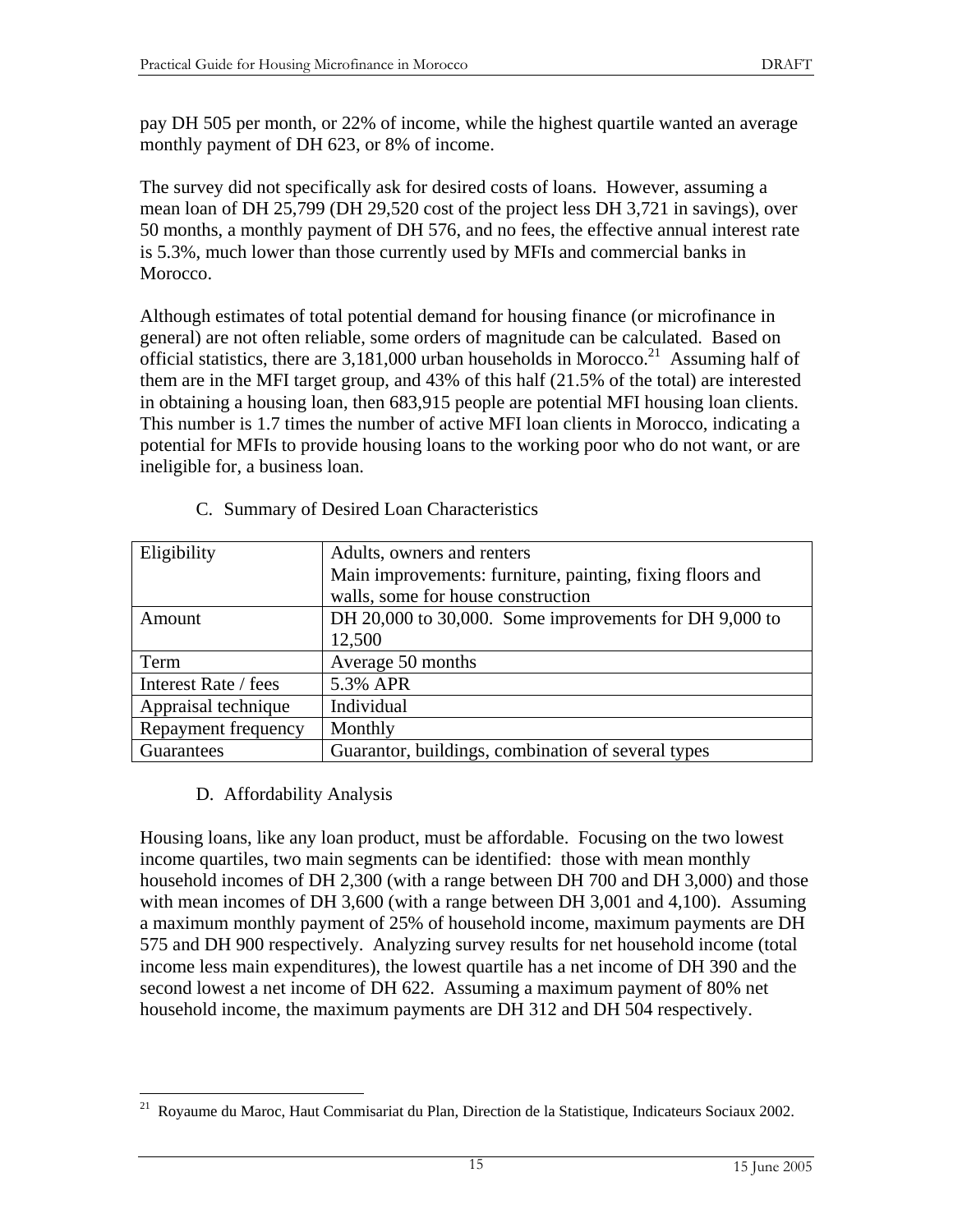In cases where clients have other outstanding debts, total monthly loan payments can be up to 40% of monthly income. According to the survey, mean debt payments are 7.75% of mean household income. This shows that a family paying a quarter of their income on a housing loan will not face unsustainable debt burdens.

For interest rates, three scenarios are used: 3% per month flat, often used in Morocco for group loans; 2% per month flat, used for some individual loans, and 1% per month flat, as a lower interest rate. Some institutions, such as Al Amana, are charging interest based on the declining balance for housing loans. Using the declining balance method reduces loan terms, assuming payments are constant. The loan amount is DH 25,799, the mean desired amount in the survey.

|         | 1% Flat | 1% DB | 2% Flat | 2% DB  | 3% Flat | 3% DB |
|---------|---------|-------|---------|--------|---------|-------|
| Payment |         |       |         |        |         |       |
| 312     | 39.8    | 14.7  | ∗       | ∗      | ∗       | ∗     |
| 504     | 8.8     | 6.0   | *       | $\ast$ | $\ast$  | ∗     |
| 575     | 6.8     | 5.0   | 36.4    | 9.6    | $\ast$  | ∗     |
| 900     | 3.4     | 2.8   | 5.6     | 3.6    | 17.1    | 5.5   |

Table 8: Loan terms in years for DH 25,799 loan at varying monthly interest rates

\* Loan payment does not cover interest charges.

First, with a 2% flat interest rate, the interest charges alone are DH 516, so those paying DH 312 or DH 504 per month will never cover the interest charges under the flat method, or make their first month's payment under declining balance. If the interest rate increases to 3% per month, higher than typical rates in Morocco, only those paying DH 900 a month will be eligible for loans. Under the flat method, it would take more than 17 years to pay off the loan if the client pays DH 900 a month. If interest is calculated on a declining balance, the loan term for the same payment is only 5.5 years. If the interest rates are lowered to 1% per month flat, the loan term of DH 25,799 ranges from 3.4 years to almost 40 years, depending on the installment amount.

This exercise shows that loan amounts desired by the sample group, along with interest rates practiced by MFIs, lead to monthly payments that are unaffordable for existing target market segments. Even better-off clients require terms longer than those currently practiced.

The average respondent mentioned 2.1 improvements per loan, showing demand for progressive loans, where an MFI makes a first credit to complete a single improvement. If the first loan is repaid on time, the MFI makes a subsequent loan until the improvements are finished. This lowers the average loan amount, making payments more affordable over shorter terms than larger loans. Assuming a loan of DH 10,000, which would cover the average cost of past home improvements, at various interest rates and payments, required loan terms are: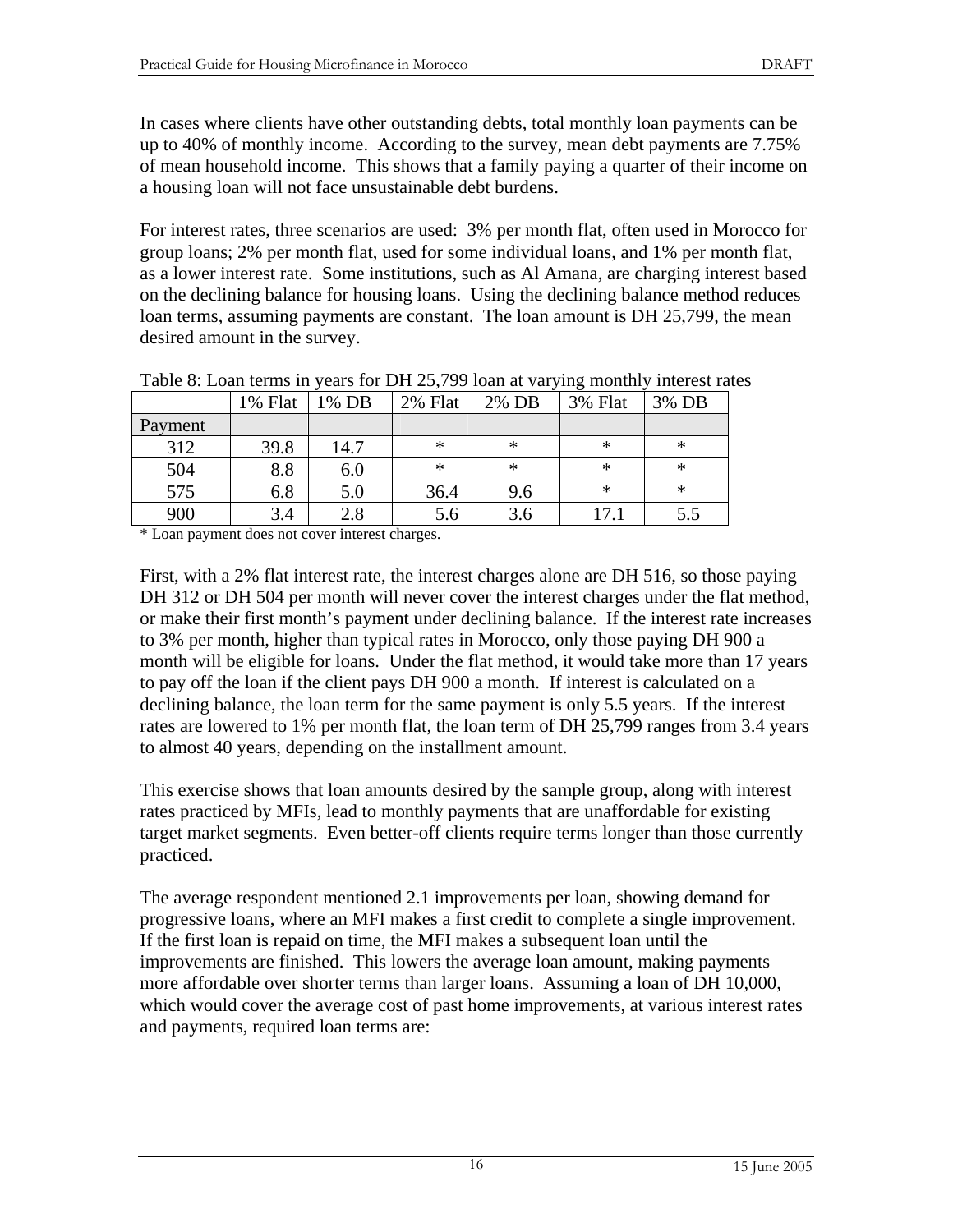|         | 1% Flat | 1% DB   | 2% Flat | 2% DB | 3% Flat | 3% DB |
|---------|---------|---------|---------|-------|---------|-------|
| Payment |         |         |         |       |         |       |
| 312     | 4.0     | 3.2     | 7.5     | 4.3   | 69.5    | 9.2   |
| 504     | 2.1     | .9      | 2.8     | 2.1   | 4.2     | 2.5   |
| 575     | $1.8\,$ | 1.6     | 2.3     | 1.8   | 3.1     | 2.1   |
| 900     |         | $1.0\,$ | 1.3     |       |         |       |

| Table 9: Loan terms in years for DH 10,000 at varying monthly interest rates |
|------------------------------------------------------------------------------|
|------------------------------------------------------------------------------|

Table 9 shows that a DH 10,000 home improvement loan for a relatively poor microfinance client is accessible only at a relatively low interest rate. Even at 2% per month flat, this family will need  $7\frac{1}{2}$  years to pay back their loan. If the interest is charged on the declining balance (*degressif*), it will take more than four years to repay. A more typical client, paying DH 504 per month, can repay the loan in 2.8 years (flat) or 2.1 years (declining).

### V. Supply of Housing Finance

The following table shows the main characteristics of housing loan products in Morocco, using information supplied by MFIs in May.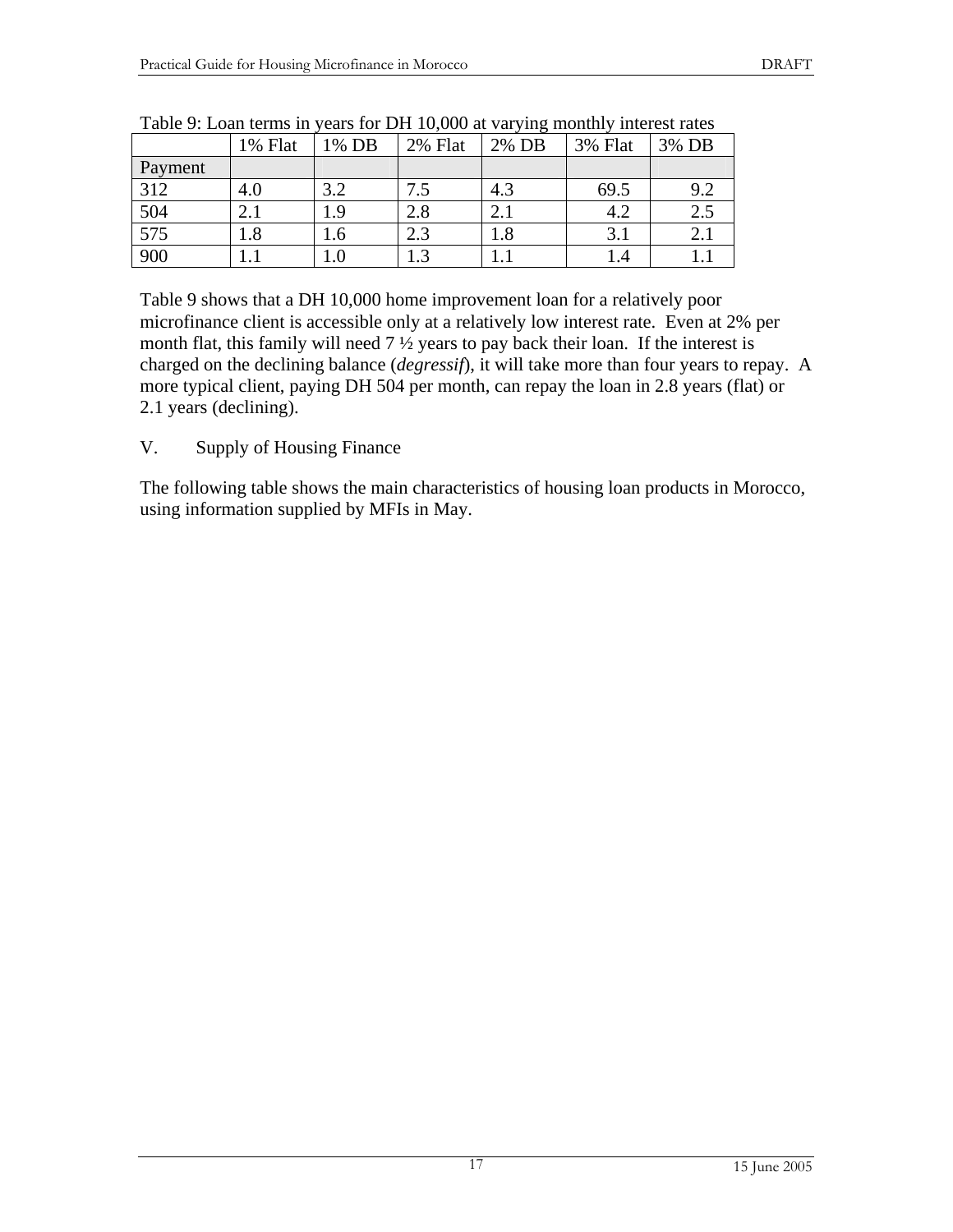|                            | Al Amana                                    | Zakoura                                                                                    | <b>FONDEP</b>                                 | AMSSF-MC                                        | <b>FBPMC</b>                                                  |
|----------------------------|---------------------------------------------|--------------------------------------------------------------------------------------------|-----------------------------------------------|-------------------------------------------------|---------------------------------------------------------------|
| Status                     | Pilot launched July 04,<br>16 branches Casa | Improvement pilot<br>launched 9/04                                                         | Launched $3/05$ , 4<br>branches               | 40 applications,<br>disbursement planned<br>May | Pilot planned for end of<br>May                               |
| Purpose of loan            | Improvements,<br>purchase                   | Improvements, add<br>utilities, rural<br>construction, social<br>housing purchase          | Improvements,<br>purchase                     | Improvements,<br>purchase                       | Improvements,<br>purchase                                     |
| Active Loans<br>(April 05) | 876 (300 Fez)                               | 400 improvements,<br>1,000 utilities, 97 rural<br>construction, 30<br>purchase             | $20$ (est.)                                   | $\Omega$                                        | $\Omega$                                                      |
| Portfolio                  | 7.5 M DH                                    | 6,000,000 DH (est.) 1.6<br>M purchase, 800 K<br>improvement, 1.3 rural,<br>2.3 W & E       | Awaiting results                              | $\overline{0}$                                  | $\Omega$                                                      |
| Amounts                    | $3,000 - 30,000$ DH                         | $2,000 - 5,000$ DH;<br>water & electricity up to<br>10,000 DH; purchase<br>up to 30,000 DH | $3,000 - 30,000$ DH                           | $3,000 - 30,000$ DH                             | 3,000 DH - 30,000 DH<br>improvement; up to<br>50,000 purchase |
| Avg. Amount                | 10,500 DH                                   | 4,050 DH<br>improvements, 2,300<br>DH utility, 13,412 DH<br>rural, 26,833 DH<br>purchase   | Awaiting results                              | 10,000 DH requested                             | $\overline{0}$                                                |
| Term                       | $6-36$ Mos                                  | Improvement: $6 - 18$<br>Mos; utility up to 36<br>Mos; Purchase up to 60<br>Mos            | $6-24$ Mos                                    | $6-24$ Mos                                      | $6 - 36$ months<br>improvements, up to 60<br>months purchase  |
| Repayment<br>frequency     | 28 days; 14 days                            | Monthly                                                                                    | Monthly                                       | 30 days                                         | 28 days                                                       |
| <b>Interest Rate</b>       | 29% DB <6000; 27%<br>DB > 6000              | 18% flat improvements<br>and utility up to 5,000                                           | 24% improvements,<br>$20\%$ extension, $15\%$ | $18 - 24\%$ flat                                | 14.4% flat<br>improvements, or 12%                            |

Table 10: Housing Loans among Selected MFIs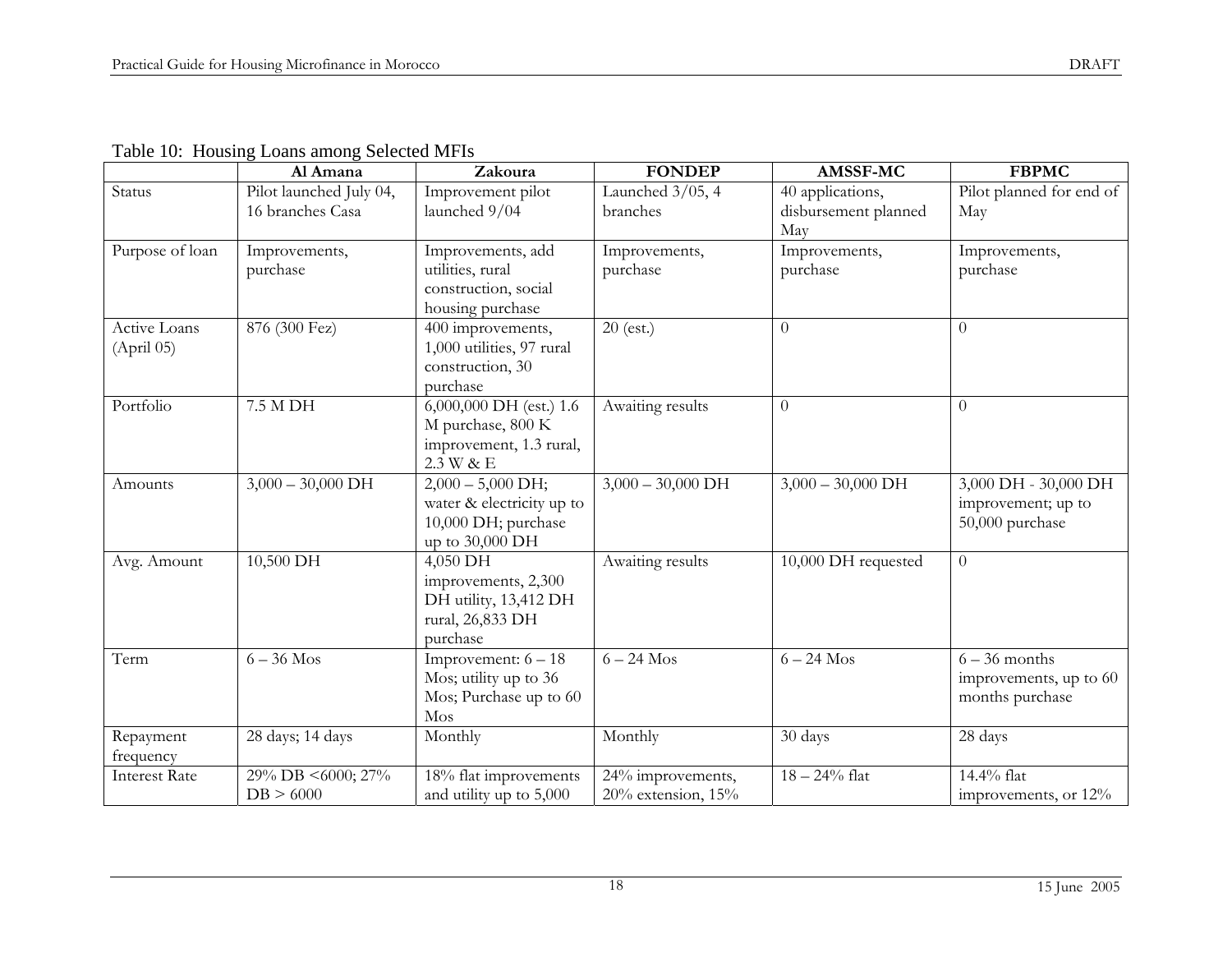ா

|               | Al Amana                           | Zakoura                    | <b>FONDEP</b>           | <b>AMSSF-MC</b>              | <b>FBPMC</b>               |
|---------------|------------------------------------|----------------------------|-------------------------|------------------------------|----------------------------|
|               |                                    | DH, others 12% flat        | purchase, flat          |                              | DB purchase                |
| Commissions   | 2% guarantee fund, 150             | None                       | <b>TBD</b>              | <b>TBD</b>                   | 2.5% guarantee fund, 20    |
|               | DH fee, 20 DH new                  |                            |                         |                              | DH fee                     |
|               | clients                            |                            |                         |                              |                            |
| Guarantees    | Contract, promissory               | Contract, promissory       | Guarantor, promissory   | Cosigner, spouse or          | Promissory note, letter    |
|               | note, <i>billet d'ordre</i> (claim | note, no guarantor         | note, mortgage if       | family member. Up to         | of engagement              |
|               | on bank account);                  |                            | purchase                | 3 guarantors, billet d'ordre |                            |
|               | NFDC (lien on                      |                            |                         | (claim on bank account)      |                            |
|               | business) or mortgage              |                            |                         |                              |                            |
|               | for entrepreneurs >                |                            |                         |                              |                            |
|               | 6,000                              |                            |                         |                              |                            |
| Current/New   | Both (at present 75%               | Current clients, at least  | Both                    | Both                         | Both, focus on existing    |
| clients       | are new)                           | 2-3 cycles, utility can be |                         |                              |                            |
|               |                                    | new clients                |                         |                              |                            |
| Loan Officers | Started with 4 new                 | Same as SG.                | 1 per branch,           | 1 specialized, new hire;     | Plan multi product         |
|               | housing officers and 3             | Considering individual     | specialized, hired from | think of training            |                            |
|               | existing Los.; average 4-          | LOs in branches            | existing LOs            | existing group ones          |                            |
|               | 5 new loans per week               | w/high demand              |                         |                              |                            |
| TA to clients | Budget Verification,               | Budget Verification,       | Budget Verification,    | Budget Verification,         | <b>Budget Verification</b> |
|               | price list                         | price list                 | price list              | price list                   |                            |
| Amt. financed | $80\%$ if < 10,000 DH;             | $100\%$                    | $90\%$                  | $90 - 95\%$                  | 80% improvements,          |
|               | $70\%$ if $> 10,000$ DH            |                            |                         |                              | 90% purchase               |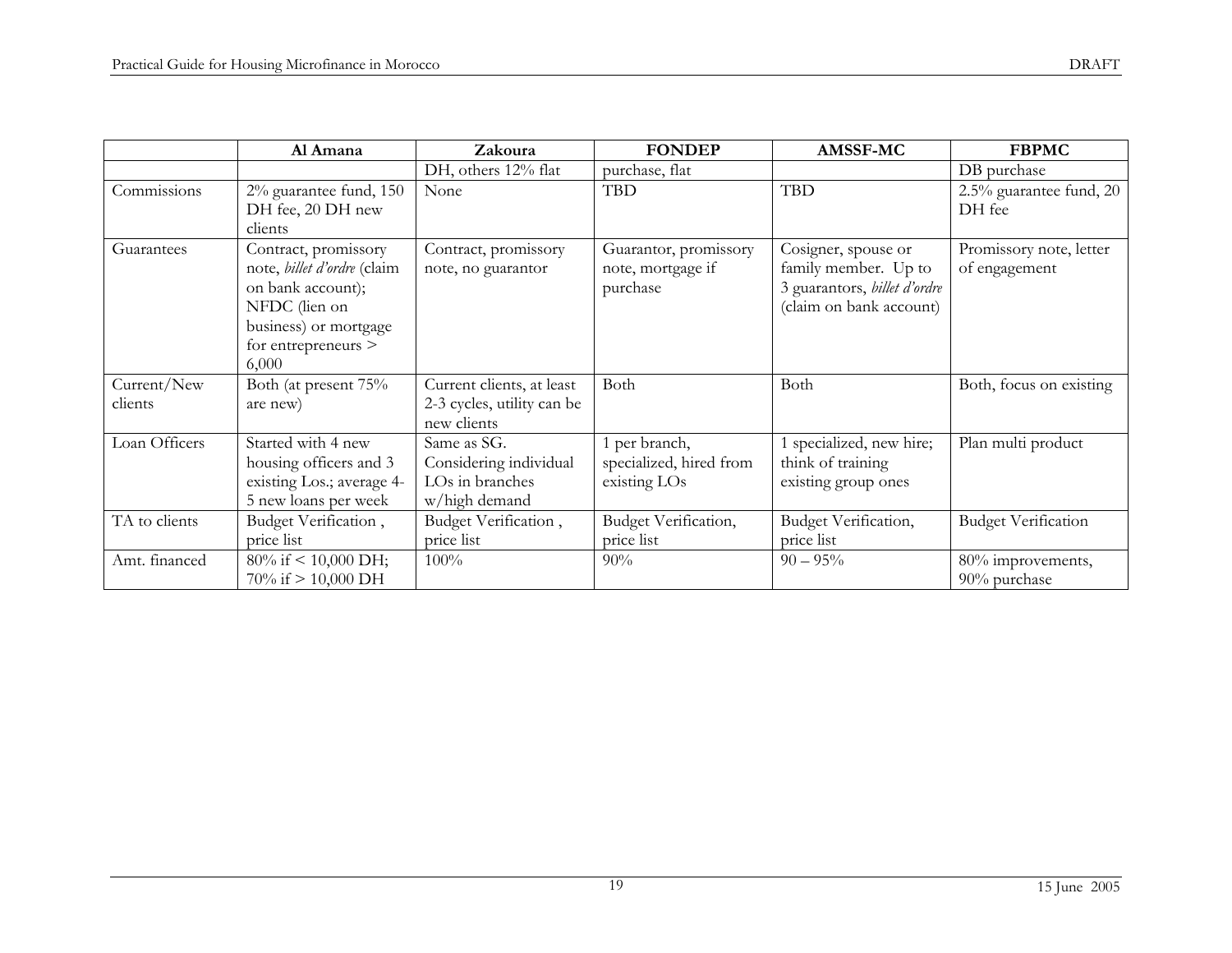The housing loan products among institutions have many similarities. All of them offer, or plan to have, a relatively short-term home improvement product. Zakoura has lowest maximum loan amount of DH 5,000. Loan terms can be up to 18 month for Zakoura, 36 months at Al Amana and 24 months for the other MFIs. Collateral will not be required for home improvement loans, though Al Amana requires a *nantissement sur le fonds de commerce* (lien on the business) for loans above 6,000 DH to entrepreneurs. All institutions, except Zakoura, require the client to contribute 10% to 20% of the cost of the improvement, whether in cash, in kind, or in donated labor. Zakoura will finance the entire project cost, provided the client meets all other requirements.

A key difference among associations is the use of loan officers to make housing loans. Al Amana uses a combination of new hires and current staff, FONDEP has selected existing staff and given them extra training in housing, AMSSF has hired a specialized loan officer who will also work on individual lending. In Zakoura, even though the housing loans are made on an individual basis, they use existing solidarity group loan officers to promote housing. All MFIs have developed price lists to aid loan officers in evaluating project budgets.

All institutions have home improvement loans. Al Amana and Zakoura operate nationwide and have active housing loan programs, though these products are not yet offered in all branches. AMSFF is mainly in Fez and FONDEP focuses on the center and north of Morocco. Only Zakoura excludes new clients from their basic home improvement loan product, though both FBPMC and AMSSF will focus on existing clients, at least in the pilot phase.

# VI. Main Loan Characteristics

Comparing the main results from the survey with products offered or planned by the MFIs, the main characteristics of housing loans become apparent.

A. Eligibility

The most common loan uses mentioned in the survey were home improvements, with building a house mentioned less often. Al Amana does not offer construction loans, and AMSFF does not plan to do so. However, survey results confirm that these MFIs are not excluding a significant part of the market.

# B. Amount

In the survey, average amounts preferred by respondents ranged from DH 20,000 to 30,000, higher than average loan amounts offered by all associations. For associations with the most mature pilots, improvement loans average 10,000 DH for Al Amana and 5,000 DH for Zakoura. The Al Amana loan amounts are similar to those predicted in the above affordability analysis. All MFIs have taken client incomes and repayment capacities into account in their product design.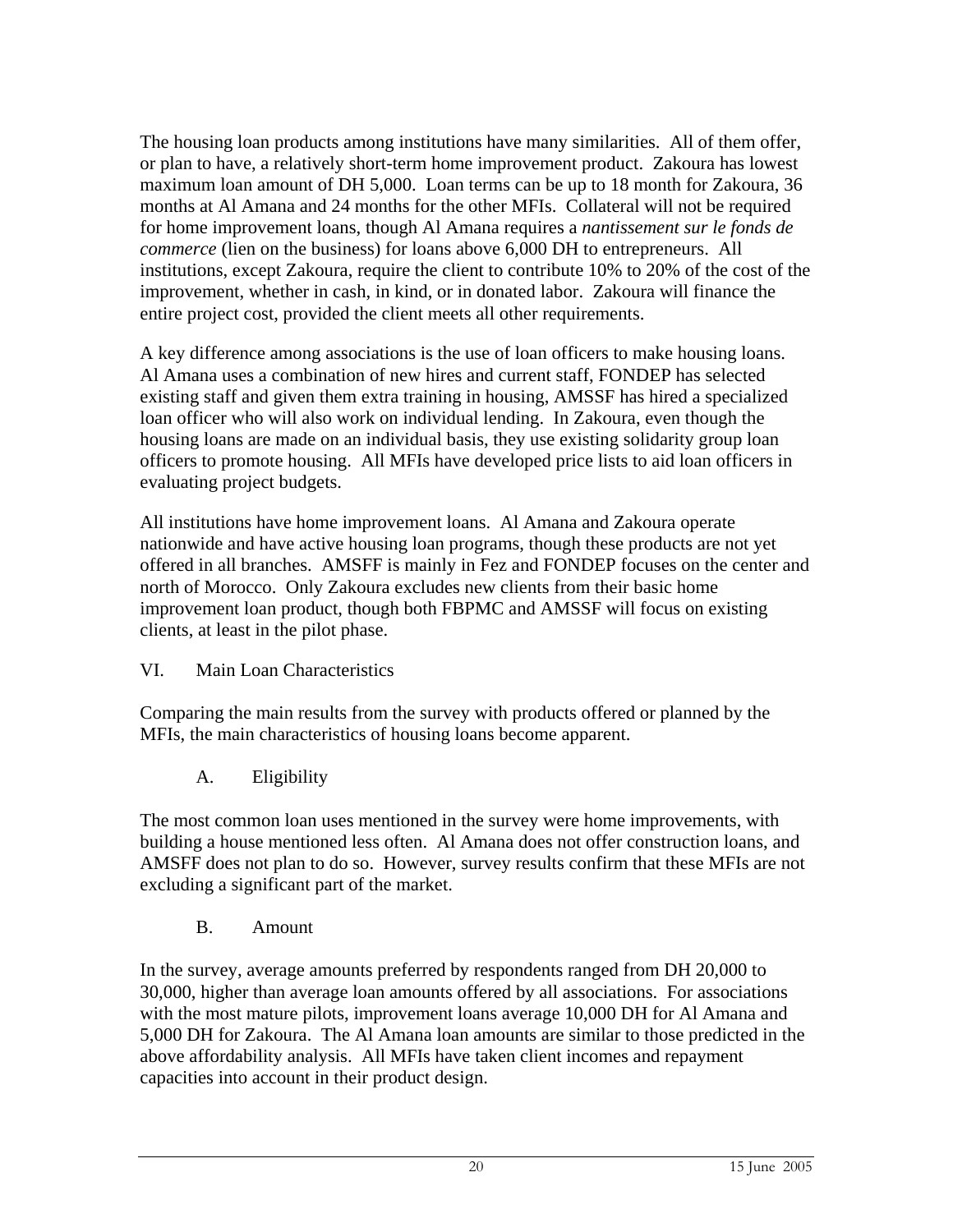In other microfinance surveys, loan amounts desired by the respondents are often higher than what they can afford, so they will often accept lower loan amounts. However, the final loan amount disbursed must at least cover the minimum cost of the initial home improvement desired; otherwise client dissatisfaction and/or multiple borrowing from MFIs (and hence overindebtness) may result. MFIs should have a basic price list for the most common types of projects in their area so loan amounts can cover these project costs. Also, the affordability analysis shows that typical microfinance clients can afford such large loans only at very low interest rates, long terms, or a combination of both.

People surveyed may also be interested in large loans to finish multiple improvements, so progressive loans of around DH 10,000 to DH 15,000 each would allow them to make tangible changes to their homes. Institutions will need to market progressive lending so that clients can build their homes in phases according to their household repayment capacity.

### C. Term

Microfinance, whether for business or housing, typically involves shorter loan terms than other financial products. In this survey, the mean loan term requested by the sample group was 50 months, and the longest terms for home improvements on offer are from Zakoura and Al Amana, at 36 months each. Generally, loan amounts are much more important to potential clients than terms, and people who want large loan amounts desire longer terms to make payments more affordable. MFIs worldwide, as well as in Morocco, are constrained from making long term loans by asset-liability mismatches, the challenges of strong loan appraisal methodologies and limited guarantees available.

Adding housing loans to an MFI portfolio dominated by working capital credit leads to larger average loan sizes and terms. This situation becomes more acute as the MFI disburses more housing loans. Progressive home improvement loans typically have terms of between 12 and 18 months. MFIs have the funding resources and appraisal methodologies to meet these loan terms, but not for longer ones.

All financial institutions must ensure that the terms of their loans (assets) match the terms of their funding sources (liabilities). An institution that needs to cover short-term liabilities with long-term loans will be unable to meet its obligations and will collapse. This is not a major issue in Morocco, even though associations can not mobilize savings, because they can access longer term loans from commercial banks, either on their own or through the USAID Development Credit Authority (DCA).<sup>22</sup>

The second concern with longer loan terms is using an evaluation methodology that ensures the client's ability to make regular loan payments. This is even more challenging when working with entrepreneurs who have variable incomes. Microentrepreneurs often

 $\overline{a}$  $22$  The DCA allows USAID to issue partial guarantees of up to 50% for development purposes. DCA by mobilizes private capital in developing countries for sustainable development projects, and have proven to be especially effective in stimulating economic growth and agricultural development.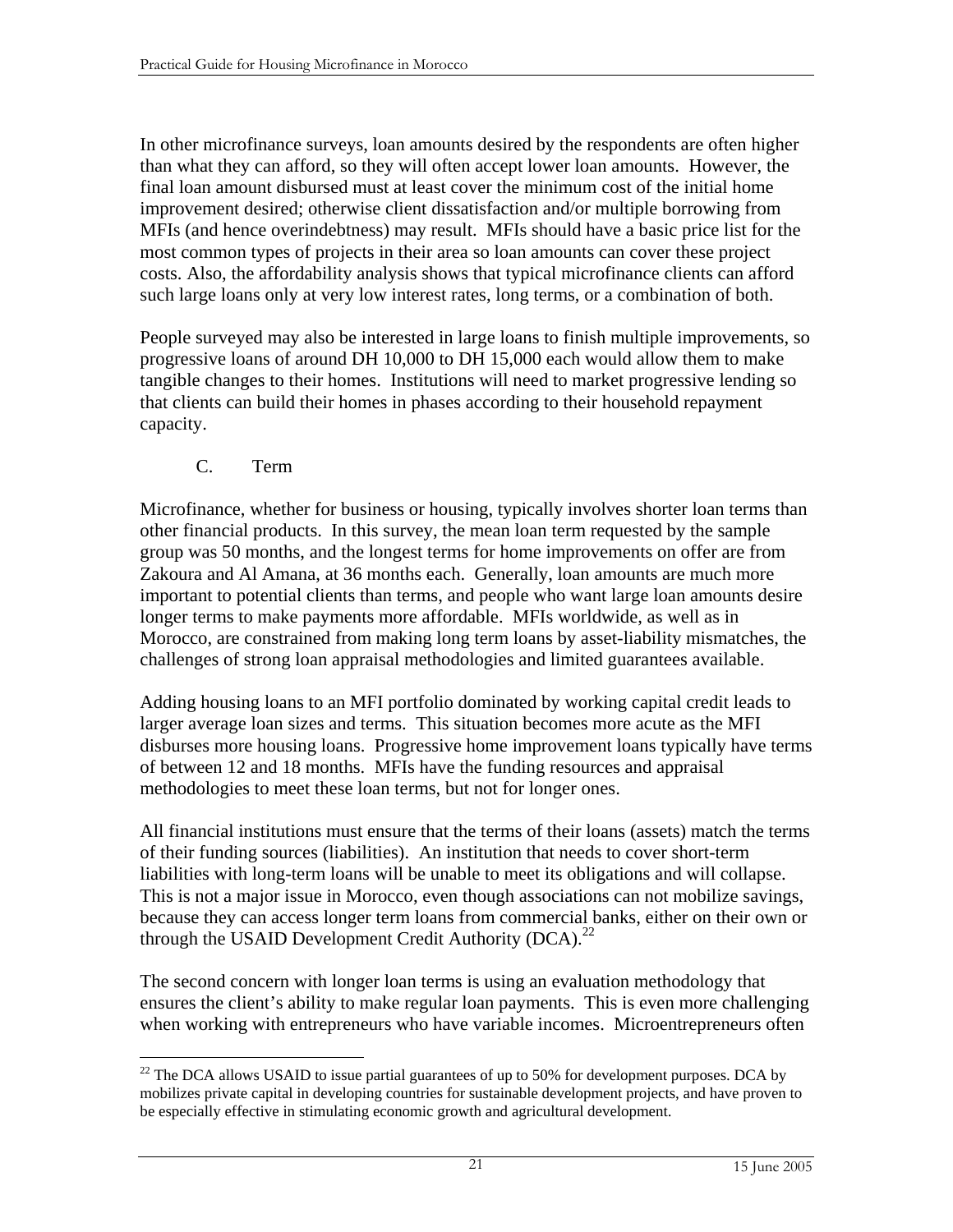change sectors and locations, and a poor business decision would reduce their income and increase the risk of default. Current methodologies have proven to be suitable for loan terms of up to three years, but longer loans are riskier.

D. Interest Rates

The survey did not specifically ask for desired loan costs. The average demanded interest rate of 5.3% per year on a declining balance was inferred from desired loan amounts, terms and monthly payments, and cannot necessarily be considered a reliable indicator of client demand.

Associations have set interest rates to be equal to, or slightly below, those charged on short term working capital loans. The motivation has been to ensure these loans are affordable for clients. Most institutions do not have experience in product costing, because they operate with a single core product and lack the accounting systems required to generate necessary information. Estimates of housing product profitability should be conducted after a year to assess the loan's viability.

In many microfinance markets, interest rates become more salient as clients and institutions become more sophisticated. As microfinance enters a market, clients tend to value access to loans, large amounts, and rapid disbursements more than the cost of credit. Few clients have a choice among institutions in their area. As the sector grows, price becomes a more important factor. Institutions reaching economies of scale are also able to lower their interest rates and remain profitable. Current interest rate policies in Morocco have not constrained the rapid growth of this sector over the past decade, and are not expected to constrain housing loans. For current microfinance clients, costs of loans are not likely to be a major factor. However, MFIs who wish to reach better-off clients will face heavy price competition from commercial banks and consumer credit companies. The survey shows these are already important sources of finance.

Costing and pricing loans are among the biggest challenges microfinance institutions face. MFIs need to set their interest rates and fees for a housing product based on detailed analyses of their financial position, existing and planned cost structure, and expected profitability of the product. Interest rates for new products must also consider costs of existing products, prices charged by formal and informal competitor sources of finance, and the impact on affordability. Several methods for costing financial services, such as Microfin and toolkits from Microsave, are available.

E. Appraisal Technique

The survey found much higher demand for individual loans than for group loans. All four main institutions offer, or plan to offer, housing loans on an individual basis, though AMSFF will have optional group loans available.

F. Repayment Frequency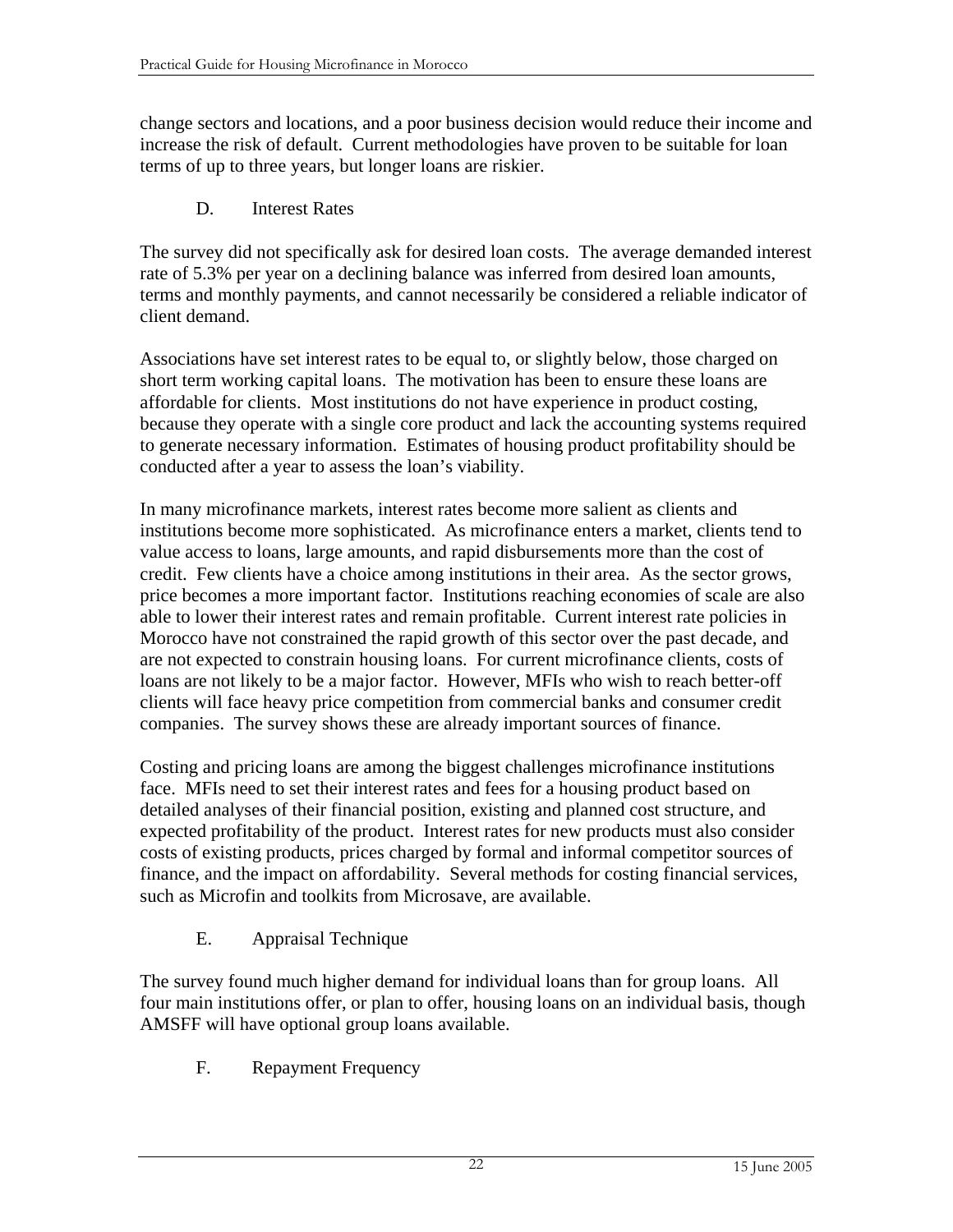Currently, all four MFIs offer monthly repayments, which were most preferred among the sample; and Al Amana clients may opt for twice-monthly payments in addition to monthly payments. Some institutions offer repayments every 28 days, which may lead to difficulties for salaried earners who would be forced to make two payments in a calendar month, on the  $2<sup>nd</sup>$  and 30th, for instance.

G. Guarantees

The main guarantee demanded was a guarantor, followed by a building and several forms of collateral. All institutions except Zakoura use guarantors as guarantees. FONDEP and Zakoura also use promissory notes to help guarantee these loans, though these have no resale value. In the survey, "lack of collateral" was a factor in discouraging some clients, particularly women, from asking for a formal loan.

None of the MFIs in Morocco undertake mortgage financing because foreclosure procedures are often long and costly. Few clients own their homes and have full legal title over them; only 18.6% of those surveyed said they owned their homes and possessed full legal title. Requiring a mortgage for all types of housing loans will greatly limit the potential market for these products in Morocco.

Al Amana requires a lien on the business (*natissement sur le fonds de commerce)*, for larger loans, which implies some additional time and legal costs for clients. Al Amana targets higher ends of the microfinance market. Based on the survey, the guarantee policies practiced by MFIs do not have a major conflict with those demanded by the urban population of Morocco. Microfinance institutions in Morocco have excellent repayment rates. They use social pressure to ensure loans are repaid on time. By developing strong individual loan evaluation methodologies, maintaining their intolerance of arrears, and using social pressure, even in individual loans, associations should be able to maintain their portfolio quality without recourse to collateral. However, as associations consider new products and evaluate existing ones, they should carefully assess the costs and benefits of various types of guarantees to provide a housing loan product that reaches the poor and contributes to low default rates.

There are two main principles of guarantees in microfinance:

1. The best guarantee of repayment is an appraisal methodology that bases credit decisions on a client's capacity and willingness to repay the loan. If clients have loans they can and will repay, delinquency, and thus recourse to collateral, will be limited. For existing clients, their credit history demonstrates their ability to repay loans. For new clients, a rigorous evaluation is much more important.

2. Guarantees are used to increase pressure on clients to repay, not as a secondary source to cover delinquent loan amounts. Few financial institutions earn a profit on foreclosures, taking into account recovery efforts and legal fees. Assets sold after foreclosures often receive less than their fair market value, limiting recovery by the institution.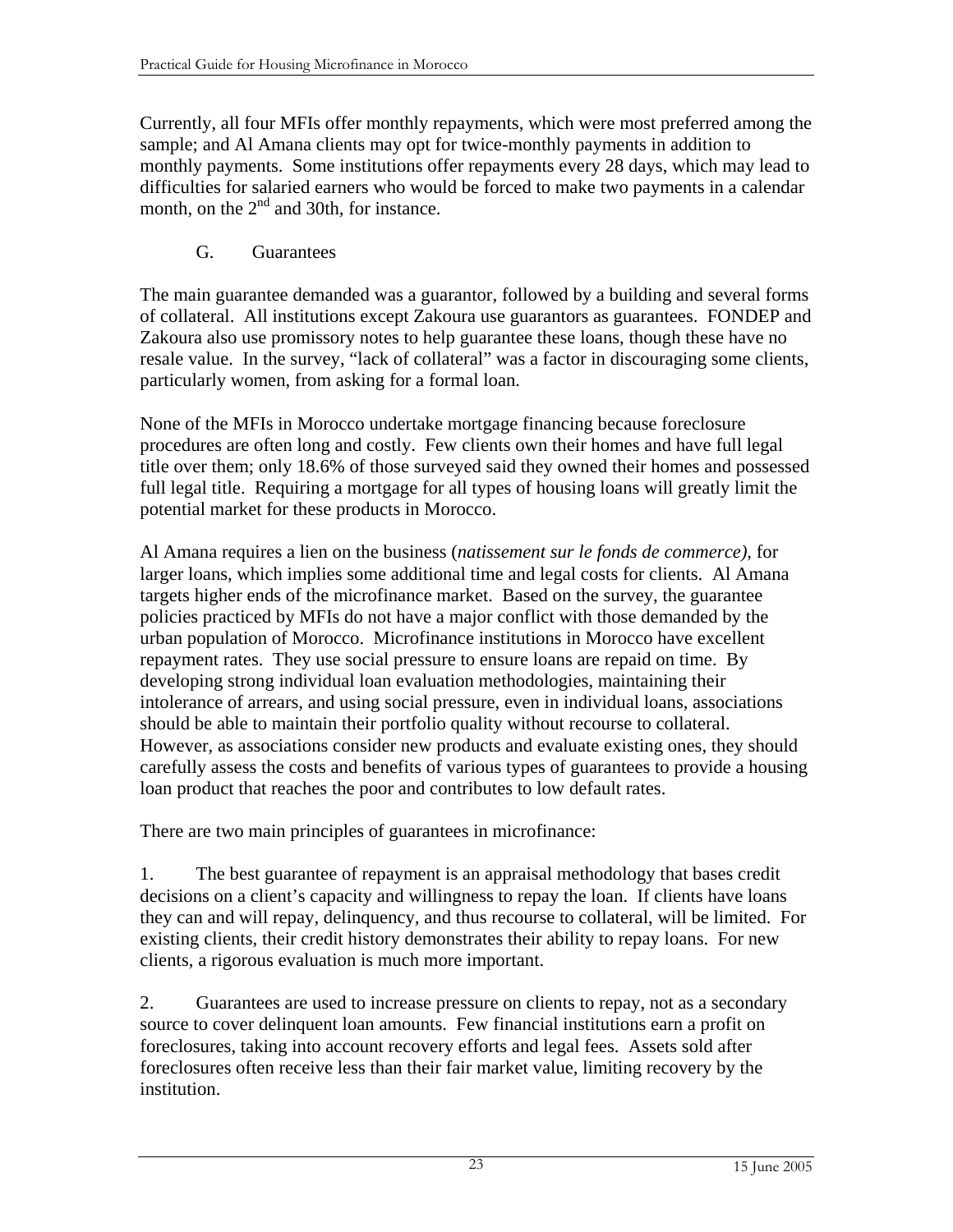#### Text Box 4: Adapting collateral to housing loans

CHF's housing finance program in Palestine, known as the Palestinian Economic Opportunity Program for Lending and Economic Development [PEOPLED], is one of its largest. With \$9.6 million USAID support to the Home Improvement Loan Program (HILP) and its expansions, CHF has disbursed more than \$30.5 million in loans to 6,600 low-income families in the West Bank and Gaza (WBG), maintaining a 98% repayment rate. PEOPLED aims to increase the accessibility of home improvement loans for low- and median-income Palestinians living in targeted areas. Because many families cannot provide two guarantors, the modified home improvement loan product requires only one guarantor with a salary transfer to one of the participating banks.

- Given the demonstrated need for larger loan amounts, the maximum loan term is extended from 36 to 42 months, consequently raising the affordable loan amount by approximately 17%. If the loan term is set at 36 months, the loan amount will be 10 times the loan recipient's salary; if the loan term is set at 42 months, the loan amount will be 11.7 times the salary
- The maximum loan amount is \$15,000, thereby making loans more accessible to families in a slightly higher income bracket who also need to make basic improvements to their homes.
- Key eligibility criteria, such as proof of home ownership and repayment capacity based on current total family income, will be similar to the current PEOPLED product.

A secondary but important achievement of PEOPLED is the strong partnerships created with the Palestinian private banking sector. The program works in partnership with several major commercial banks operating in the WBG, catalyzing them to provide, on average, 25% of the value of each individual loan and assuming full risk on their share. Furthermore, the local banks have benefited from CHF's extensive international and local experience in this field. One of CHF's main objectives is to transfer know-how to local banks' staff through training, microfinance products, and operation systems development.

# VII. Housing Microfinance Loan Products

Based on information from the Moroccan context, the market survey and the supply of housing finance, six specific housing loan products are proposed. They are:

- $\triangleright$  Minor home improvements
- $\triangleright$  Major home improvements
- $\triangleright$  Connection to basic services
- $\triangleright$  Employer-based loan products
- $\triangleright$  Land acquisition
- $\triangleright$  House purchase

*Note that not all of these products may be applicable to all institutions and are for illustrative purposes in this report to promote further discussion.* Al Amana, Zakoura, and FONDEP already offer loans for minor home improvements. The last two products are not currently offered by Moroccan institutions.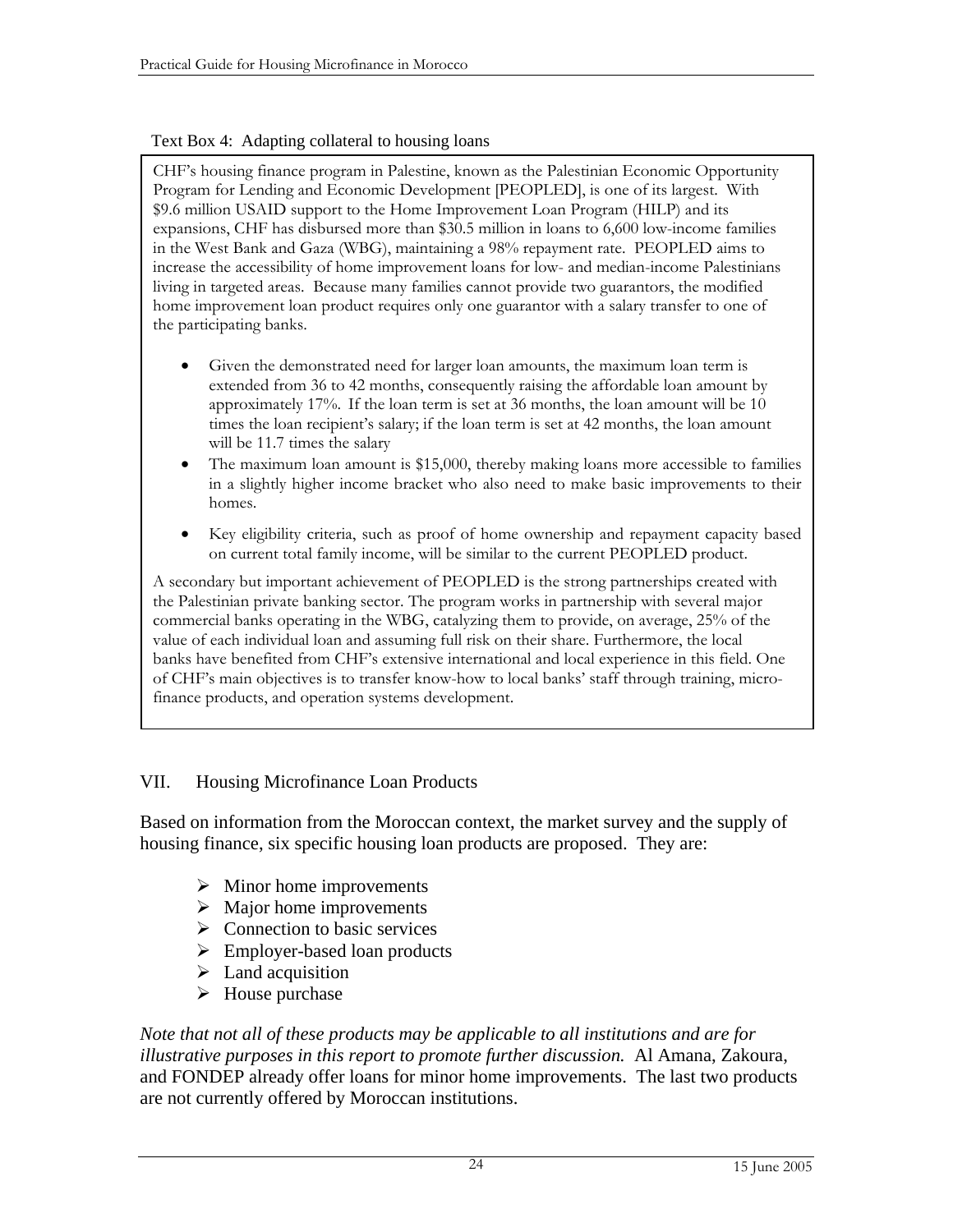### A. Minor Home Improvements

Minor home improvement loans will likely be the most popular loan since the amounts, terms and interest rates lead to relatively affordable payments. By not requiring physical collateral, this product should be accessible to most of the poor. The products offered by the five associations are similar to this generic service.

### **Eligibility**

- ¾ Adults with income, either from business, employment or both. Zakoura will only lend to current clients with excellent repayment histories.
- $\triangleright$  Owners of homes with documentation (title, registered sales contract, sales contract) or, for those who do not live in legal settlements, proof of stability in their residence.
- $\triangleright$  The loan will finance any improvements to the structure of the home, including but not limited to adding rooms, installing utilities, painting, repairing walls, ceiling or floors, and roof replacement.

### **Amount**

- $\triangleright$  Based on the clients' willingness and capacity to pay the loan, as determined during the appraisal, as well as the estimated cost of the desired improvement or project.
- $\triangleright$  Minimum of DH 3,000 to a maximum of DH 20,000, with expected averages of DH 10,000. Zakoura's maximum loan amount is DH 5,000.

### **Term**

 $\triangleright$  Minimum of six months and a maximum of two years, with average terms targeted between 12 and 18 months.

### **Interest Rates**

- $\triangleright$  Costs will be set by each institution after an analysis of their financial position, cost structure, expected profitability of the product, costs of current products, and the competition.
- $\triangleright$  If a client takes a housing loan whose costs are lower than other loans offered by the MFI, and the client does not apply loan funds to their house, the institution reserves the right to charge the higher loan interest rate.

# **Appraisal Technique**

- $\triangleright$  An individual loan, based on demonstrated capacity and willingness to repay as determined by a detailed analysis of the client's financial situation. This evaluation must include at a minimum the following components:
	- o Business information, including time in operation, location, ownership, background of owner, sales, expenses, cash flow, seasonality, inventory, assets, liabilities, situation of credit sales, and competition.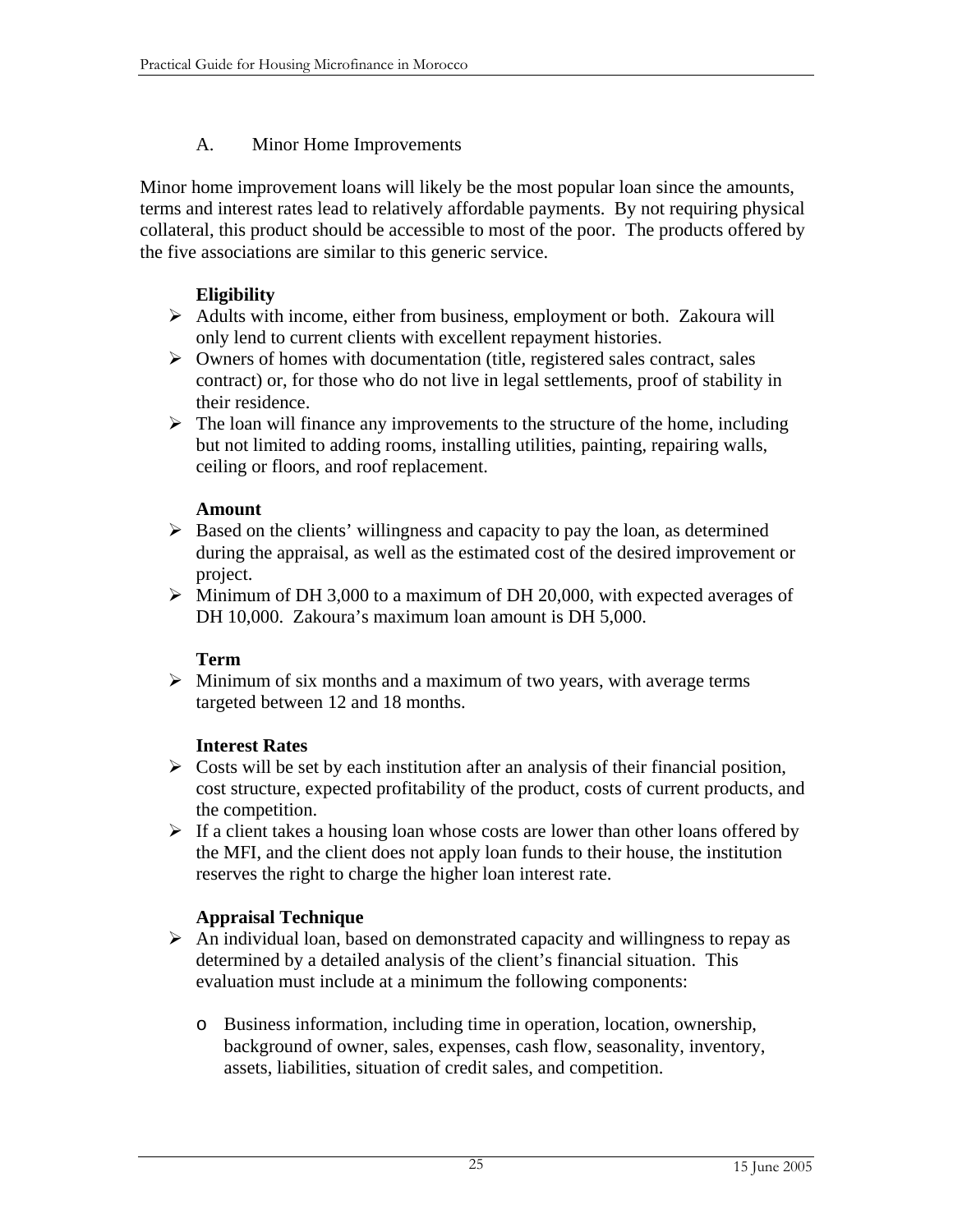- o Repayment capacity, including all household income by source, amount, and frequency, stability of income sources, and household expenses.
- o Commitment, including plans for the use of loan proceeds, cooperation with the loan officer and openness in providing information.
- o Character, including references from neighbors, clients and suppliers.
- o Collateral, including proof of ownership of goods or property pledged for the loan, guarantor's repayment capacity, character and relationship to the client, and proof that the guarantor owns any assets pledged to the institutions.

### **Disbursement**

 $\triangleright$  Direct to client.

#### **Repayment Frequency**

 $\triangleright$  Every month, or twice a month, depending on client choice.

#### **Collateral and Guarantees**

- ¾ Backed by a combination of promissory notes (*reconnaissance de dette*). guarantors, and blocked accounts in banks.
- $\triangleright$  MFIs to assess use of physical collateral (goods).

#### **Human Resources**

- $\triangleright$  Experienced individual loan officers need to be trained in housing loans, particularly any technical or construction assistance provided. Loan officers need to be trained in estimating construction costs based on prevailing local prices. A format is found in Annex A.
- ¾ Individual loan officers should be separate from those in group loans. MFIs without individual loan officers can train them, using some new staff and some existing group loan officers who demonstrate excellent financial analysis skills.
- $\triangleright$  If construction assistance is provided, the institution will need a technical engineer to ensure the proposed improvement meets prevailing standards of livability and safety. The engineer may train and supervise credit staff to carry out basic engineering analyses of loan requests.

#### **Simultaneous Loans**

- ¾ Clients can have a housing loan and another loan, provided that payments of all loans do not exceed 40% of household income.<sup>23</sup>
- $\triangleright$  Such cases will require a more detailed analysis of income sources, the business and character.
- $\triangleright$  Institutions may limit simultaneous loans to clients who have proven excellent repayment histories.

### **MIS**

 $\overline{a}$ 

 $23$  The 40% total dept repayment to household income ratio is based on CHF's extensive experience. See CHF International, *So You Want to Do Housing Microfinance*, for more details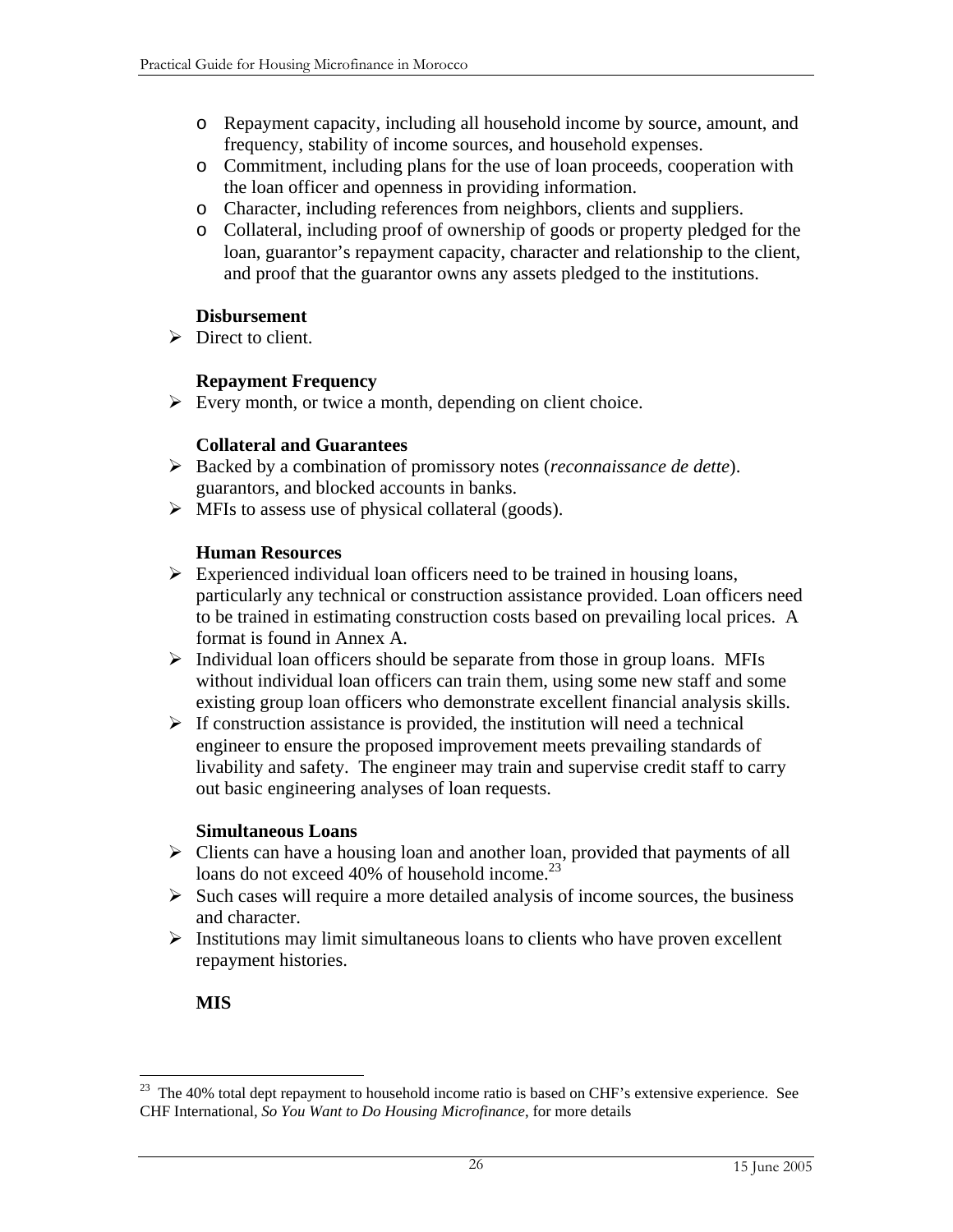- $\triangleright$  Each MFI should verify that its MIS can handle multiple products, longer term loans and clients with multiple loans. The MIS department must be involved in the project development process and pilot testing phase.
	- B. Major Improvements

This loan provides larger amounts, and longer terms, to clients with an exemplary credit history with the institution. Loan amounts can average around DH 25,000. MFIs should require some physical collateral to protect them from default even if, realistically, it is only for psychological pressure. Most institutions intend to make larger loans under a broad home improvement product, though FBPMC is planning a sub-product for larger construction products.

# **Eligibility**

 $\triangleright$  Same as for minor improvements, except all clients must have at least a one-year credit history of no late payments with the MFI.

### **Amount**

- $\triangleright$  Based on the clients' willingness and capacity to pay the loan, as determined during the appraisal, and the estimated cost of the desired improvement or project.
- ¾ Minimum of DH 15,000 to a maximum of DH 30,000, with expected averages of DH 25,000.

### **Term**

 $\triangleright$  Minimum of six months and a maximum of 36 months, with average terms targeted to be 24 months.

### **Interest Rates**

- $\triangleright$  Slightly lower than for minor improvements, based on detailed costing analysis.
- $\triangleright$  Commission as required to cover collateral registration and engineer costs.
- $\triangleright$  If loan funds are misused, the institution reserves the right to charge the higher loan interest rate.

### **Appraisal Technique**

 $\triangleright$  Individual loan appraisal.

### **Disbursement**

 $\triangleright$  Direct to client.

### **Repayment Frequency**

 $\triangleright$  Monthly.

#### **Collateral and Guarantees**

¾ Backed by a combination of promissory notes (*reconnaissance de dette*), guarantors, blocked accounts in banks and collateral.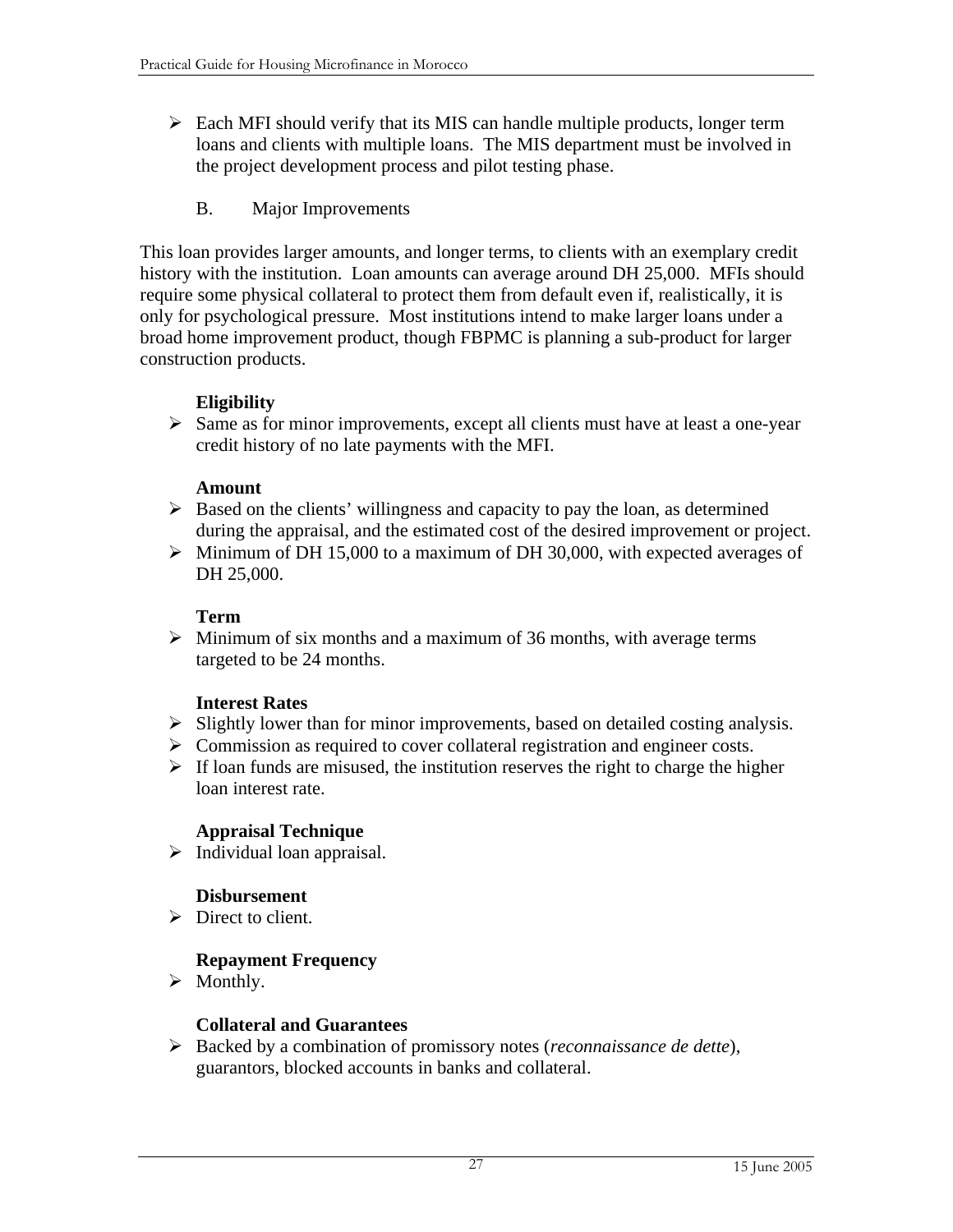$\triangleright$  Physical collateral, backed by a mortgage or lien on goods, will be required to protect the institution from default on higher loan amounts.

#### **Human Resources**

- $\triangleright$  Same as for minor improvements, except that construction plans must be approved by an engineer chosen by the institution. This person may be a contractor or an employee.
- $\triangleright$  An engineer will provide advice on project budget and construction quality as required.

#### **Simultaneous Loans**

 $\triangleright$  Same as for minor improvements.

### **MIS**

- ¾ Each MFI should verify that its MIS can handle multiple products, longer term loans and clients with multiple loans. The MIS department must be involved in the project development process and pilot testing phase.
	- C. Connection to Basic Services

This product is allowed only for installing basic services. The utility will determine the price of these connections, and install them, so no technical assistance by the MFI is required. The loan is disbursed to the utility. Zakoura has designed a specific loan for this service, implemented in conjunction with the local water and electricity companies.

### **Eligibility**

- ¾ Adults with income, either from business, employment or both.
- $\triangleright$  Owners of homes with documentation (title, registered sales contract, sales contract) or proof of stability in their residence, excluding those who live in illegal settlements.
- ¾ The loan will finance installation of water, electricity or sewage in the client's home.
- $\triangleright$  The house must be located in an area served by a public utility.

#### **Amount**

- $\triangleright$  Based on the clients' willingness and capacity to pay the loan, as determined during the appraisal.
- $\triangleright$  Up to 80% of the cost of installing the service, plus any deposit required by the utility.

### **Term**

 $\triangleright$  Six to 18 months, with average terms targeted at 12 months.

### **Interest Rates**

 $\triangleright$  Same as for minor improvements.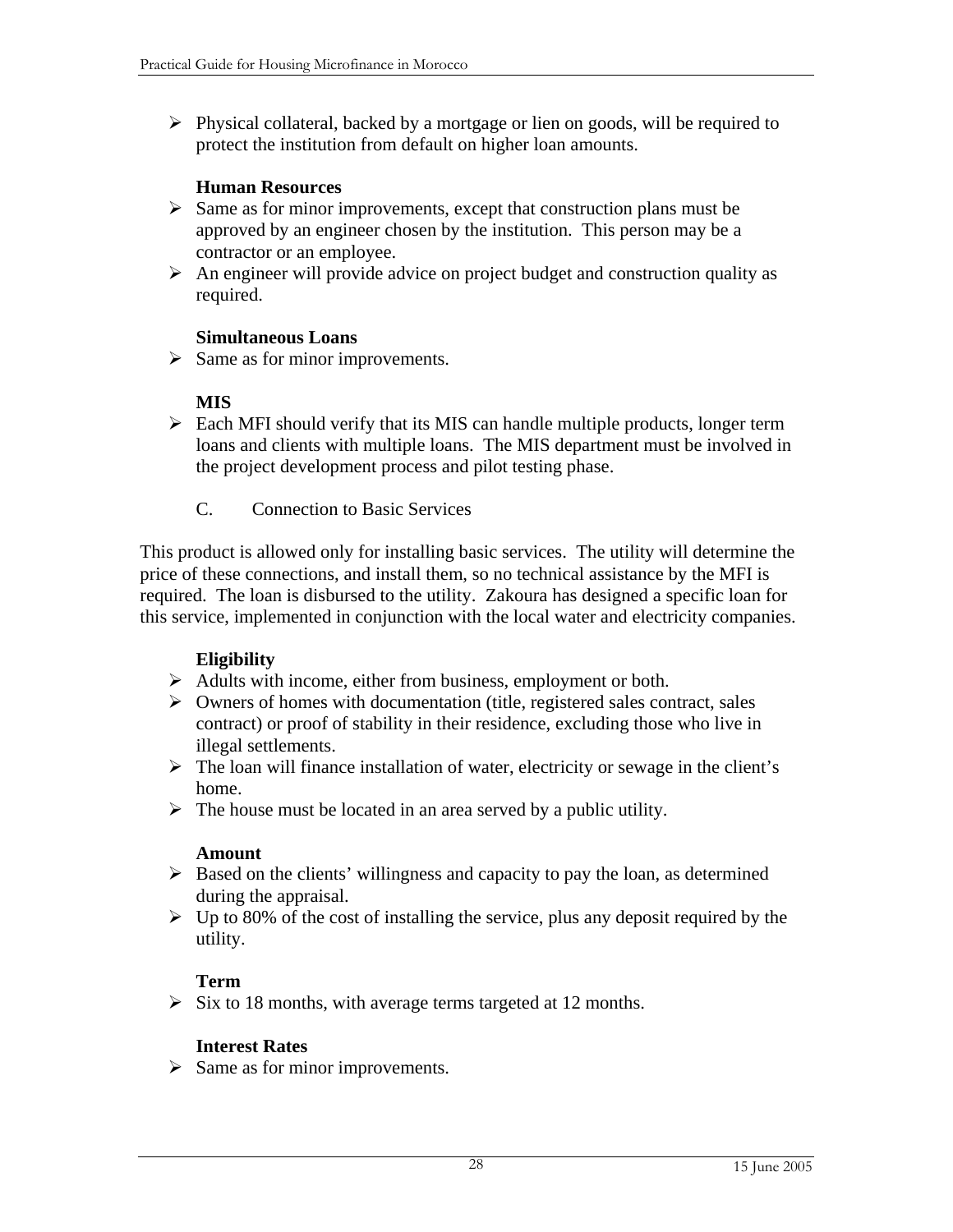#### **Appraisal Technique**

 $\triangleright$  Same as for minor improvements.

#### **Disbursement**

 $\triangleright$  Direct to the utility company, in the name of the client.

#### **Repayment Frequency**

 $\triangleright$  Monthly or twice monthly, depending on client choice.

#### **Collateral and Guarantees**

- ¾ Combination of promissory notes (*reconnaissance de dette*), guarantors, and blocked accounts in banks.
- $\triangleright$  MFIs to assess use of physical collateral (goods).

#### **Human Resources**

 $\triangleright$  Same as minor improvements, except no special construction or budget assistance will be required.

### **Simultaneous Loans**

- $\triangleright$  Same as for minor improvements.
	- D. Employer-based Loan

This new product is similar to a minor improvement loan, but repayment is guaranteed by direct discounts from the client's salary. Before making these loans, the institution needs an agreement with the employer to deduct loan payments from salaries, send these funds to the MFI, and use the employee's severance due to him/her as a partial guarantee. The loan appraisal is simpler; since the loan officer needs to confirm the salary, wherein the maximum monthly payment should be 25% of that salary, there s no need to assess a business. There is a great deal of competition in Morocco for loans to salaried people, especially at the higher end of the market. However, it appears that lower level civil servants are not well served by existing credit companies. Such workers may be a promising market for housing loans.

### **Eligibility**

- $\triangleright$  Employees of private companies with large numbers of employees,<sup>24</sup> recognized financial stability, and a signed agreement with the MFI to deduct loan payments from salaries.
- $\triangleright$  Employees must have been employed with the company for more than one year.
- $\triangleright$  Clients must also be home owners.
- $\triangleright$  The loan will finance any improvements to the structure of the home, including but not limited to adding rooms, installing utilities, painting, repairing walls, ceiling or floors, and roof replacement.

#### **Amount**

 $\overline{a}$  $24$  In Latin America, large companies are defined as those with more than 500 employees.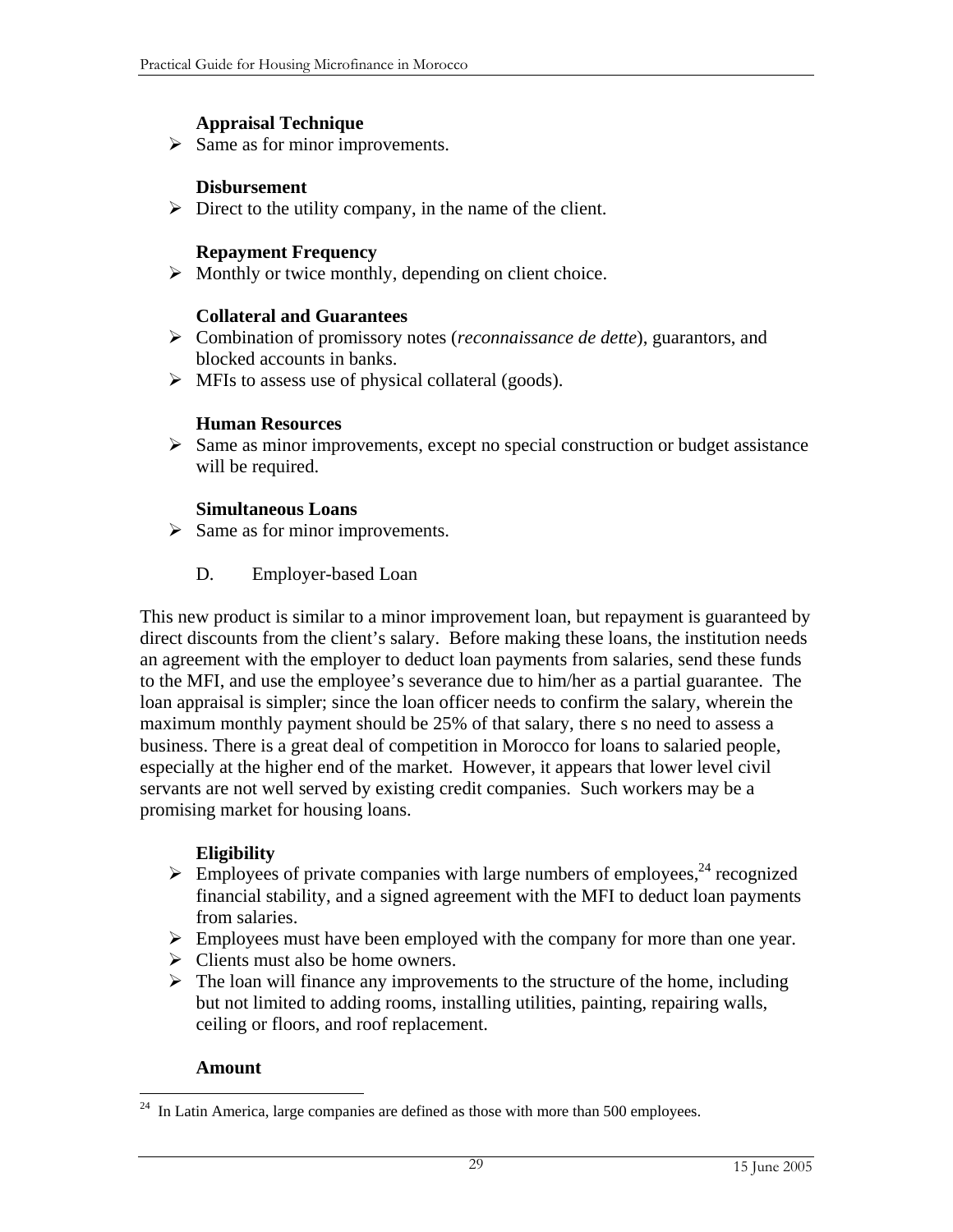- $\triangleright$  Minimum of DH 3,000 to a maximum of DH 20,000, with expected averages of DH 10,000.
- $\blacktriangleright$  Loan payment up to 25% of client's net salary.

### **Term**

 $\triangleright$  Minimum of six months and a maximum of 24 months, with average terms targeted between 12 and 18 months.

#### **Interest Rates**

 $\triangleright$  Same or less than minor improvements, depending on costing analysis.

#### **Appraisal Technique**

Individual loan, based on analysis of employer and client's tenure as an employee. This is a simpler appraisal than the one proposed for home improvements.

#### **Disbursement**

 $\triangleright$  Direct to client.

### **Repayment Frequency**

 $\triangleright$  Monthly, deducted from salary.

### **Collateral and Guarantees**

- $\triangleright$  Employee salary.
- ¾ Secondary guarantees are severance payments due to borrower, and a guarantor in the same company.

### **Human Resources**

¾ Employer-based loan officer, working in MFI HQ or regional office, responsible for relationships with employers.

#### **Simultaneous Loans**

 $\triangleright$  Not permitted.

### **MIS**

- $\triangleright$  Each MFI should verify that its MIS can handle multiple products, longer term loans and clients with multiple loans. The MIS department must be involved in the project development process and pilot testing phase.
	- E. Land Acquisition

If plots can be purchased for less than DH 30,000, and the plots can serve as collateral, these large loans would provide the poor with the first step to building a home. Once they have paid off the land loan, the clients can then apply for a progressive improvement loan to begin building their home. Loan funds are disbursed to the plot seller. The client will need a down payment, here suggested to be 30% of the purchase price.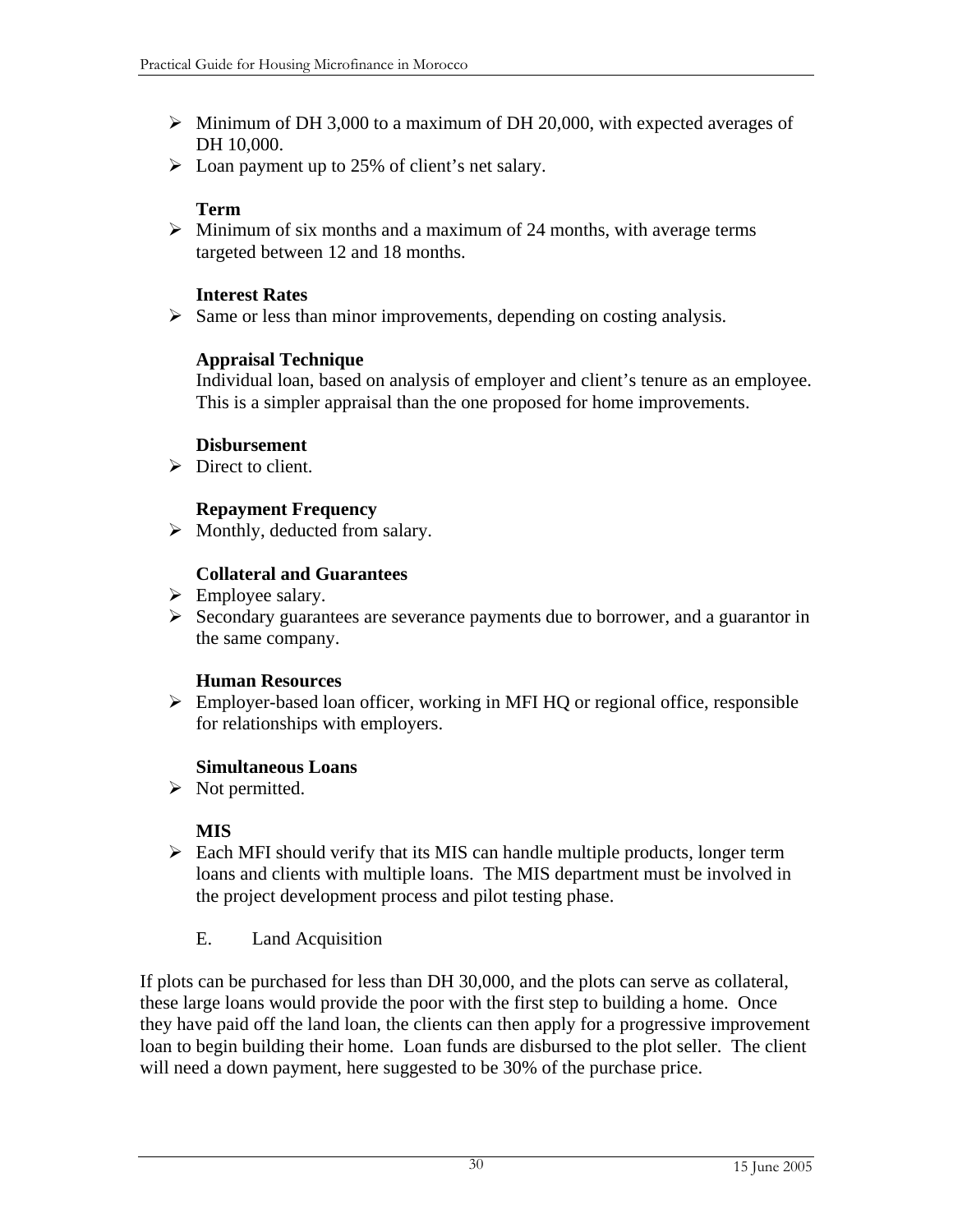# **Eligibility**

- ¾ Adults with income, either from business, employment or both.
- $\triangleright$  Written sales offer from seller.

### **Amount**

- $\triangleright$  Up to 70% of the lower of the cost or value of the lot.
- $\blacktriangleright$  Up to DH 30,000.

### **Term**

 $\triangleright$  One to five years.

# **Interest Rates**

 $\triangleright$  Similar to major improvements.

# **Appraisal Technique**

 $\triangleright$  An individual loan, based on demonstrated capacity and willingness to repay as determined by a detailed analysis of the client's financial situation.

# **Disbursement**

 $\triangleright$  Loan goes to seller.

# **Repayment Frequency**

 $\triangleright$  Monthly.

# **Collateral and Guarantees**

 $\triangleright$  Registered mortgage on the plot in question.

# **Human Resources**

- $\triangleright$  Individual loan officers to conduct appraisal.
- $\triangleright$  Institutions will need an independent appraiser to assess the value of the plot, and legal staff to ensure the mortgage is registered.

# **Simultaneous Loans**

- ¾ Total loan payments cannot exceed 40% of household income.
	- F. House Purchase

It will be impossible for microfinance institutions in Morocco to make loans for whole house financing, including house construction and purchase. Basic new homes in Morocco cost DH 150,000 to DH 200,000, far above the maximum loan amount of DH 30,000 permitted by microfinance law. Institutions will also have to develop clear procedures on collateral, foreclosures, and the ability to evaluate clients over the long term. Zakoura has made loans to clients to purchase low-income housing (*logements sociales*), for less than 30,000 DH, but this would be a special case that can not be generalized for the rest of Morocco.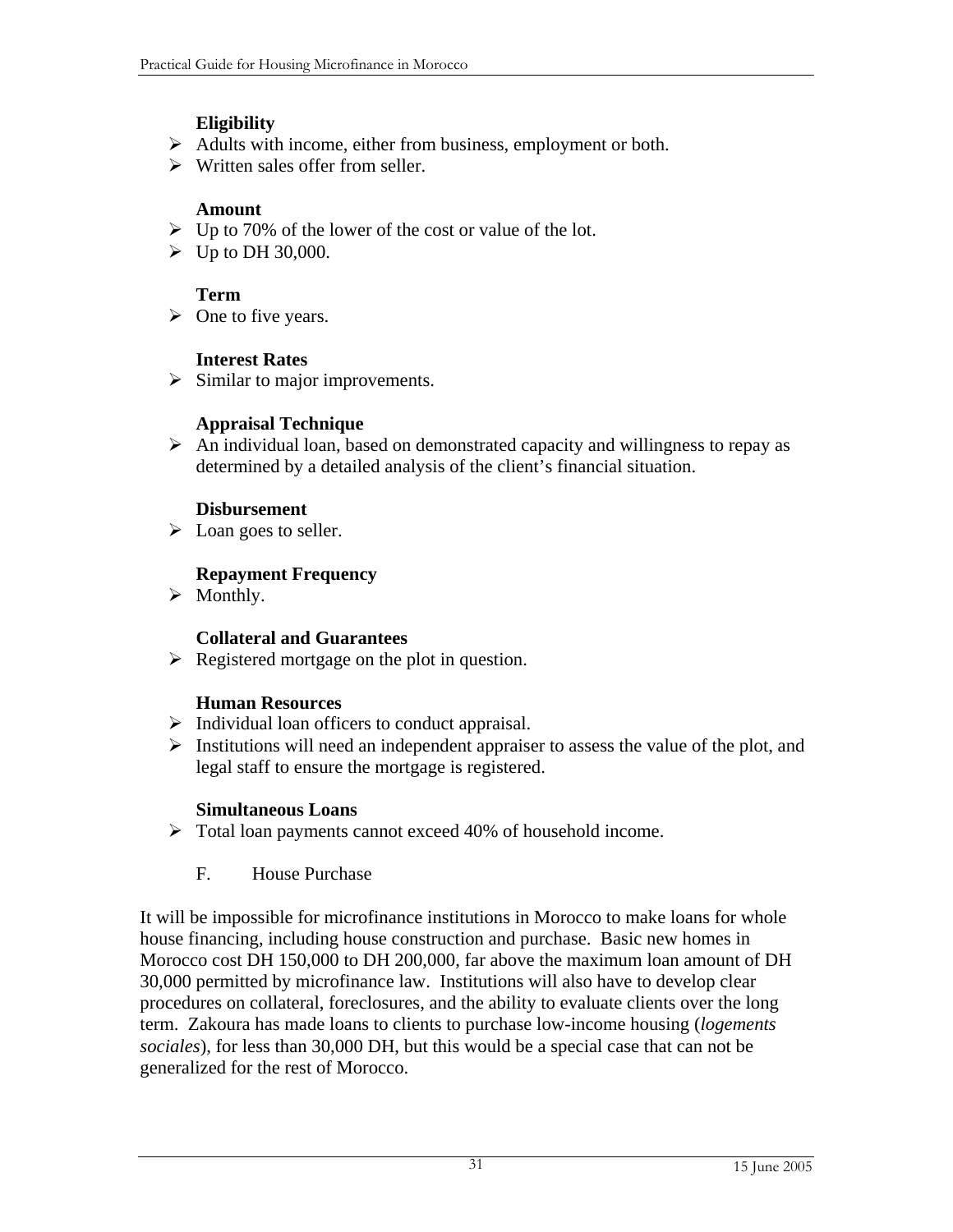### G. Alliances

MFIs should also consider forming alliances with other partners, as described in section II. F. on page 6. These arrangements are particularly effective as a product leaves the pilot phase and begins to grow.

# VIII. Pilot Testing

Before launching any new product, institutions should conduct a pilot test to ensure it is accepted in the marketplace and that the MFI has the resources and systems required to manage it. Pilot tests are important to avoid making the costly mistake of spending money and time on launching a product throughout the MFI offices only to have it fail.<sup>25</sup>

Pilot tests are conducted in limited areas, often in two or three branches. Various aspects of the product's performance, including financial and human resources, are monitored, measured and analyzed. Any necessary changes to the product can be easily made. Pilot tests for housing loans should run for a minimum of six months, to ensure the product is accepted in the market and operates within the institution.<sup>26</sup>

MicroSave has broken down pilot testing into ten steps that minimize the probability of losing control of the test and provide information to improve the product. If these steps are followed, the MFI will be able to make a successful decision about the roll out of the new product. If the pilot test does not meet expectations, the MFI can change the product, extend the test, or even abandon the product.

The ten steps are:

- 1. Composing the Pilot Test Team
- 2. Developing the Testing Protocol
- 3. Preparing All Systems
- 4. Modeling the Financial Projections
- 5. Formalizing the Objectives
- 6. Documenting the Product Definitions and Procedures
- 7. Training the Relevant Staff
- 8. Developing Customer Marketing Materials
- 9. Commencing the Pilot Test
- 10. Evaluating the Test

IX. Illustrative Generic Financial Projections

Based on key results from the survey, some initial generic financial projections are included in this report. These are designed for a "typical" MFI and to illustrate stylized

 $\overline{a}$ <sup>25</sup> The following paragraphs draw heavily on MicroSave, Introduction to Toolkit for Planning, Conducting and Monitoring Pilot-Tests for MFIs, available in English and French at  $\frac{www.microsave.org}{m}$ .

and Monitoring Pilot-Tests for MFIs, and French at wave.  $\frac{1}{26}$  Some pilot tests run for two complete loan cycles, but for housing loans with terms of 12 to 18 months this would lead to a two or three year pilot phase, which is far too long.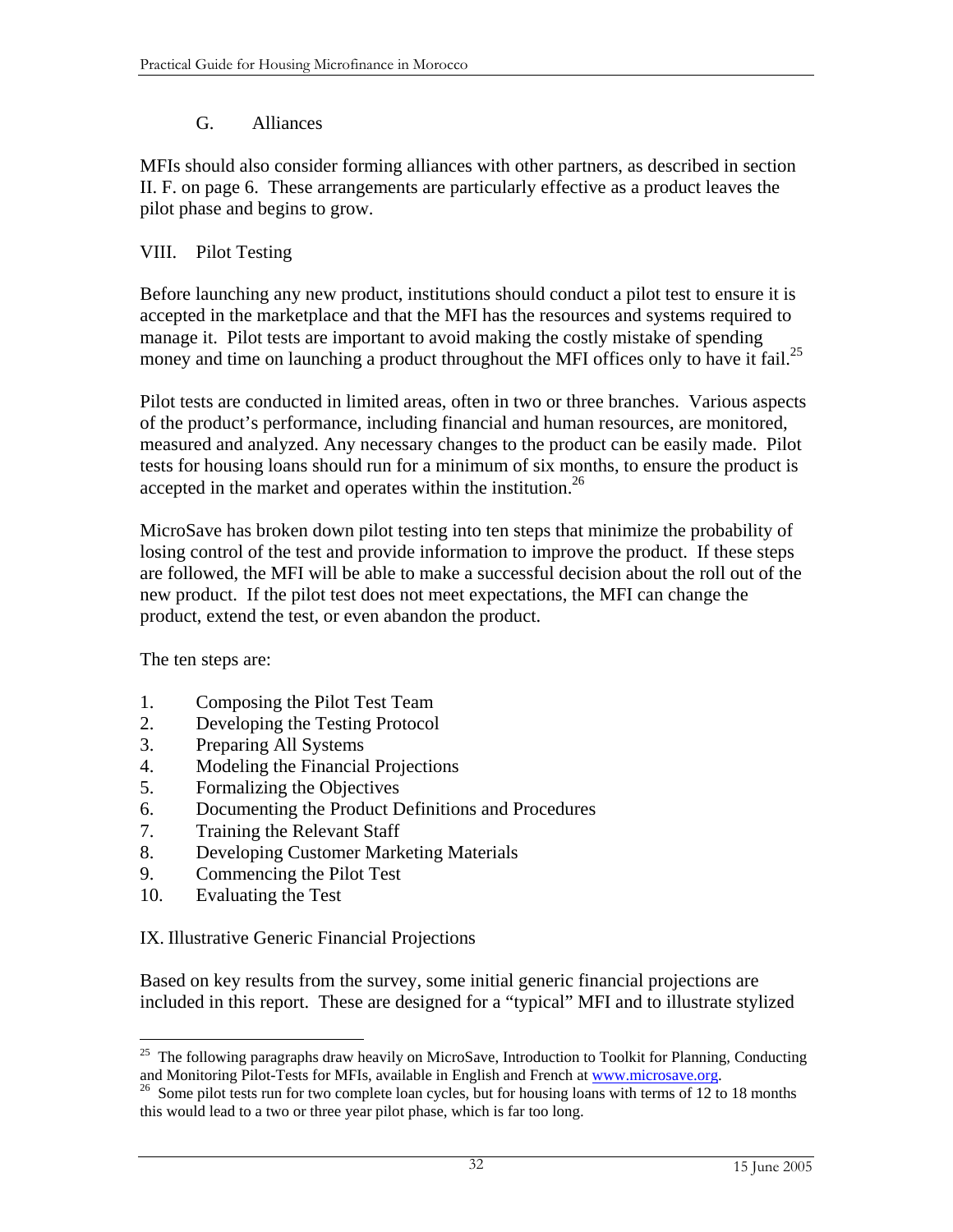facts about a potential housing microfinance program. These results are at best indicative. Each institution offering or planning to offer housing loans should perform its own financial analysis.

Main assumptions were that loan officers would be those currently offering individual loans, and they would spend 20% of their time on housing. Productivity varied from five new loans per full time loan officer per month to ten new loans per full time loan officer per month. The average loan size was either DH 10,000 or DH 7,500, with a term averaging 15 months. Interest rates were tested under three scenarios: 2% per month flat, 2.5% per month flat and 3% per month flat.

Key cost assumptions were loan officer salaries of DH 2,500 per month, plus 25% of salary in incentives. Branch managers earned DH 4,500 per month plus 15% of their salary in incentives. Each branch had five loan officers, one manager, and an administrator who earned DH 2,000 per month. The housing loan was introduced in two branches in the pilot, followed by five branches after six months (the roll out).

On the financial side, the weighted average cost of capital was assumed to be 6%, and loan losses were 1% of portfolio, slightly higher than current delinquency rates.

Results cover nine scenarios based on interest rates (2%, 2.5% and 3% per month), loan size (DH 10,000 or DH 7,500) and loan officer productivity (10 new loans per month or five new loans per loan officer per month). Obviously, the higher interest, higher loan size and higher productivity scenario is the most profitable for the MFI, with the new product breaking even in the seventh month and achieving financial self sufficiency of 245% in the third year. The lower interest, lower loan size and lower productivity case does not show profitability even in the third year, with a financial self sufficiency of only 79%. However, in these brief calculations, loan size and staff productivity are much more important than interest rates. Reducing the loan size from DH 10,000 to DH 7,500 lowers financial self sufficiency in Year 3 from 245% to 202%. Even at higher interest rates, with low productivity and low loan sizes, the product barely breaks even in the third year, covering 118% of its total costs.

A more detailed summary of the projections is in Annex B.

Months to reach the break-even point for the various scenarios are shown in the following table:

| Table 11. Dreak even points, in months, for nousing foan product |                                          |  |                  |                  |  |  |  |  |  |
|------------------------------------------------------------------|------------------------------------------|--|------------------|------------------|--|--|--|--|--|
|                                                                  | Interest/Mo   Loan Size DH   Loans/LO/Mo |  | Operational      | Financial        |  |  |  |  |  |
|                                                                  |                                          |  | <b>Breakeven</b> | <b>Breakeven</b> |  |  |  |  |  |
| 2.0%                                                             | 10,000                                   |  |                  |                  |  |  |  |  |  |
| 2.5%                                                             | 10,000                                   |  |                  |                  |  |  |  |  |  |
| 3.0%                                                             | 10,000                                   |  |                  |                  |  |  |  |  |  |
| 2.0%                                                             | 7,500                                    |  |                  |                  |  |  |  |  |  |
| 2.5%                                                             | 7,500                                    |  |                  |                  |  |  |  |  |  |

Table 11: Break-even points, in months, for housing loan product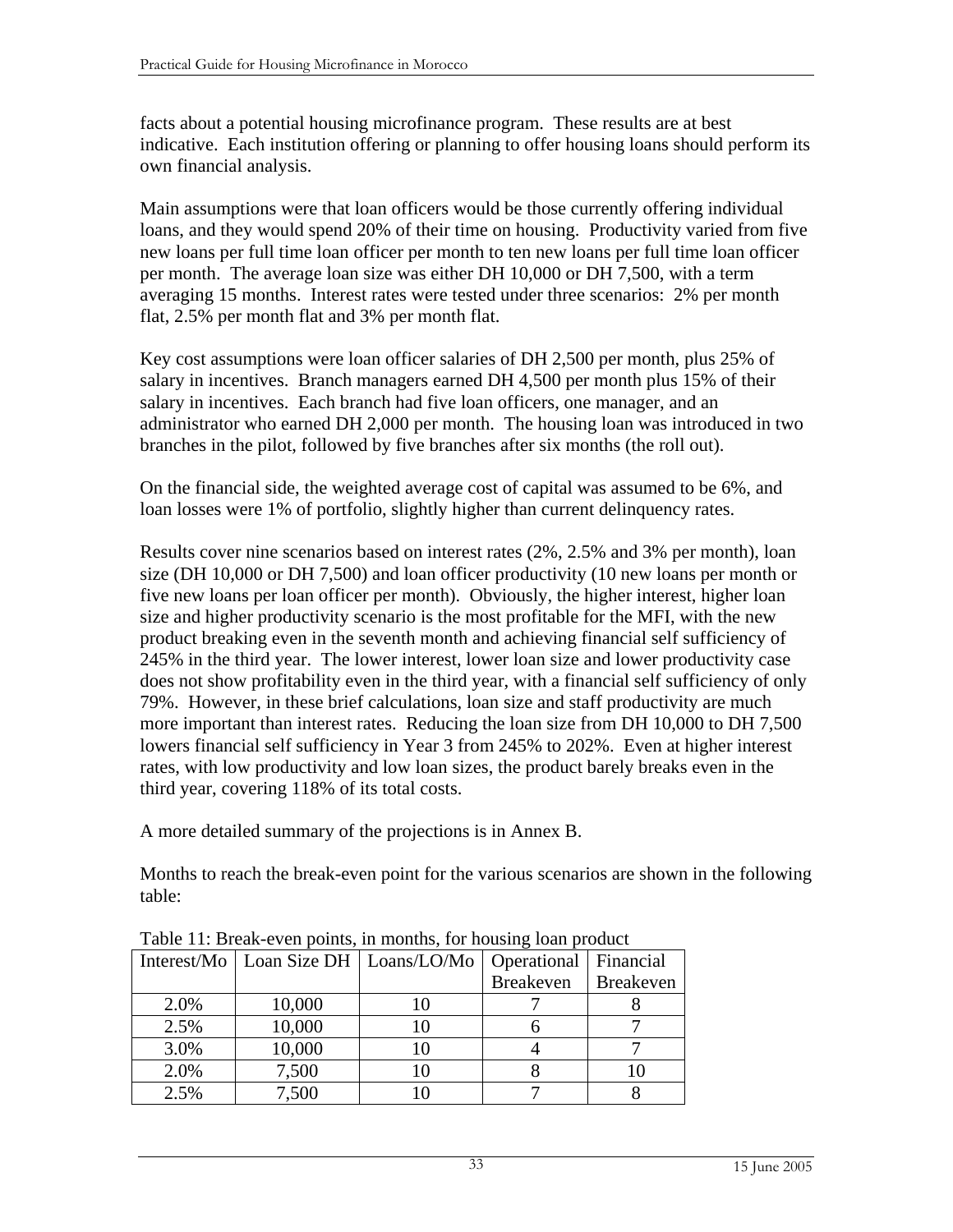| 3.0% | 7,500 |    |    |
|------|-------|----|----|
| 2.0% | 7,500 | 53 |    |
| 2.5% | 7,500 |    | 33 |
| 3.0% | 7,500 |    |    |

If productivity is higher, at ten loans per officer per month, breakeven for this loan product occurs during the first year regardless of the loan size and interest rate. If productivity is lower, at only five loans per officers, breakeven occurs early in the second year if interest rates are 3% per month flat. If the rate is 2%, the product covers its operational costs after four and half years, and does not cover its financial costs during the first five years of operation. Thus, staff capacity to bring in new housing clients will be an essential element of a profitable housing loan program.

These projections look at housings loans disbursed, and not necessarily new clients for the institution. If an institution makes housing loans only to its current clients, this product will not contribute to increasing total client numbers. Housing finance is an opportunity for institutions to lend to those who do not demand, or are ineligible for, enterprise loans, thus increasing their client base.

### X. Perspectives for the Future

Housing loans allow microfinance institutions to reduce their risks from financing housing through a microenterprise product, maintain low delinquency rates and expand their markets. Such products also meet client demand and strengthen links between the association and its borrowers, factors which make the institution better able to face growing competition. Housing loans should be part of a Moroccan MFI's long term strategy to continue their growth and viability

Based on the results of the market survey and analysis of the loan products currently offered and planned, housing finance in Morocco has started on the right track. It has the potential to improve the living conditions of thousands of families. The survey found high demand in all cities, and among all socio-economic groups, for housing loans. Progressive building approaches are suitable for the Moroccan context.

Meeting this demand will be a challenge for Moroccan MFIs, who will need to innovate and adapt their services to better meet their clients' needs. Housing loans also allow MFIs to expand their markets away from entrepreneurs to salaried workers, further diversifying their client base. These points will become more important as competition within microfinance becomes more acute. MFIs that can successfully launch a new housing product will have greater capacity to expand their offerings to cover products such as individual lending, fixed asset loans, equipment credit, and investment finance. As the policy environment changes, associations may be able to expand into leasing, insurance, and even savings mobilization. New products will help MFIs better serve their clients.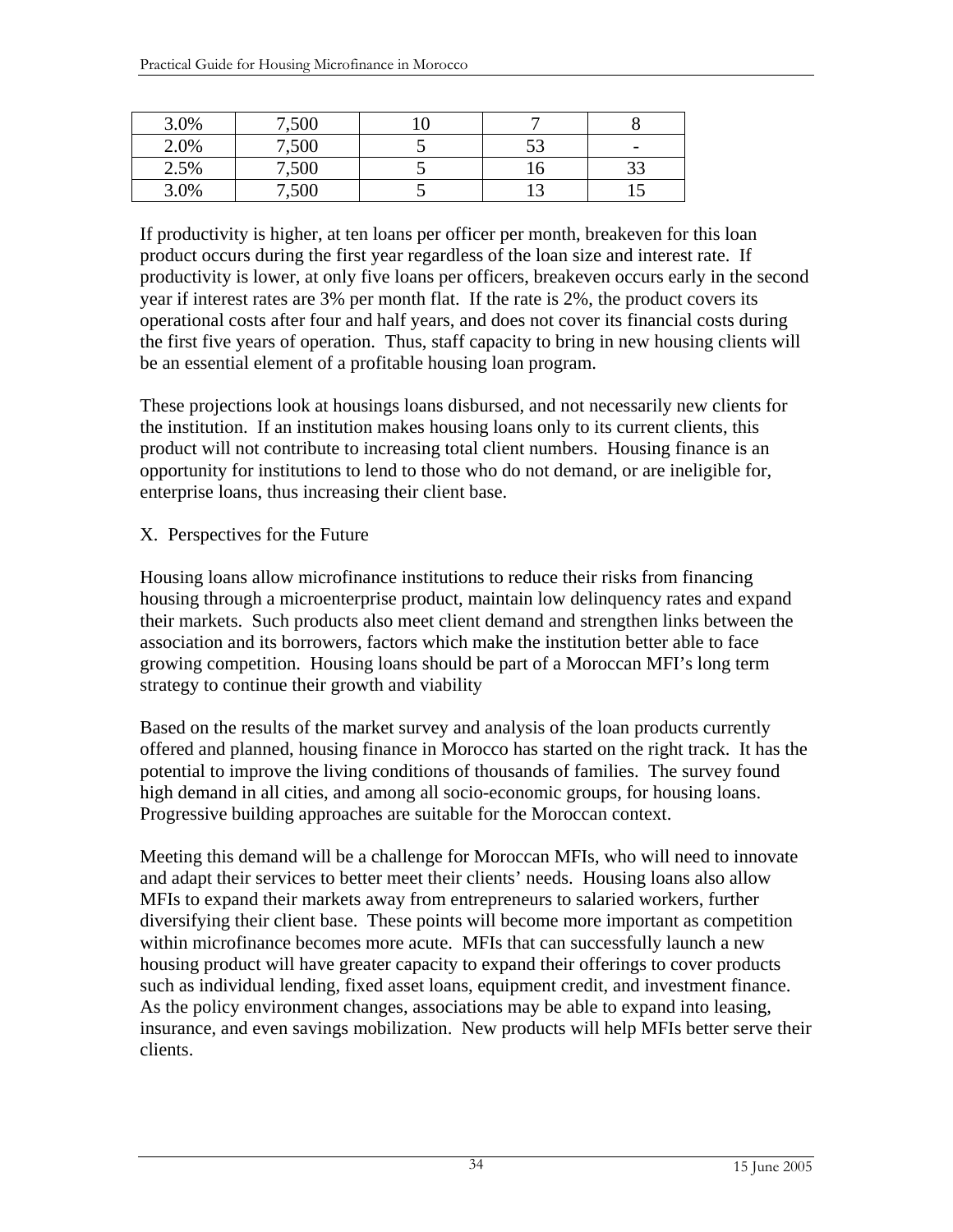The three largest associations in Morocco are among the leaders in housing finance. They may be more likely to have the funding, MIS, staff, and management structures required to launch new products. Before considering new products, all MFIs should make sure they have financial viability, a functioning MIS, and well managed and motivated staff. Smaller MFIs can use their specialized knowledge of a local area, or specific market niche, to make loans that are more attractive than those offered by the competition.

Adding or changing a product may imply some risk of failure, but if an MFI monitors the product and makes appropriate modifications, then these risks can be avoided. Pilot testing is an essential part of product development. CHF plans to work with all institutions to monitor their pilots and provide remote assistance on an as-needed basis. The results from the pilot phases will be analyzed and presented to the institutions later in 2005.

So far, housing loans are projected to be relatively small parts of MFI portfolios. For instance, Al Amana plans to have 11,000 housing loans by the end of the year, totaling about 5% of their loan clients. While a good start, a low number of loans will not have a significant impact on the quality of life for Morocco's urban poor as a whole. Results from the pilot phase should demonstrate there is a large, profitable market for housing loans. CHF will disseminate results from initial experiences to encourage all MFIs in Morocco to make housing loans important elements of their portfolios and strategic plans. If associations commit themselves to housing microfinance, then such products can fulfill their potential to improve the lives of hundreds of thousands of Moroccan families.

# XI. Conclusions

Main conclusions about housing finance in Morocco are:

**Progressive building** is well suited to Morocco, where clients desire larger loan amounts and longer terms than MFIs may be willing to provide. A series of incremental loans allows clients to complete their improvements over several cycles.

**Physical collateral** is useful in minimizing default for larger and long term loans. MFIs should carefully assess the costs and benefits of types of guarantees to provide a housing loan product that reaches the poor and contributes to low default rates.

**Technical assistance** should be carefully assessed by each MFI, and should be tailored to market realities based on the institution's local operating context.

**Price lists** showing the costs of common construction projects should be prepared by each institution. These will help loan officers determine the loan amounts clients require to complete their projects.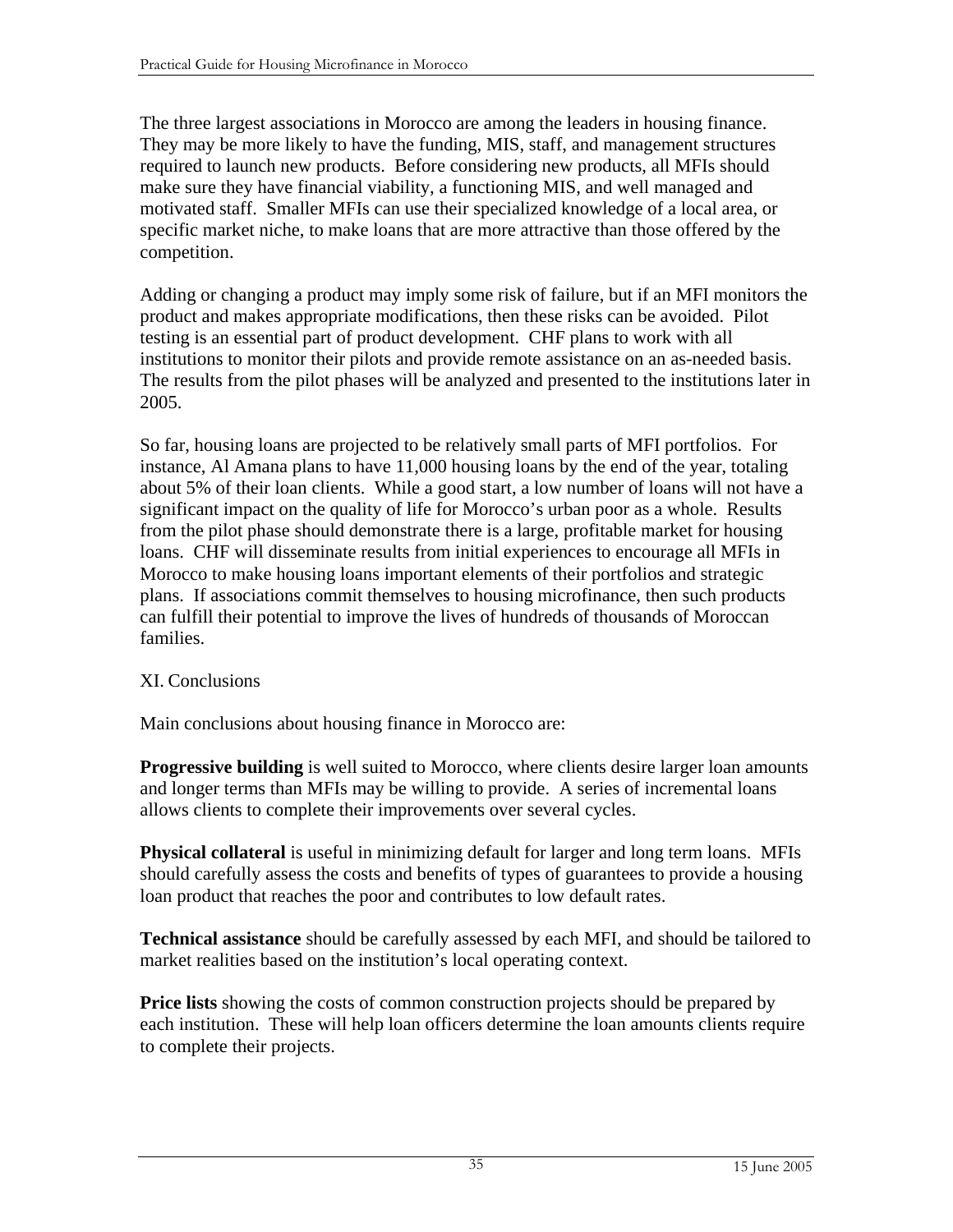**Pilot tests** should be performed on all new products, including housing, to ensure they are accepted in the marketplace and that the MFI has the resources and systems required to manage it.

**Housing loans** allow microfinance institutions to reduce their risks from financing housing through a microenterprise product, maintain low delinquency rates and expand their markets. Such products also meet client demand and strengthen links between the association and its borrowers, factors which make the institution better able to face growing competition. Housing loans should be part of a Moroccan MFI's long term strategy in order to continue its growth and viability.

**CHF** will work with institutions who have launched, or are about to begin, housing loans, to ensure they are best adapted to borrowers and institutions. CHF also plans to disseminate key findings from the pilots in order to promote more housing lending in Morocco. If MFIs commit to providing housing finance, as a key part of their product mix and business strategy, then such loans can fulfill their potential to improve the lives of hundreds of thousands of Moroccan families.

#### **About CHF**

**CHF International has over 20 years experience in designing and delivering financial services in transition and post-conflict environments. Operating out of its Office of Development Finance (ODF), CHF currently oversees 12 microfinance programs in 11 countries (Iraq, Jordan, Lebanon, West Bank/ Gaza, Afghanistan, Bosnia, Romania, Colombia, Honduras, Mexico, and Peru), monitoring and managing over US\$49 million of microfinance assets with a global portfolio at risk (PAR > 30 days) of 2%. Five CHF programs have been transformed into local subsidiaries (two for-profit and three not-for-profit) Development Finance Institutions (DFIs) that provide a mix of micro and small/medium business, housing, and consumer loans. In addition to the DFIs, CHF has provided technical assistance in the development and management of both housing and enterprise finance products to over 200 local credit unions, MFIs, cooperatives, non-government organizations, and commercial banks. CHF's technical team (both at headquarters and in the field) is comprised of 24 senior microfinance experts who are deployed for various assignments throughout the world, as well as 10 long-term consultants it draws upon to complement CHF's in-house expertise.**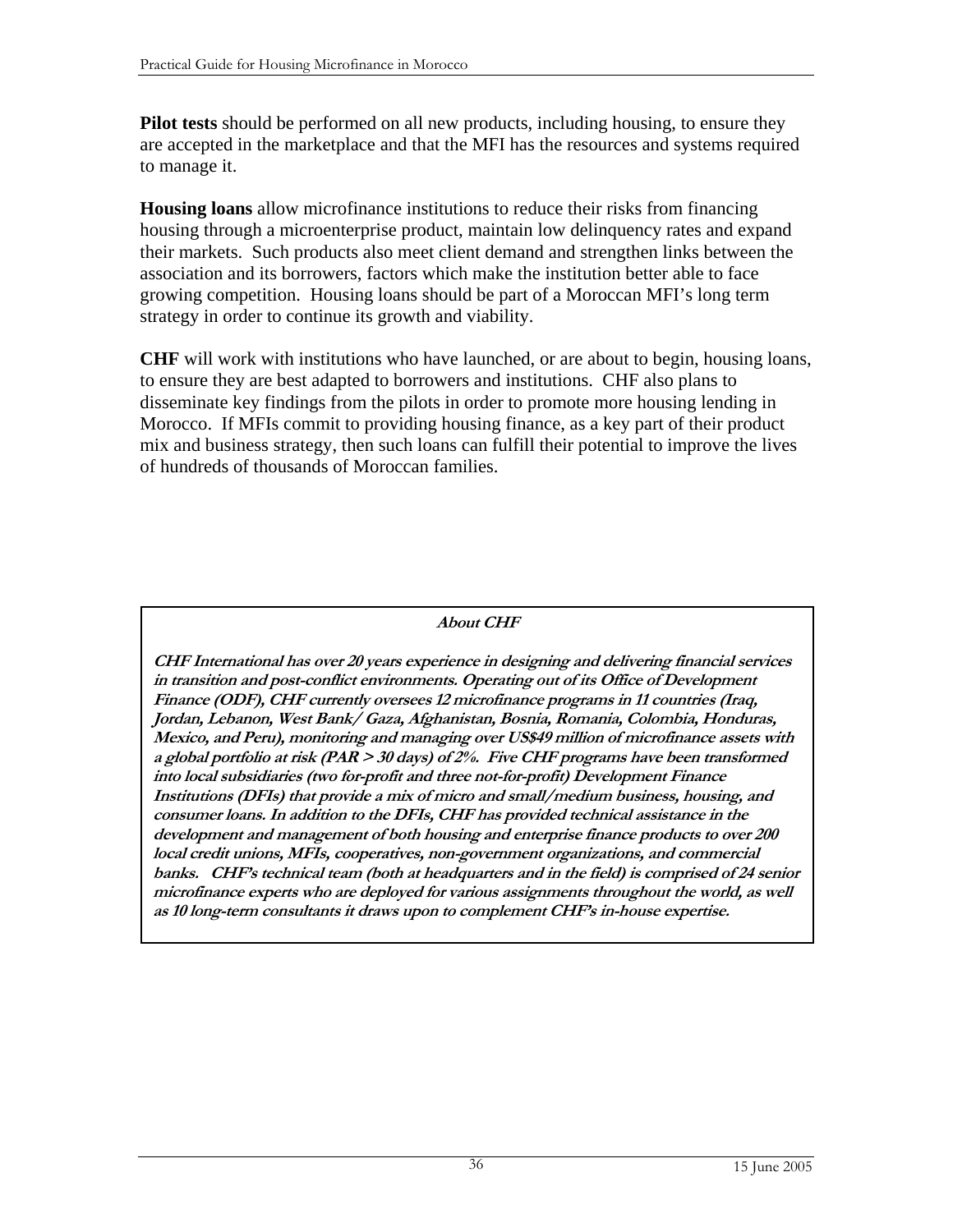### **ANNEX A: MATERIALS PRICE LIST**

#### **ASSOCIATION DE MICROFINANCE Crédit Logement**

#### **Liste des Prix des Matériaux**

|                    | Matériel                              | Unité          | Prix<br>DH |
|--------------------|---------------------------------------|----------------|------------|
| Murs, blocs        |                                       |                |            |
|                    |                                       |                |            |
|                    | Bloc de ciment, 150 mm                | M <sub>2</sub> | 85         |
|                    | Bloc de ciment, 230                   | M <sub>2</sub> | 150        |
|                    | <b>Brique</b>                         | M <sub>2</sub> | 45         |
|                    | Barre de fer                          |                |            |
| Toit               |                                       |                |            |
|                    | Ciment                                | M <sub>2</sub> |            |
|                    | Plafond                               | M <sub>2</sub> |            |
|                    | Tuile                                 | M <sub>2</sub> |            |
|                    | Barre de fer                          |                |            |
| Portes             |                                       |                |            |
|                    | 2.1 x 0.9 M, extérieur,<br>métallique | Unité          |            |
|                    | 2.1 x 0.9 M extérieur, bois           | Unité          |            |
|                    | 2.1 x 0.9 M intérieur, bois           | Unité          |            |
|                    | Cadre                                 | Unité          |            |
|                    | Serrure                               | Unité          |            |
|                    |                                       |                |            |
| Cadres de fenêtres |                                       |                |            |
|                    | 1.08 m2 bois                          | Unité          |            |
|                    | 1.47 m2 bois                          | Unité          |            |
|                    | 2.16 m2 bois                          | Unité          |            |
|                    | 1.08 m2 fer                           | Unité          |            |
|                    | 1.47 m2 fer                           | Unité          |            |
|                    | 2.16 m2 fer                           | Unité          |            |
|                    |                                       |                |            |
| Fenêtres           |                                       |                |            |
|                    | Verre                                 | M <sub>2</sub> |            |
|                    | Fer                                   | M <sub>2</sub> |            |
|                    | <b>Bois</b>                           | M <sub>2</sub> |            |
|                    |                                       |                |            |
| Sol                |                                       |                |            |
|                    | Ciment                                | M <sub>2</sub> |            |
|                    | Carreau                               | <b>SM</b>      |            |
|                    | Carreau B                             |                |            |
|                    |                                       |                |            |
| Peinture           |                                       |                |            |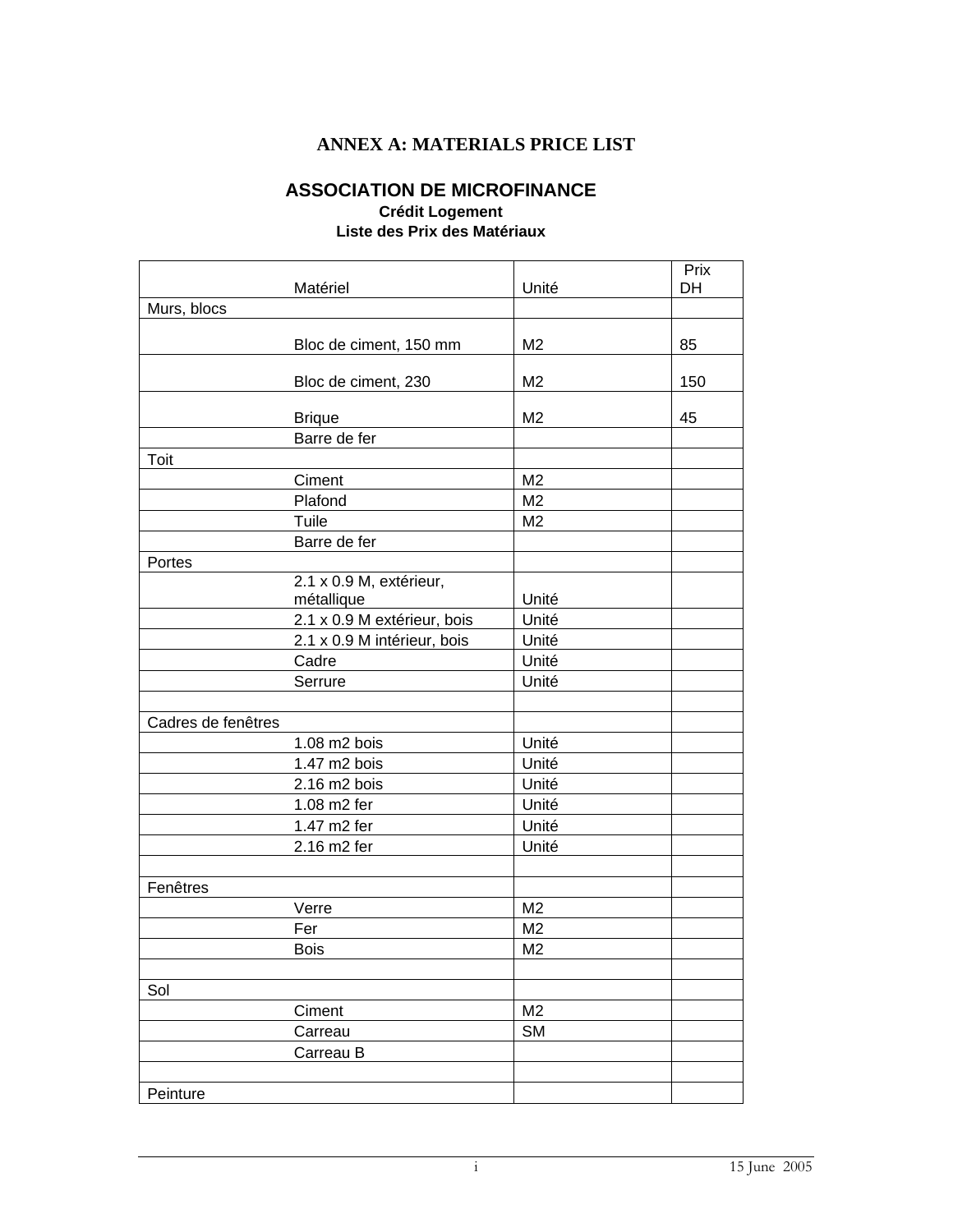| Qualité A             | M <sub>2</sub>   |  |
|-----------------------|------------------|--|
| Qualité B             | M <sub>2</sub>   |  |
|                       |                  |  |
| Cuisine               |                  |  |
| Evier                 | Unité            |  |
| Tuyaux A              | M                |  |
| Tuyaux B              | M                |  |
|                       |                  |  |
| Salle de bains        |                  |  |
| <b>Toilette</b>       | Unité            |  |
| Bain                  | Unité            |  |
| Douche                | Unité            |  |
| Évier                 | Unité            |  |
| Tuyaux A              | M                |  |
| Tuyaux B              | M                |  |
|                       |                  |  |
| Installation d'eau    |                  |  |
| <b>Branchement</b>    | Unité            |  |
| Tuyaux A              | M                |  |
| Tuyaux B              | M                |  |
|                       |                  |  |
|                       |                  |  |
| Installation d'égouts | Unité            |  |
| <b>Branchement</b>    | M                |  |
| Tuyaux A              | M                |  |
| Tuyaux B              |                  |  |
| Installation          |                  |  |
| électricité           |                  |  |
| <b>Branchement</b>    | Unité            |  |
| Contacteur            | Unité            |  |
| Fil                   | Unité            |  |
|                       |                  |  |
|                       | coût             |  |
| Main d'oeuvre         | 25%<br>matériaux |  |
|                       | coût             |  |
| Transport             | 5%<br>matériaux  |  |
|                       |                  |  |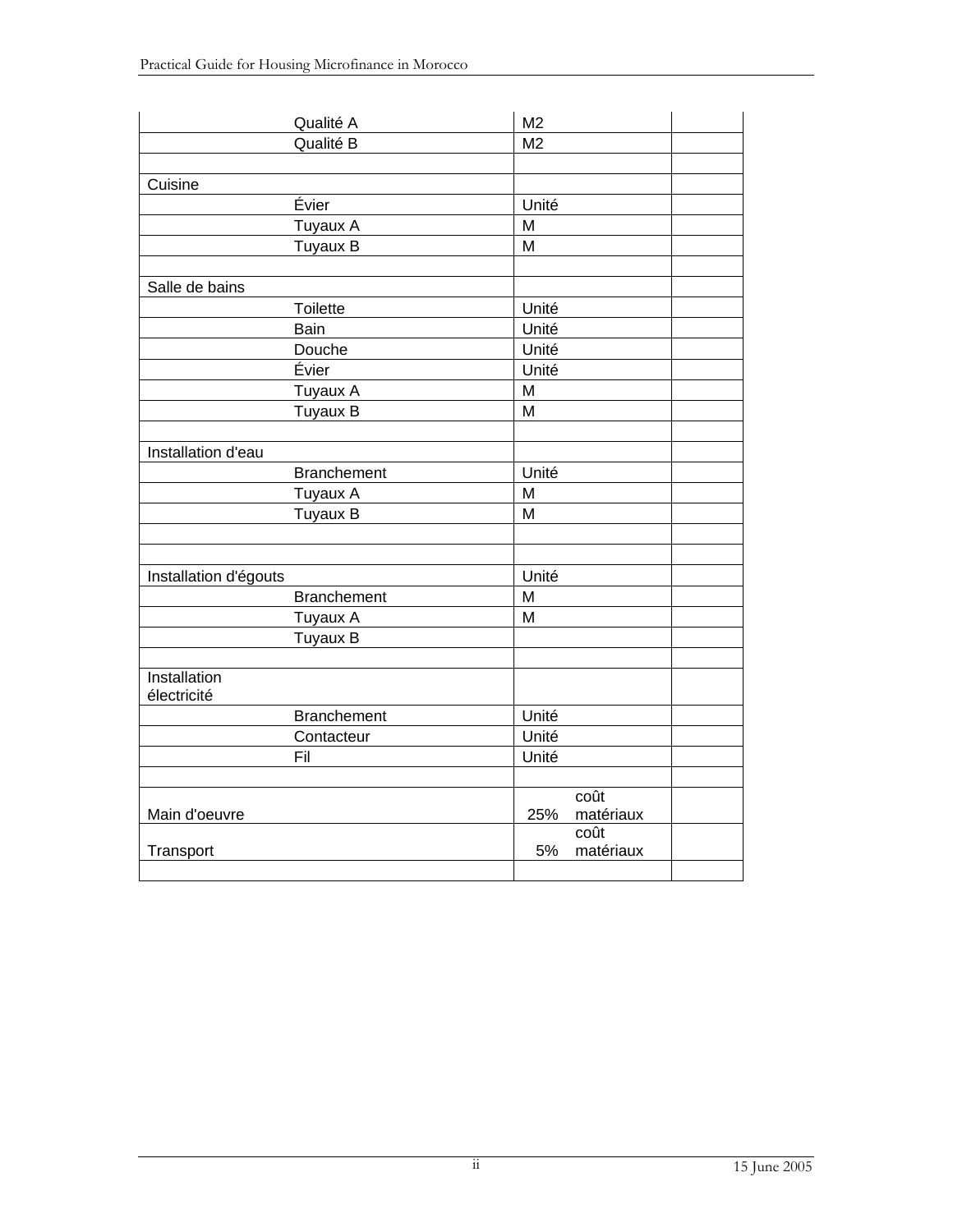#### **ANNEX B: SUMMARY OF FINANCIAL PROJECTIONS**

| Interest                | 2.0%    | month     | Avg Loan  | 10,000    | New Loans/LO/Mo |           | 10        |  |
|-------------------------|---------|-----------|-----------|-----------|-----------------|-----------|-----------|--|
|                         | Q1      | Q2        | Q3        | Q4        | Υ1              | Υ2        | Y3        |  |
| Loans Disbursed         | 60      | 90        | 150       | 150       | 450             | 694       | 801       |  |
| <b>Amount Disbursed</b> | 600,000 | 900,000   | 1,500,000 | 1,515,000 | 4,515,000       | 7,556,376 | 9,740,398 |  |
| Loans outstanding       | 60      | 150       | 300       | 450       | 450             | 844       | 999       |  |
| Amount outstanding      | 476,754 | 1,101,920 | 2,284,329 | 3,191,700 | 3,191,700       | 5,348,545 | 6,805,386 |  |
| Op self sufficiency     | 38%     | 73%       | 101%      | 159%      | 110%            | 226%      | 251%      |  |
| Fin self sufficiency    | 36%     | 60%       | 79%       | 115%      | 85%             | 153%      | 165%      |  |

#### **Low interest, high loan size, high productivity**

#### **Medium interest, high loan size, high productivity**

| Interest                | 2.5%    | month   | Avg Loan | 10,000    | New Loans/LO/Mo |           | 10        |
|-------------------------|---------|---------|----------|-----------|-----------------|-----------|-----------|
|                         | Q1      | Q2      | Q3       | Q4        | Y1              | Υ2        | Y3        |
| Loans Disbursed         | 30      | 45      | 75       | 75        | 225             | 347       | 403       |
| <b>Amount Disbursed</b> | 225,000 | 337,500 | 562,500  | 568,125   | 1,693,125       | 2,833,641 | 3,675,964 |
| Loans outstanding       | 30      | 75      | 150      | 225       | 225             | 422       | 502       |
| Amount outstanding      | 179,375 | 416,493 | 865,701  | 1.214.623 | 1,214,623       | 2.044.636 | 2,625,363 |
| Op self sufficiency     | 22%     | 41%     | 57%      | 89%       | 62%             | 127%      | 141%      |
| Fin self sufficiency    | 21%     | 38%     | 51%      | 78%       | 56%             | 107%      | 118%      |

#### **High interest, high loan size, high productivity**

| Interest                | 3.0%    | month     | Avg Loan  | 10,000    | New Loans/LO/Mo |           | 10        |
|-------------------------|---------|-----------|-----------|-----------|-----------------|-----------|-----------|
|                         | Q1      | Q2        | Q3        | Q4        | Υ1              | Υ2        | Y3        |
| <b>Loans Disbursed</b>  | 60      | 90        | 150       | 150       | 450             | 694       | 801       |
| <b>Amount Disbursed</b> | 600,000 | 900,000   | 1,500,000 | 1.515.000 | 4,515,000       | 7,556,376 | 9,740,398 |
| Loans outstanding       | 60      | 150       | 300       | 450       | 450             | 844       | 999       |
| Amount outstanding      | 478,332 | 1,110,647 | 2,308,535 | 3,238,994 | 3,238,994       | 5,452,363 | 6,947,393 |
| Op self sufficiency     | 58%     | 110%      | 151%      | 238%      | 165%            | 339%      | 376%      |
| Fin self sufficiency    | 54%     | 89%       | 18%       | 171%      | 127%            | 228%      | 245%      |

| Low interest, low loan size, high productivity |         |         |           |           |                 |           |           |  |  |
|------------------------------------------------|---------|---------|-----------|-----------|-----------------|-----------|-----------|--|--|
| Interest                                       | 2.0%    | month   | Avg Loan  | 7,500     | New Loans/LO/Mo |           |           |  |  |
|                                                | Q1      | Q2      | Q3        | Q4        | Υ1              | Υ2        | Y3        |  |  |
| Loans Disbursed                                | 60      | 90      | 150       | 150       | 450             | 694       | 801       |  |  |
| <b>Amount Disbursed</b>                        | 450,000 | 675,000 | 1,125,000 | 1,136,250 | 3,386,250       | 5,667,282 | 7,305,299 |  |  |
| Loans outstanding                              | 60      | 150     | 300       | 450       | 450             | 844       | 999       |  |  |
| Amount outstanding                             | 357.566 | 826,440 | 1,713,247 | 2,393,775 | 2,393,775       | 4.011.409 | 5,104,039 |  |  |
| Op self sufficiency                            | 29%     | 55%     | 76%       | 119%      | 82%             | 170%      | 188%      |  |  |
| Fin self sufficiency                           | 27%     | 47%     | 63%       | 92%       | 67%             | 125%      | 135%      |  |  |

#### **Medium interest, low loan size, high productivity**

| Interest        | 2.5%                      | month | Loan<br>Ava | .500 | New Loans/LO/Mo          |                  |           |
|-----------------|---------------------------|-------|-------------|------|--------------------------|------------------|-----------|
|                 | $\boldsymbol{\mathsf{x}}$ | w     | Q3          | Q4   | $\overline{\phantom{a}}$ | $\sqrt{2}$<br>-- | vo<br>ں ، |
| Loans Disbursed | 60                        | 90    | 150         | 150  | 450                      | 694              | 801       |